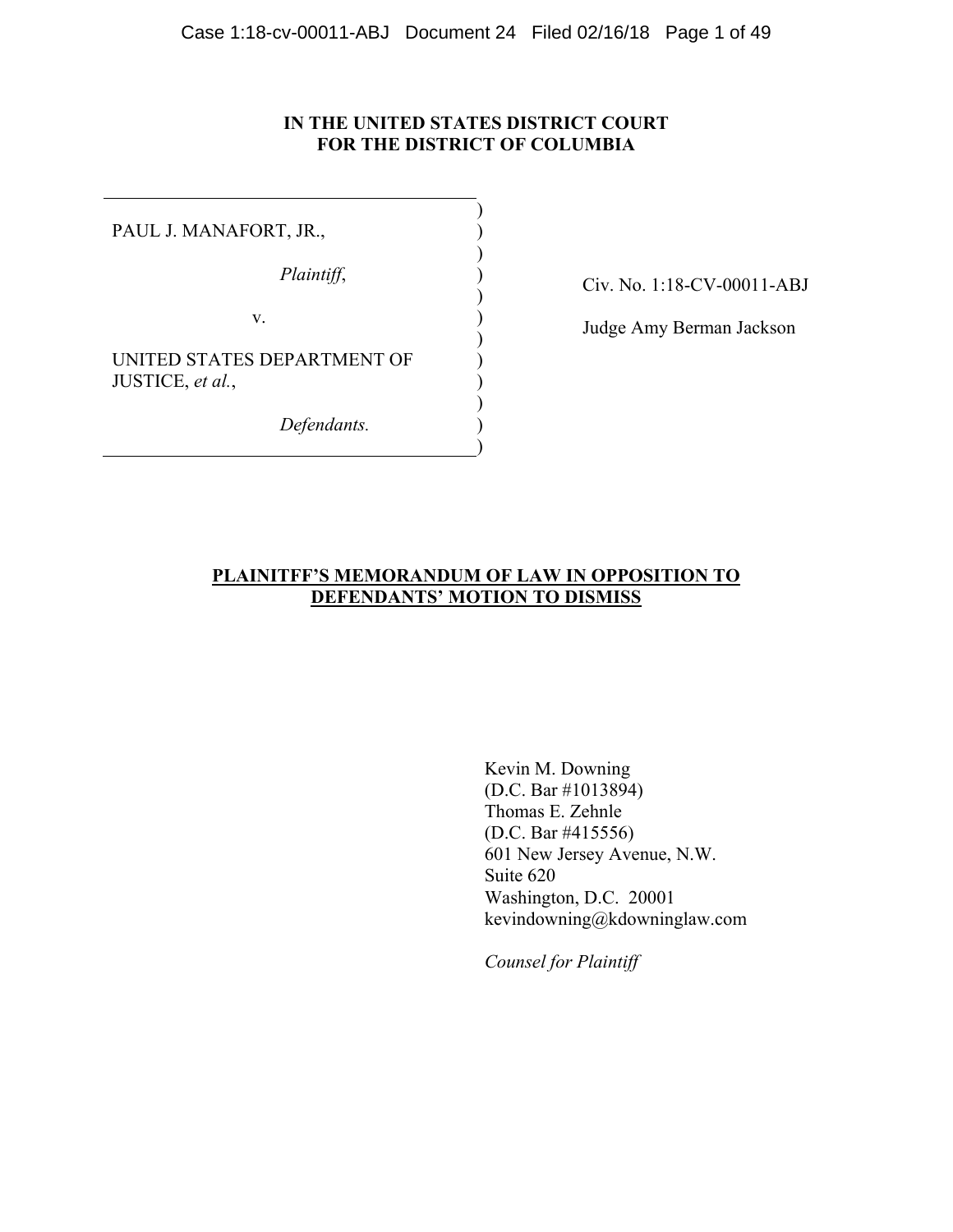# **TABLE OF CONTENTS**

## Page

| I.  |           |                                                                 |
|-----|-----------|-----------------------------------------------------------------|
|     | A.        | The Constitutional Principle of Accountability                  |
|     | <b>B.</b> | The Justice Department's Current Special Counsel Regulations  4 |
| II. |           |                                                                 |
|     | A.        |                                                                 |
|     | <b>B.</b> |                                                                 |
| Ш.  |           |                                                                 |
|     |           |                                                                 |
|     |           |                                                                 |
| I.  |           | The Complaint Properly Seeks To Set Aside an Invalid            |
|     | A.        | This Court Has Authority To Grant Specific Relief That          |
|     | <b>B.</b> | The Government's Appeal to Other "Fundamental"                  |
| II. |           |                                                                 |
|     | A.        | Mr. Manafort Has Standing Sufficient To Support a               |
|     | <b>B.</b> | APA Review Is Available To Address Actions Taken                |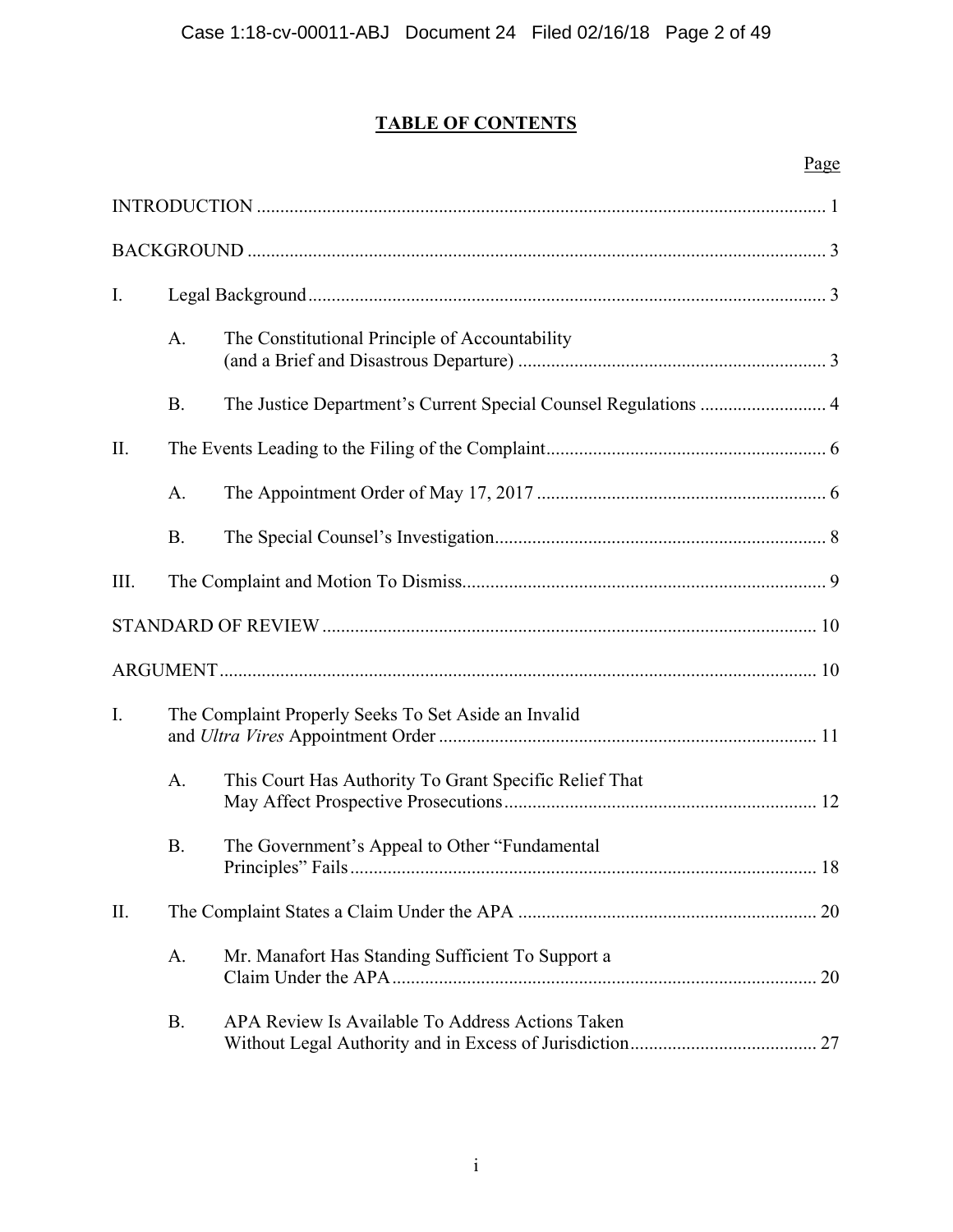|      | $\mathcal{C}$ . |                                                                                                                   |    |
|------|-----------------|-------------------------------------------------------------------------------------------------------------------|----|
|      | D.              |                                                                                                                   |    |
| III. |                 | Count II States Claims for Injunctive Relief Against                                                              |    |
|      | A.              | Count II Properly Seeks Declaratory Relief                                                                        |    |
|      | <b>B.</b>       | The Acting Attorney General's Congressional Testimony at<br>Most Raises Factual Disputes Concerning Count II That |    |
|      |                 |                                                                                                                   | 39 |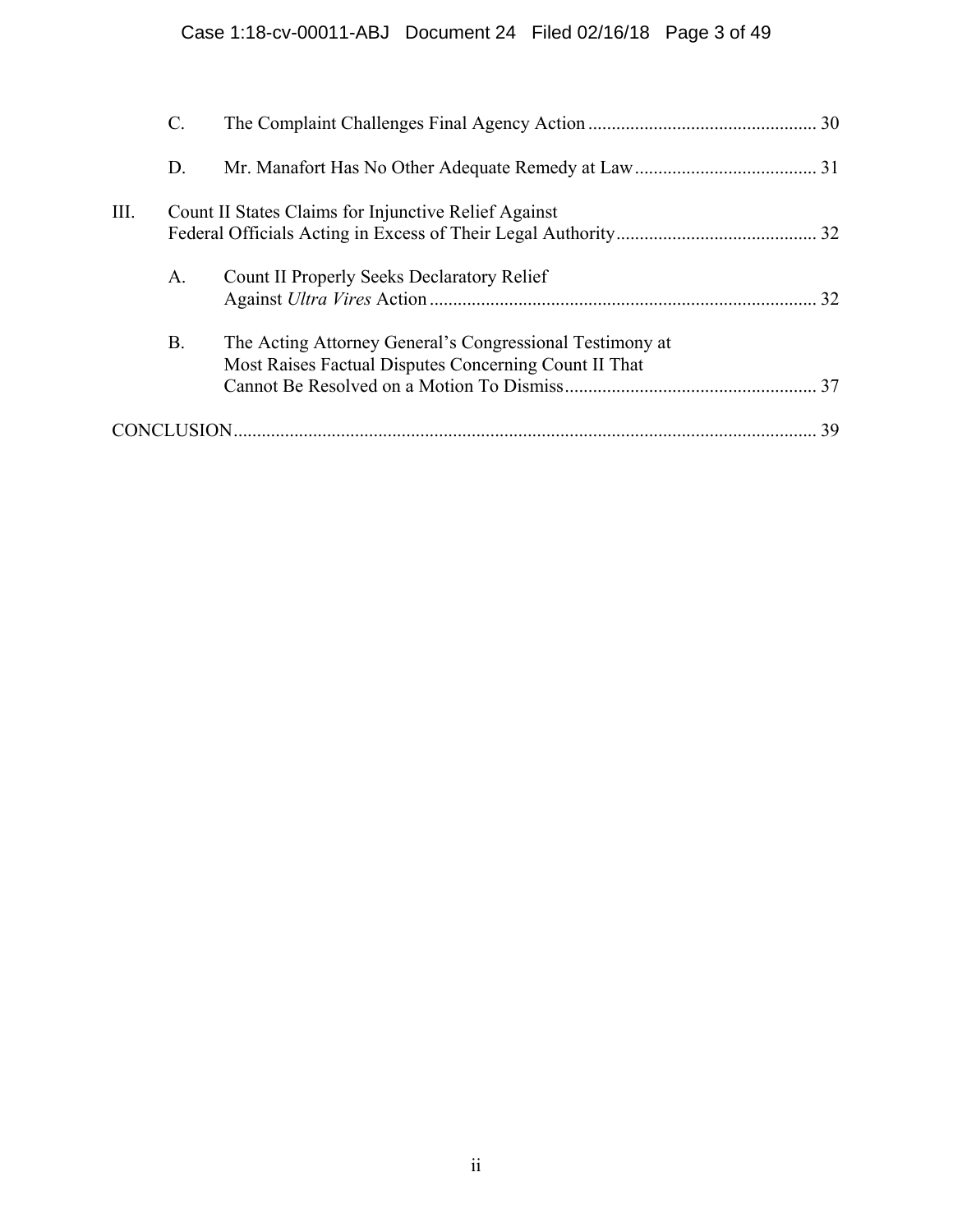## **TABLE OF AUTHORITIES**

## $Page(s)$

## **CASES**

| In re Al-Nashiri,                          |
|--------------------------------------------|
| Alden v. Maine,                            |
| Am. Fed'n of Gov't Emps. v. Rumsfeld,      |
| Am. Sch. of Magnetic Healing v. McAnnulty, |
| Amgen, Inc. v. Smith,                      |
| Andrade v. Lauer,                          |
| Appalachian Power Co. v. EPA,              |
| Armstrong v. Exceptional Child Ctr., Inc., |
| Batterton v. Marshall,                     |
| Bello v. Howard Univ.,                     |
| Bennett v. Spear,                          |
| Bowen v. Mich. Acad. of Fam. Physicians,   |
| Buckley v. Valeo,                          |
| Cabrera v. Schafer,                        |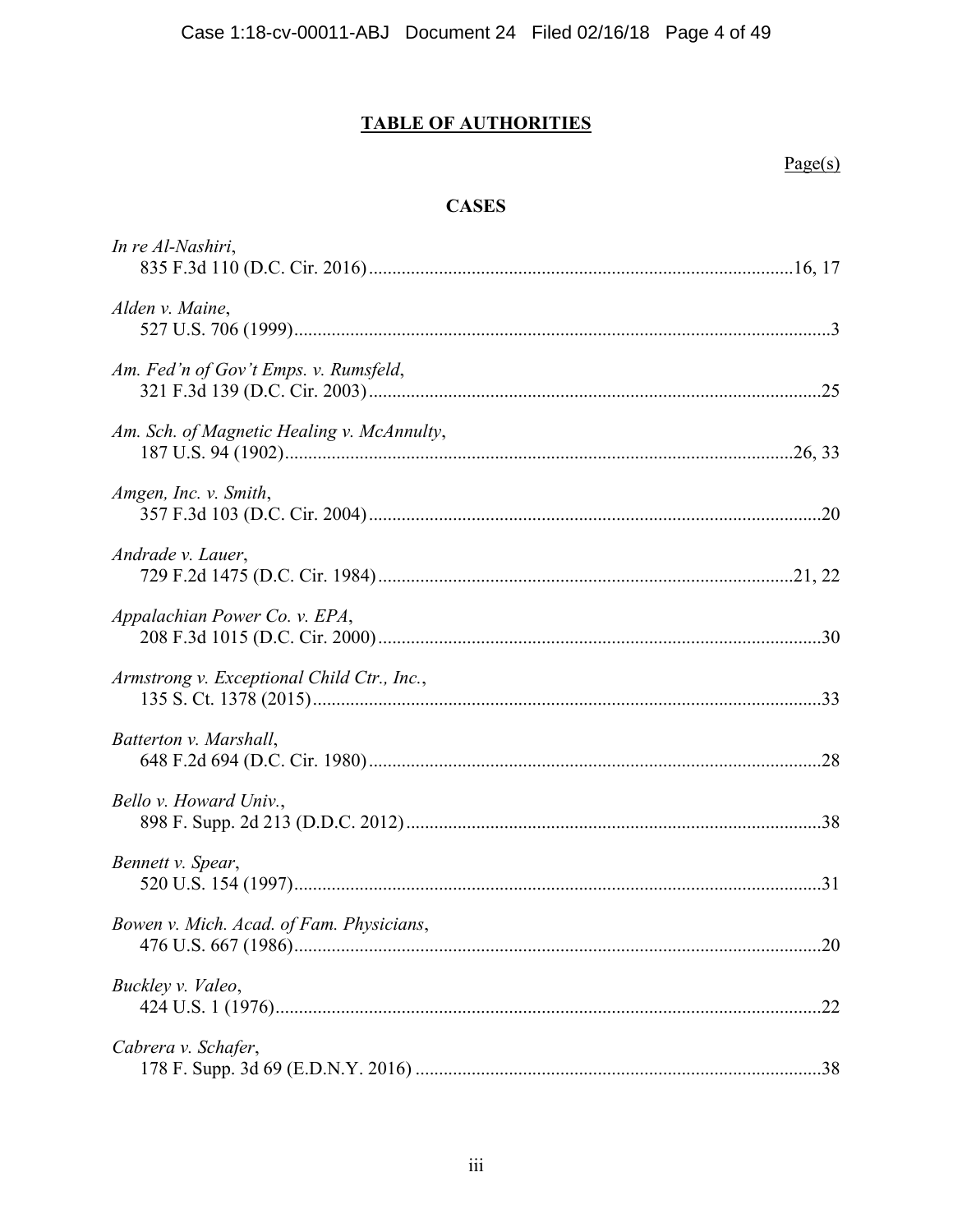| Cal. Human Dev. Corp. v. Brock,                                                              |
|----------------------------------------------------------------------------------------------|
| Chamber of Commerce of the U.S. v. Reich,                                                    |
| Chevron, U.S.A., Inc. v. Nat. Res. Def. Council, Inc.,                                       |
| Chi. & S. Air Lines, Inc. v. Waterman S.S. Corp.,                                            |
| Chiron Corp. & PerSeptive Biosystems, Inc. v. Nat'l                                          |
| Citizens for Responsibility & Ethics in Wash. v. Dep't of Justice,                           |
| Clarke v. Sec. Indus. Ass'n,                                                                 |
| Columbia Cas. Co. v. Neighborhood Risk Mgmt. Corp.,<br>No. 14-cv-0048 (AJN), 2015 WL 3999192 |
| Croddy v. FBI,<br>Civil Action No. 00-651 (EGS), 2006 WL 2844261                             |
| Cunningham v. Macon & Brunswick R.R. Co.,                                                    |
| Davis v. Dep't of Justice,                                                                   |
| Deaver v. Seymour,                                                                           |
| Doran v. Salem Inn, Inc.,                                                                    |
| Dugan v. Rank,                                                                               |
| Edmond v. United States,                                                                     |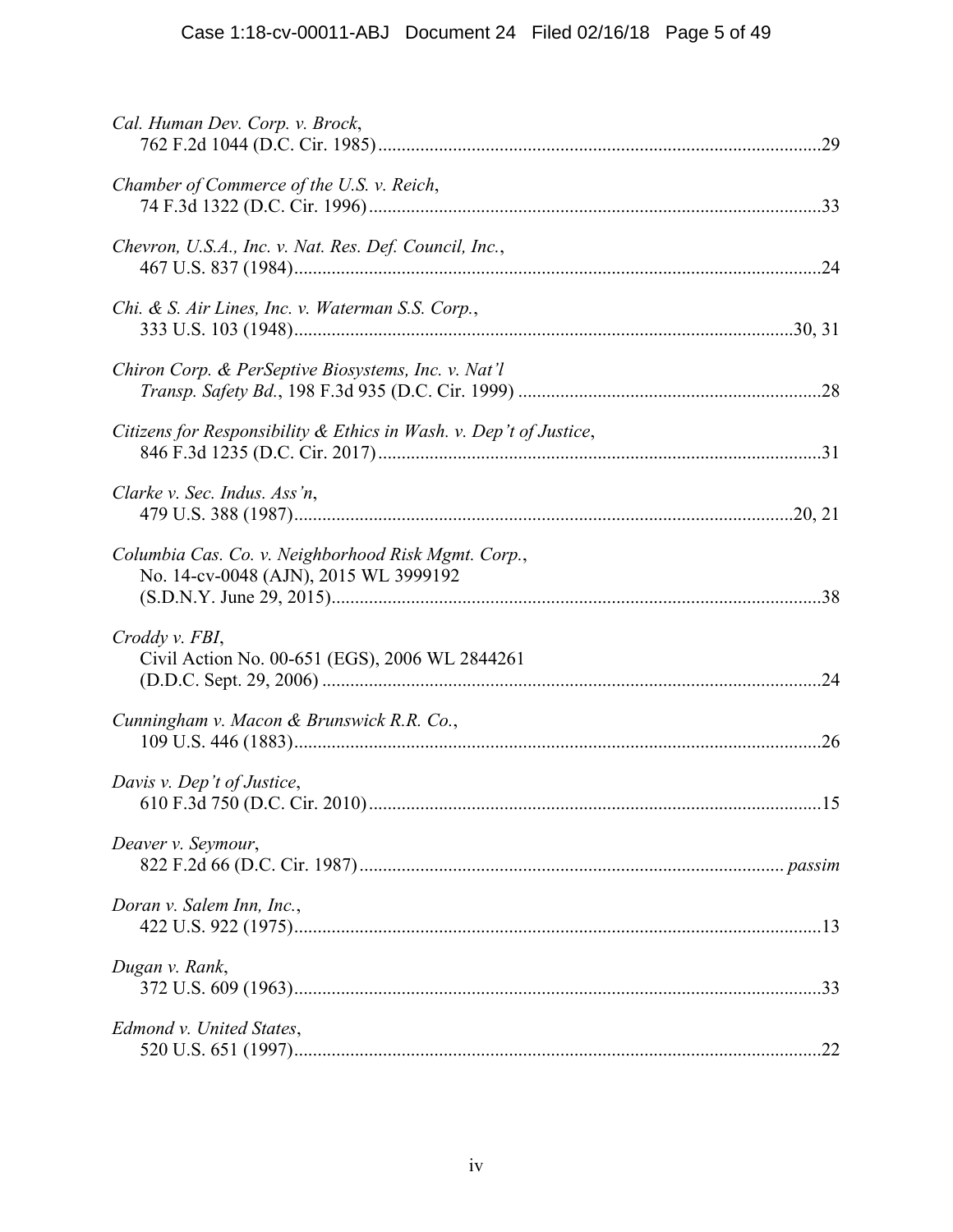| Environmentel, LLC v. FCC,                             |  |
|--------------------------------------------------------|--|
| Erie Boulevard Hydropower, LP v. FERC,                 |  |
| Esch v. Yeutter,                                       |  |
| Exxon Chems. Am. v. Chao,                              |  |
| Free Enter. Fund v. Pub. Co. Accounting Oversight Bd., |  |
| Freytag v. Comm'r,                                     |  |
| Friedler v. Gen. Servs. Admin.,                        |  |
| Fuller v. Winter,                                      |  |
| Garcia v. Vilsack,                                     |  |
| Gen. Elec. Co. v. EPA,                                 |  |
| Griffith v. Fed. Labor Relations Auth.,                |  |
| Huffman v. Pursue, Ltd.,                               |  |
| Juluke v. Hodel,                                       |  |
| Knox Hill Tenant Council v. Washington,                |  |
| Kowal v. MCI Comme'ns Corp.,                           |  |
| Kugler v. Helfant,                                     |  |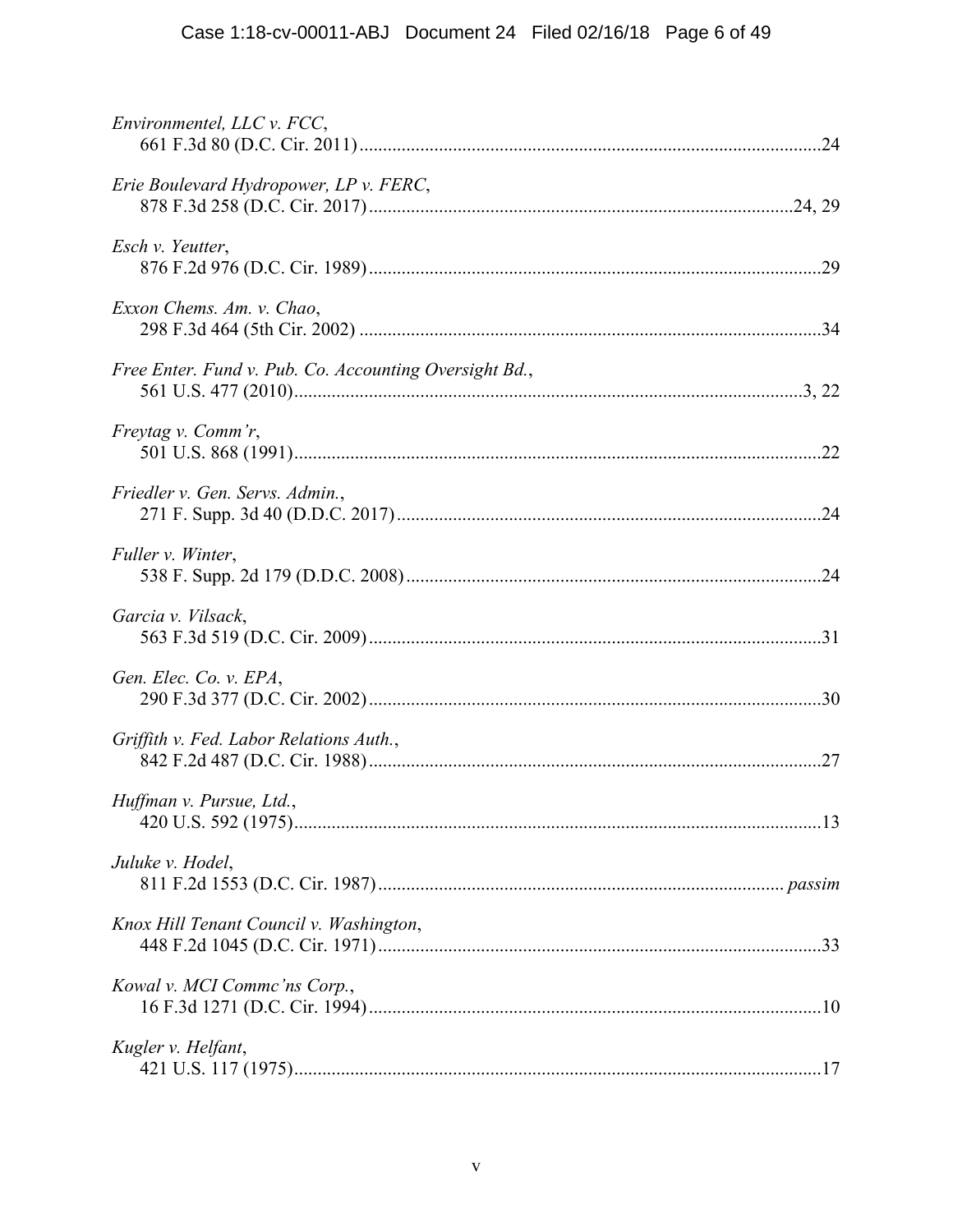| Larson v. Domestic & Foreign Commerce Corp.,                        |  |
|---------------------------------------------------------------------|--|
| Leedom v. Kyne,                                                     |  |
| Malone v. Bowdoin,                                                  |  |
| Match-E-Be-Nash-She-Wish Band of<br>Pottawatomi Indians v. Patchak, |  |
| McNutt v. Hills,                                                    |  |
| Mich. Corr. Org. v. Mich. Dep't of Corr.,                           |  |
| Mistick PBT v. Chao,                                                |  |
| Morrison v. Olson,                                                  |  |
| Nat'l Ass'n of Home Builders v. Norton,                             |  |
| Nat'l Audubon Soc'y, Inc. v. Davis,                                 |  |
| Nat'l Constructors Ass'n v. Marshal,                                |  |
| Nat'l Envtl. Dev. Ass'n's Clean Air Project v. EPA,                 |  |
| Nat'l Fed'n of Fed. Emps. v. Cheney,                                |  |
| N.Y. Tel. Co. v. Sec'y of Army,                                     |  |
| Noble v. Union River Logging Co.,                                   |  |
| Pac. Gas & Elec. Co. v. Fed. Power Comm'n,                          |  |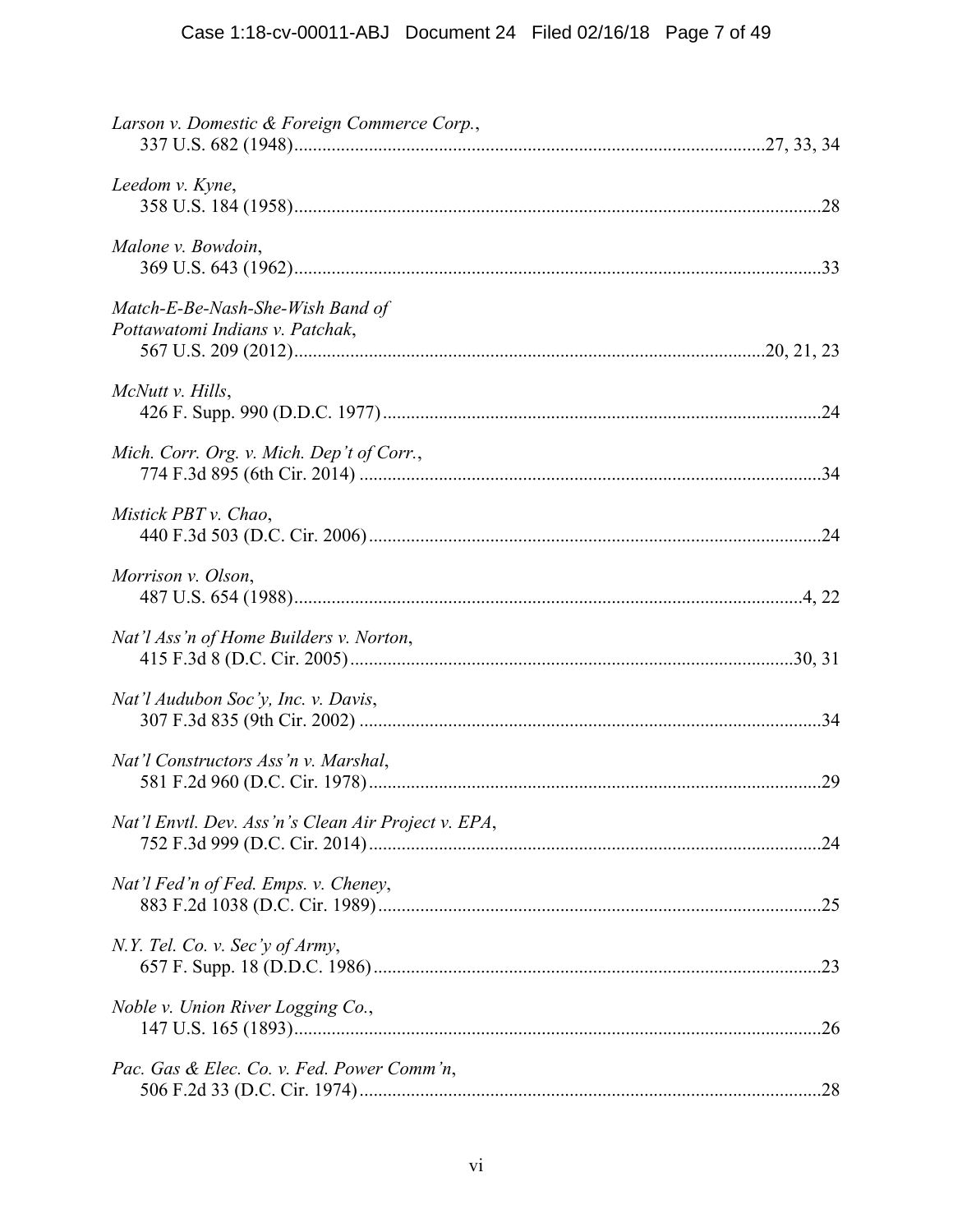| Pa. Mun. Auths. Ass'n v. Johnson,                                       |  |
|-------------------------------------------------------------------------|--|
| NB ex rel. Peacock v. District of Columbia,                             |  |
| Pearson v. Callahan,                                                    |  |
| Phelps v. Hamilton,                                                     |  |
| Port of Bos. Marine Terminal Ass'n v. Rederiaktiebolaget Transatlantic, |  |
| Rollins Envtl. Servs. v. EPA,                                           |  |
| Schilling v. Rogers,                                                    |  |
| In re Sealed Case,                                                      |  |
| Service v. Dulles,                                                      |  |
| Shays v. FEC,                                                           |  |
| Shields v. Utah Idaho Cent. R.R. Co.,                                   |  |
| Tenn. Elec. Power Co. v. TVA,                                           |  |
| Town of Stratford, Conn. v. FAA,                                        |  |
| United States v. Armstrong,                                             |  |
| Vann v. Dep't of the Interior,                                          |  |
| Ex parte Young,                                                         |  |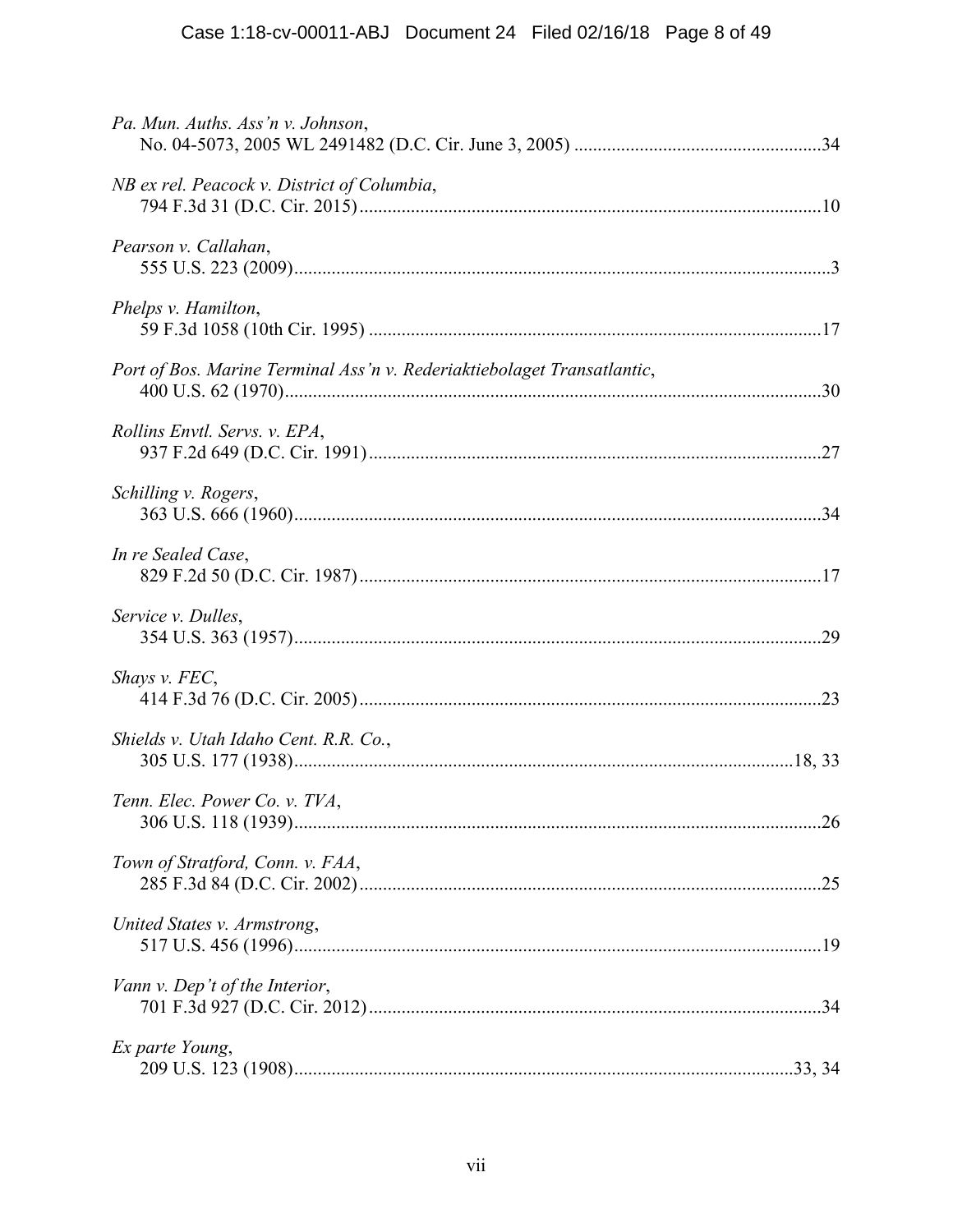| Younger v. Harris, |  |
|--------------------|--|
|                    |  |

## **STATUTES & RULES**

# **LEGISLATIVE MATERIALS**

| The Future of the Independent Counsel Act: Hearing Before the S. Comm. on<br>$C = 1.4C + 10C + 0 = 10F (1000)$ |  |
|----------------------------------------------------------------------------------------------------------------|--|

## **REGULATIONS**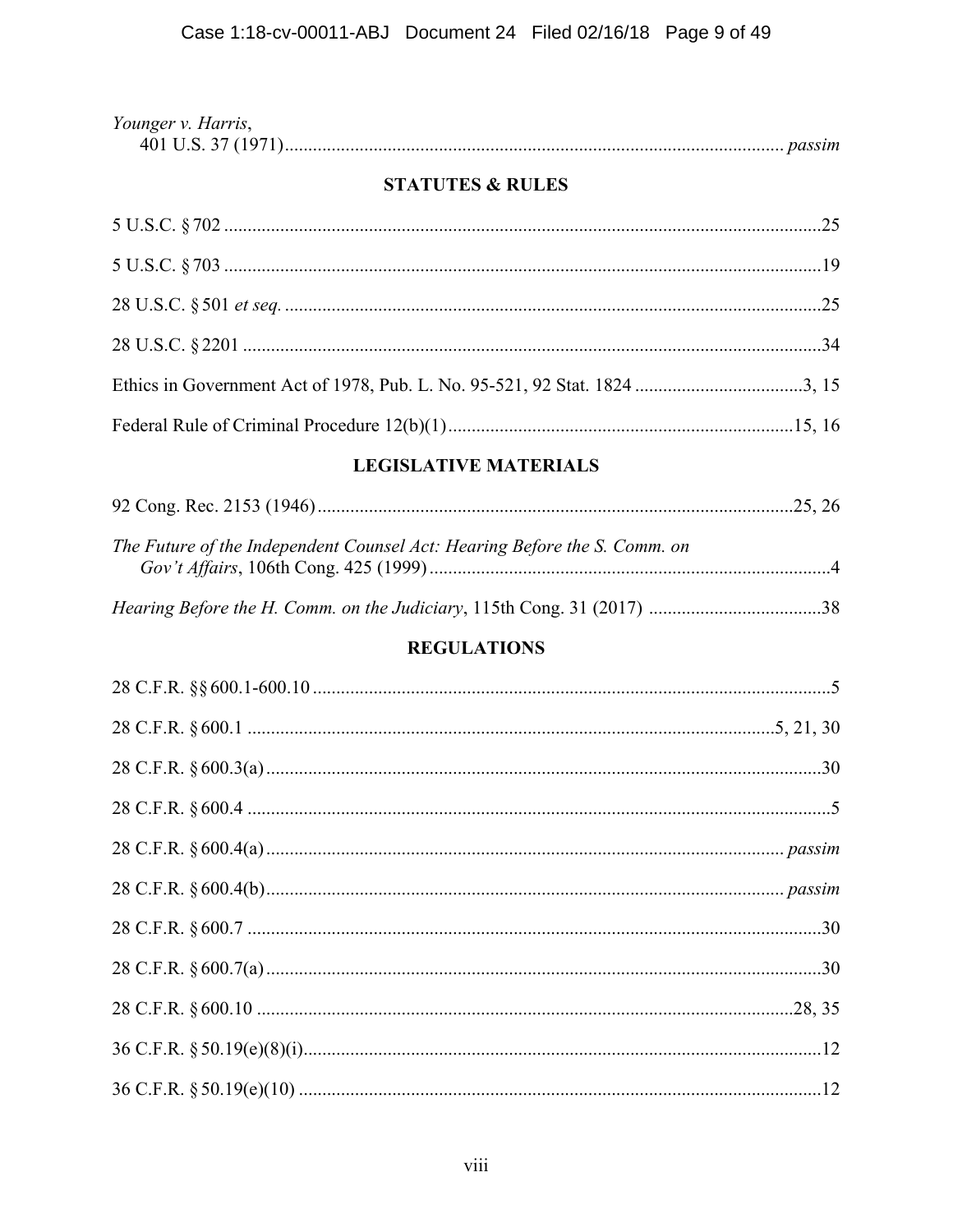# **ADMINISTRATIVE MATERIALS**

| Office of the Att'y Gen., Appointment of Special Counsel To Investigate<br>Government Conduct Relative to Certain Events Occurring in Waco, Texas, |
|----------------------------------------------------------------------------------------------------------------------------------------------------|
|                                                                                                                                                    |
|                                                                                                                                                    |
| <b>OTHER AUTHORITIES</b>                                                                                                                           |
|                                                                                                                                                    |
| Gerard E. Lynch, <i>The Problem Isn't in the Starrs But in a Misguided Law</i> , WASH.                                                             |
| Cass R. Sunstein, Bad Incentives and Bad Institutions, 86 GEO. L.J. 2267 (1998)4                                                                   |
| Dick Thornburgh, Mark H. Tuohey III & Michael Davidson, Attorney General's<br>Special Counsel Regulations, BROOKINGS                               |
| Adrian Vermeule, Morrison v. Olson Is Bad Law, LAWFARE                                                                                             |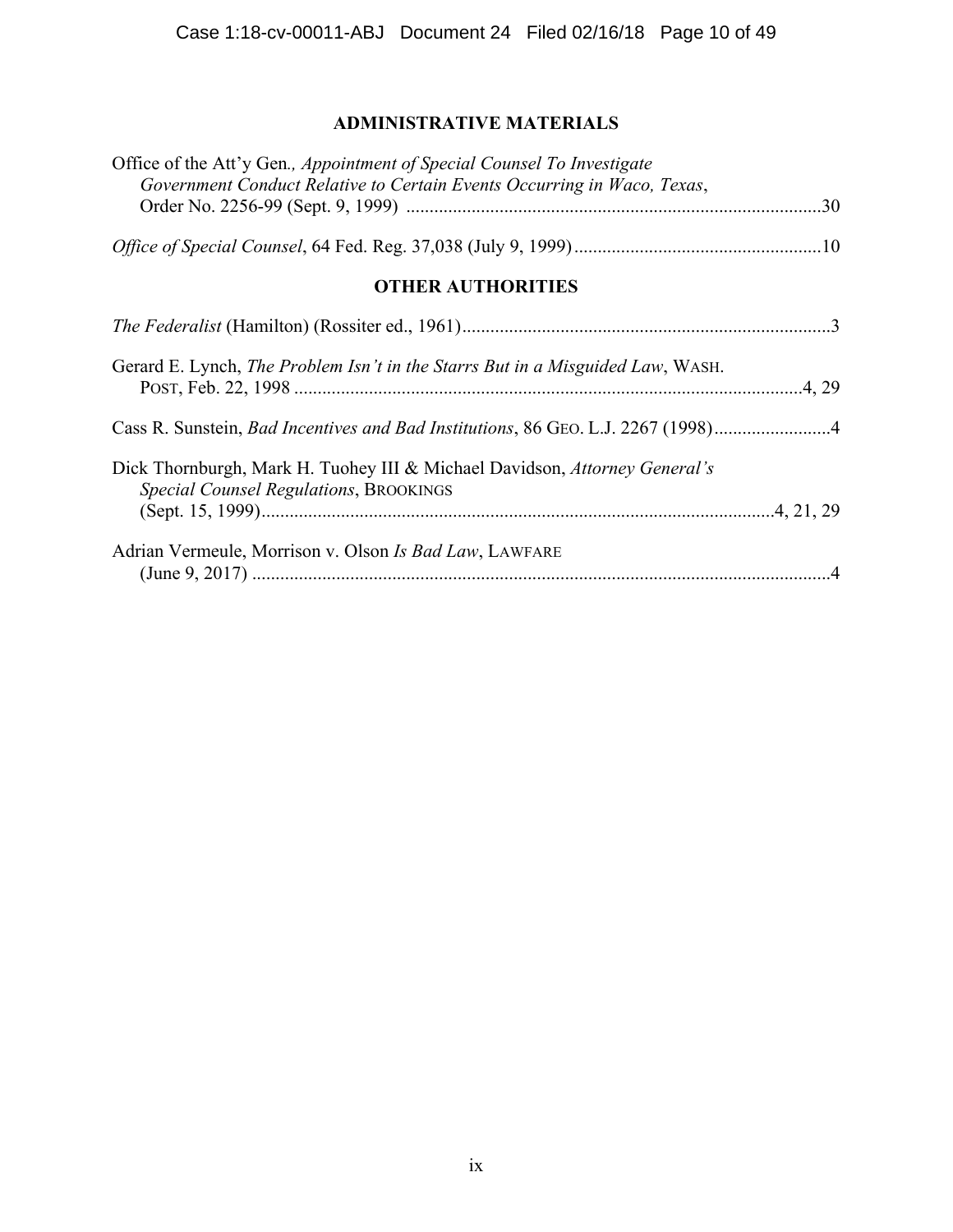#### **INTRODUCTION**

This case concerns one of the core principles of our constitutional form of government political accountability. From the Nation's founding, its laws were enforced by politically accountable members of the Executive Branch. Following a disastrous, decades-long experiment with prosecution by politically unaccountable "independent counsels," Congress and the Executive Branch returned us to the system of politically accountable law enforcement the Framers had envisioned. The Ethics in Government Act of 1978, which had created the Office of the Independent Counsel, was abolished. And while the Department of Justice ("DOJ") retained its authority to employ "special counsel" for particular matters, it established regulations to ensure that politically accountable officials would remain responsible. Under those regulations, special counsel can be appointed only by politically accountable officers—the Attorney General or Acting Attorney General. The authority granted in such appointments is limited to specifically identified matters. And any expansion of the special counsel's jurisdiction beyond those specifically identified matters must be reviewed and authorized by a politically accountable public official as well.

This action challenges the appointment of Special Counsel Robert S. Mueller III as beyond the authority granted by those regulations. Mr. Mueller was appointed to investigate alleged coordination between the 2016 presidential campaign of Donald J. Trump and the Russian government. But the Appointment Order added further authority to investigate "any matters that arose or may arise directly from [that] investigation." Compl. Ex. A ("Appointment Order"),  $\P(b)(ii)$ . Relying on that supposed authority, the Special Counsel has undertaken an extensive investigation that goes well beyond any alleged coordination during the 2016 presidential campaign. Although Mr. Manafort served as President Trump's campaign chairman for six months in 2016, he is now being investigated for *previously known* business conduct that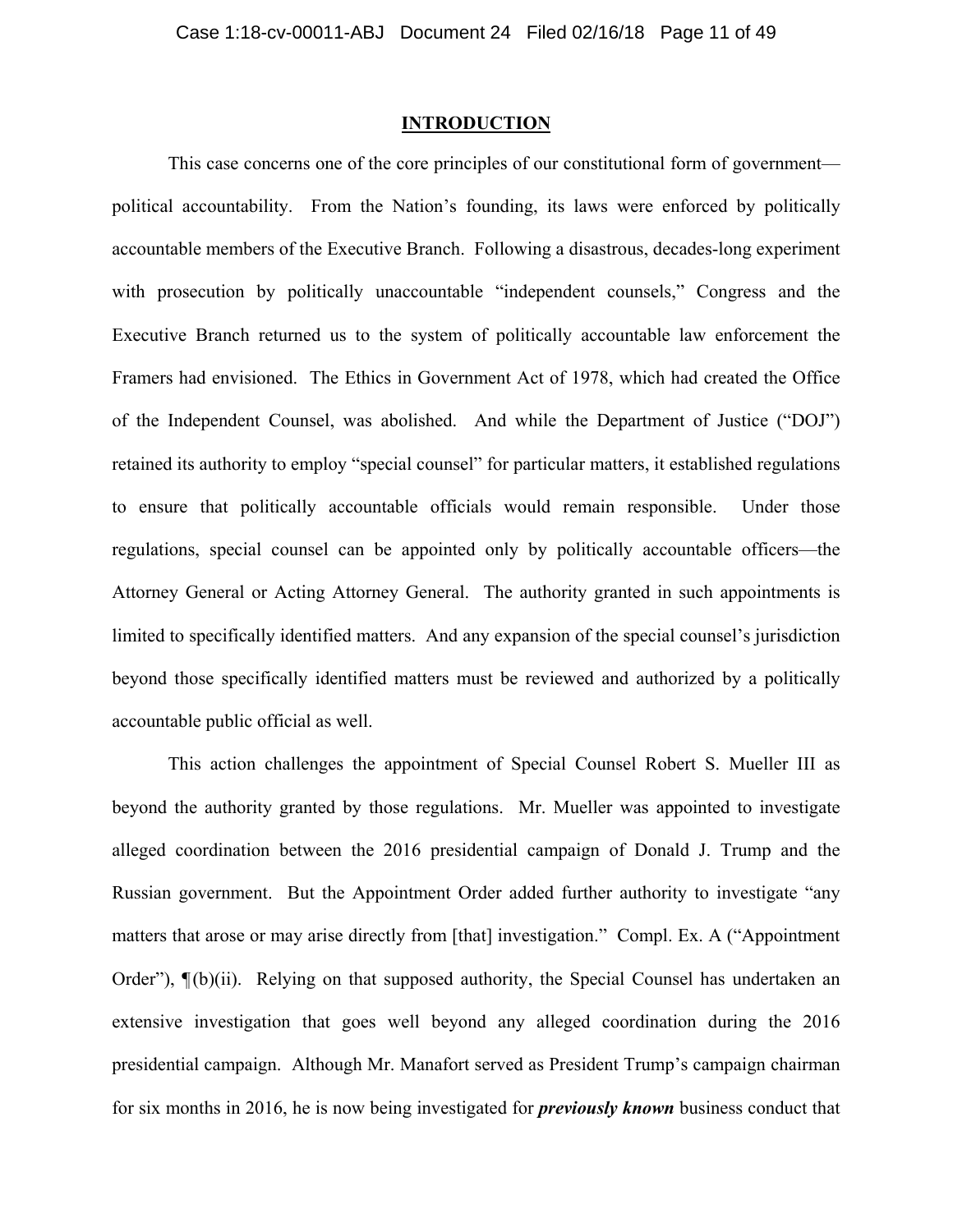## Case 1:18-cv-00011-ABJ Document 24 Filed 02/16/18 Page 12 of 49

*long preceded*, and had no connection to, the 2016 presidential election. And nothing prevents the Special Counsel from threatening Mr. Manafort with further investigations, in additional jurisdictions. In fact, this suit was filed shortly after and in direct response to the Special Counsel's threats to bring additional charges against Mr. Manafort in venues outside the District of Columbia. Those imminent threats cannot be denied.

DOJ regulations do not permit the grant of unbounded, *ex ante* authority to investigate collateral matters simply because they "may arise directly from" the authorized investigation. DOJ regulations provide that, if the Special Counsel wishes to investigate matters beyond those specifically identified in the original grant of jurisdiction, he "*shall consult with the Attorney General*, who *will determine whether to include the additional matters* within the Special Counsel's jurisdiction or assign them elsewhere." 28 C.F.R. § 600.4(b) (emphasis added). That requirement is critical: It ensures that important decisions regarding the scope of any investigation remain in the hands of politically accountable officials. This action challenges the relevant portion of the Appointment Order—authorizing pursuit of anything that arises from the investigation—as *ultra vires*, and seeks to restrain the Special Counsel to his lawfully granted authority under the DOJ's own regulations.

The government's motion to dismiss is premised largely on the notion that this Court lacks authority to issue relief that affects an ongoing federal criminal investigation. However, under binding D.C. Circuit precedent, this Court has the authority to grant precisely the prospective equitable relief requested here. Contrary to the government's assertions, Mr. Manafort has no adequate legal remedy for the Special Counsel's systemic assertion of *ultra vires* authority against him. The government seeks to relegate Mr. Manafort to a game of criminal-procedure whack-a-mole that wastes judicial resources; that cannot offer complete (or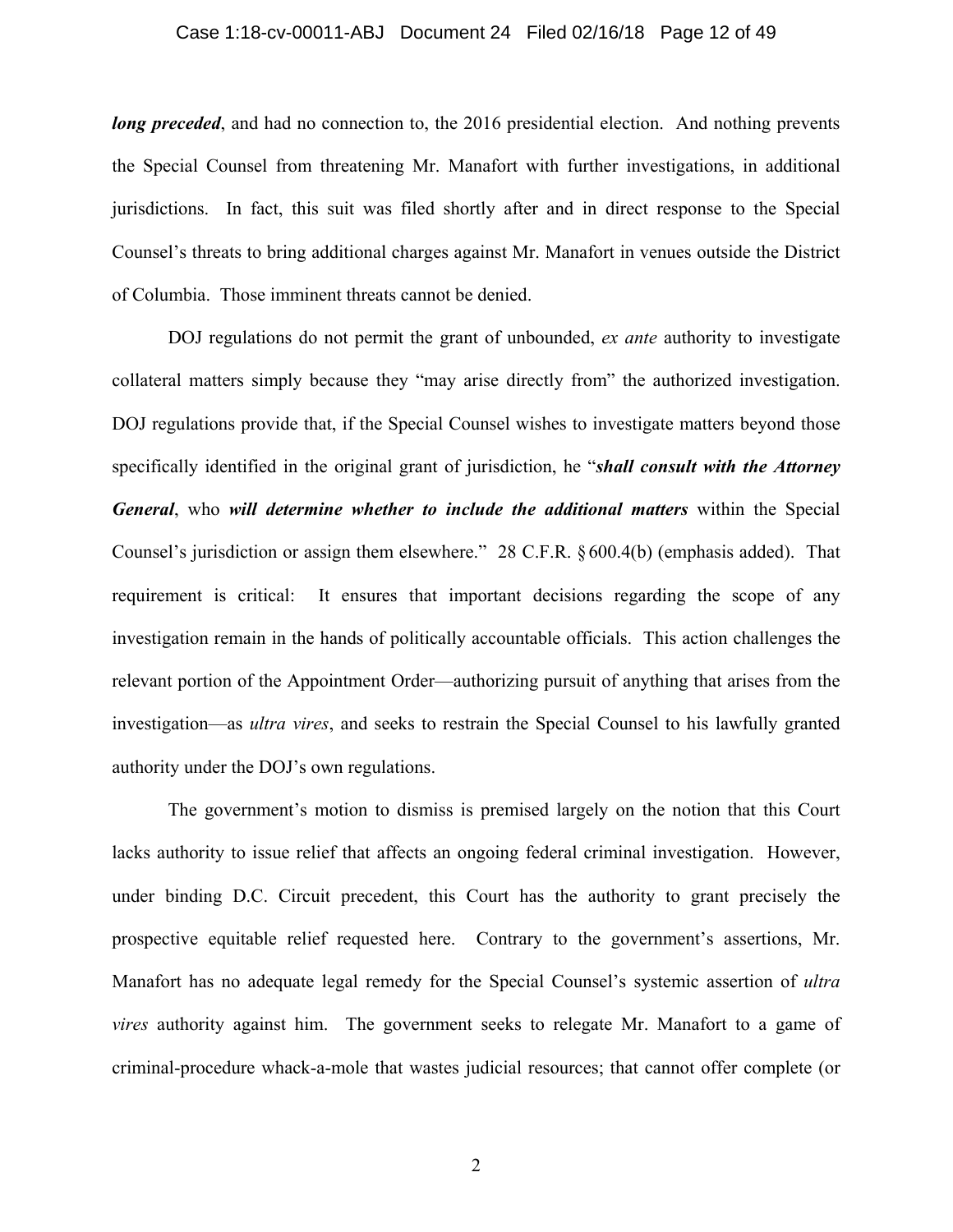even adequate) relief; and that leaves him powerless in any effort to match the government's resources. Under *Juluke v. Hodel*, 811 F.2d 1553, 1558-59 (D.C. Cir. 1987), relief is appropriate here.

### **BACKGROUND**

#### **I. LEGAL BACKGROUND**

### **A. The Constitutional Principle of Accountability (and a Brief and Disastrous Departure)**

The Founders recognized that, "[i]n framing a government which is to be administered by men over men, the great difficulty lies in this: you must first enable the government to control the governed; and in the next place oblige it to control itself. A dependence on the people is, no doubt, the primary control on the government; but experience has taught mankind the necessity of auxiliary precautions." *The Federalist No. 51*, at 322 (Hamilton) (Rossiter ed., 1961). One of the most critical elements of that system is the "political accountability" of public officers, which is "essential to our liberty and republican form of government." *Alden v. Maine*, 527 U.S. 706, 751 (1999); *see also Free Enter. Fund v. Pub. Co. Accounting Oversight Bd.*, 561 U.S. 477, 483 (2010) ("Since 1789, the Constitution has been understood to empower the President to keep [public] officers accountable."); *Pearson v. Callahan*, 555 U.S. 223, 231 (2009) (recognizing as an "important interest<sup>[]</sup>... the need to hold public officials accountable when they exercise power irresponsibly").

In 1978, Congress briefly set political accountability aside, enacting the now-infamous independent counsel statute. Under that statute, lawyers from outside the Department of Justice ("DOJ") could be granted nearly unlimited prosecutorial authority to investigate highly sensitive matters involving Executive Branch officials. *See* Ethics in Government Act of 1978, Pub. L. No. 95-521, 92 Stat. 1824; Compl. ¶2. Kenneth Starr, arguably the most powerful independent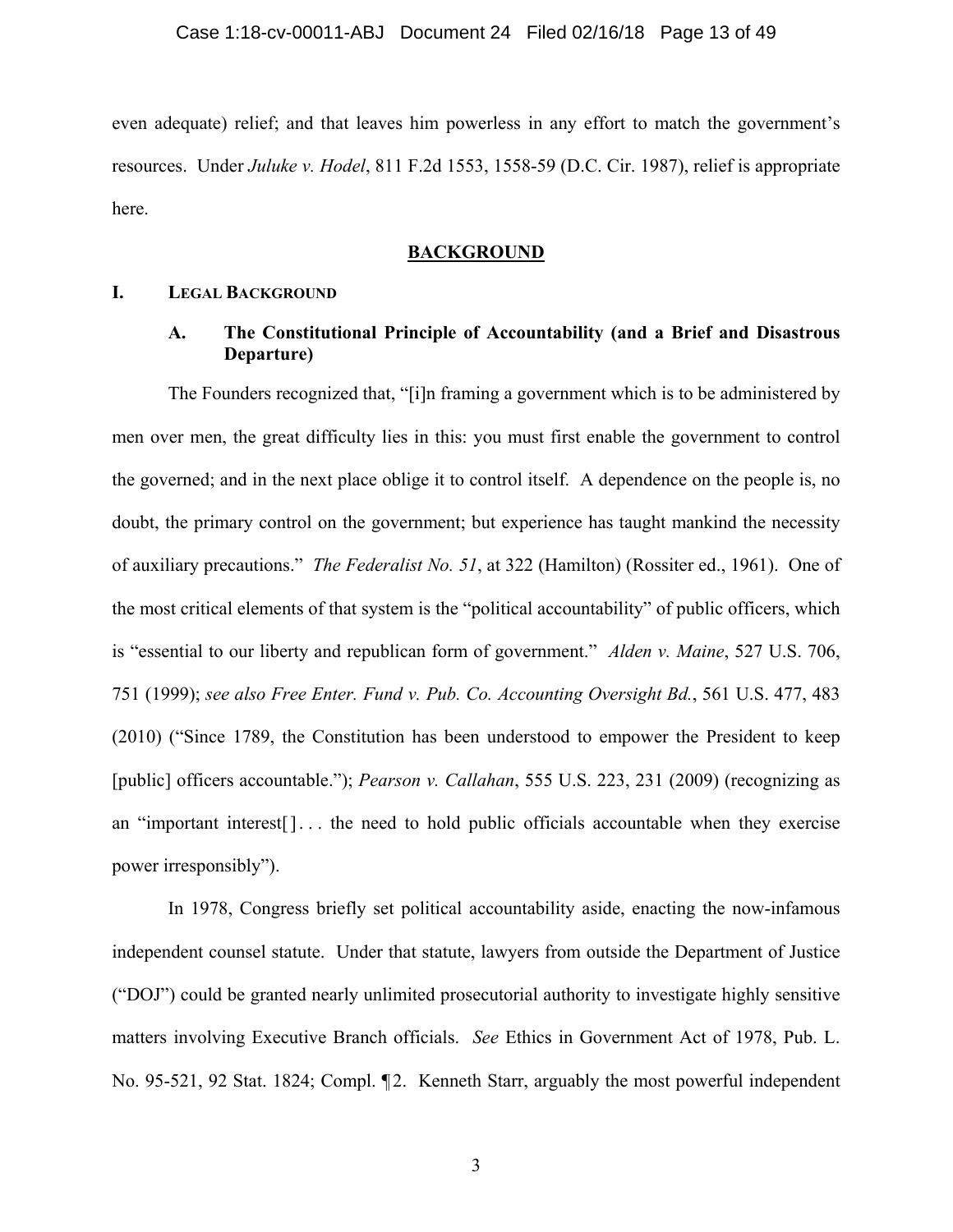## Case 1:18-cv-00011-ABJ Document 24 Filed 02/16/18 Page 14 of 49

counsel appointed under that statute, urged Congress to abandon the independent counsel project, calling it a "structurally unsound" and "constitutionally dubious" effort "to cram a fourth branch of government into [a] three-branch system." *The Future of the Independent Counsel Act: Hearing Before the S. Comm. on Gov't Affairs*, 106th Cong. 425 (1999) (statement of Kenneth W. Starr). And Attorney General Janet Reno made clear that "[i]t can't get any worse." *Id.* at 261 (testimony of Janet Reno, Att'y Gen. of the United States); *see* Compl. ¶ 5.

The independent counsel statute expired in 1999 when Congress refused to reauthorize it, expressing a "bipartisan judgment . . . that the Independent Counsel was a kind of constitutional Frankenstein's monster, which ought to be shoved firmly back into the ice from which it was initially untombed." Adrian Vermeule, Morrison v. Olson *Is Bad Law*, LAWFARE (June 9, 2017); *see* Compl.  $\P$ 4. The statute created "unaccountable prosecutors wielding infinite resources" whenever there is a plausible allegation of a technical crime." Gerard E. Lynch, *The Problem Isn't in the Starrs But in a Misguided Law*, WASH. POST, Feb. 22, 1998, at C3; *see* Compl. ¶ 3. For that reason, the statute was "utter[ly] incompatib[le] ... with our constitutional traditions." *Morrison v. Olson*, 487 U.S. 654, 709 (1988) (Scalia, J., dissenting); *see* Compl. ¶ 3. The independent counsel statute has come to be viewed as a "disastrous failure." Cass R. Sunstein, *Bad Incentives and Bad Institutions*, 86 GEO. L.J. 2267, 2281, 2283 (1998).

#### **B. The Justice Department's Current Special Counsel Regulations**

As the independent counsel statute was set to lapse in 1999, Congress convened a bipartisan project to thoroughly consider actions Congress and the Executive Branch might take to guard against the abuses experienced under the independent counsel regime. *See generally*  Dick Thornburgh, Mark H. Tuohey III & Michael Davidson, *Attorney General's Special Counsel Regulations*, BROOKINGS (Sept. 15, 1999). In June 1999, after extensive consideration, the DOJ promulgated regulations governing the Attorney General's authority to appoint an outside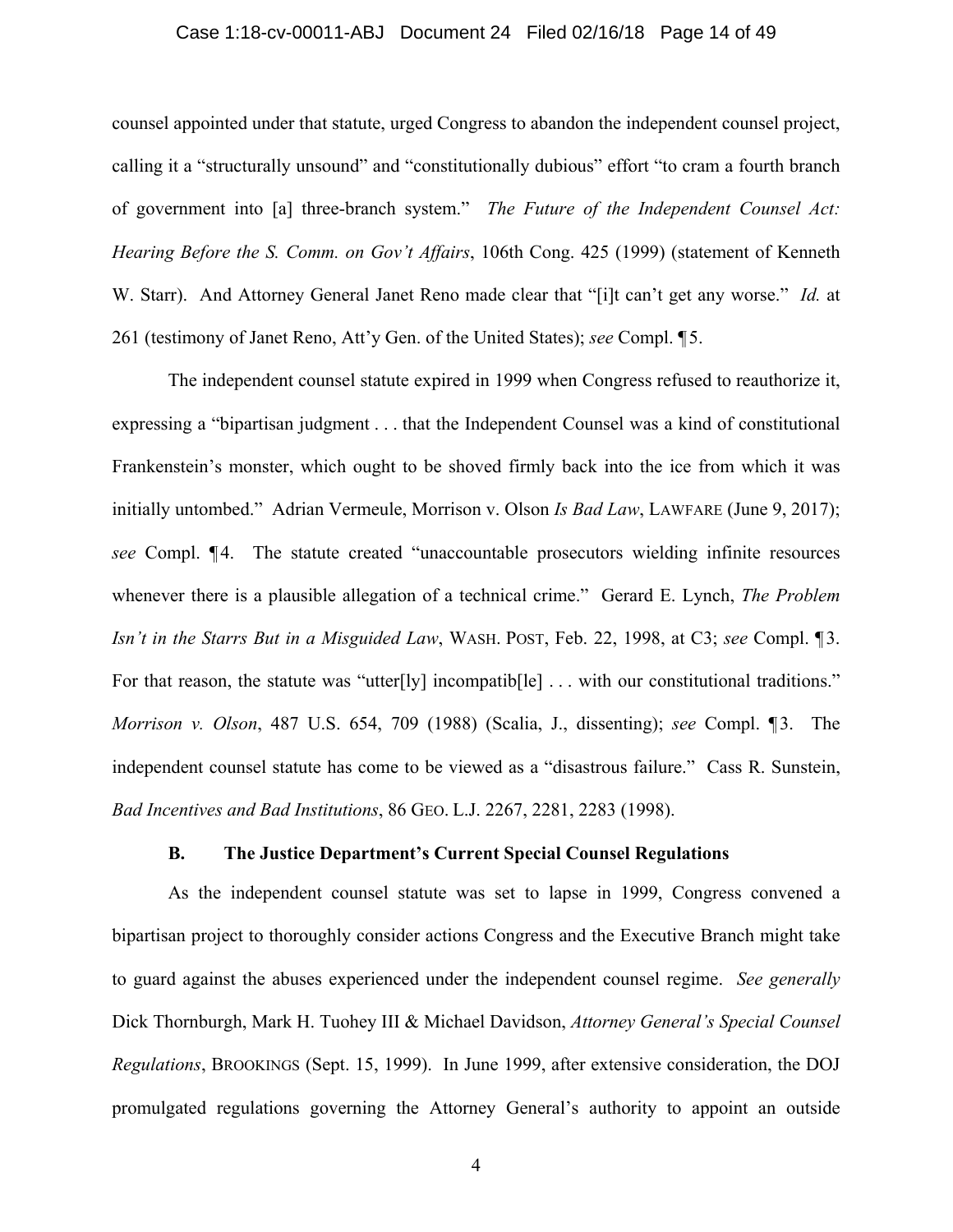#### Case 1:18-cv-00011-ABJ Document 24 Filed 02/16/18 Page 15 of 49

"special counsel" to investigate matters that may present a conflict of interest for the DOJ or the Executive Branch. *See* 28 C.F.R. §§ 600.1-600.10 (the "Special Counsel Regulations"). Although the regulations allow for the appointment of "special counsel" outside the DOJ to investigate and prosecute certain matters, they impose limits on the scope of authority that may be granted so as to ensure proper political accountability.

For example, under the Special Counsel Regulations, a politically accountable federal officer—the Attorney General—is responsible for determining whether to appoint a special counsel.<sup>1</sup> The scope of jurisdiction the Attorney General may grant, moreover, is strictly circumscribed. To ensure that the special counsel does not become a roving commission, the special counsel's jurisdiction must be set forth in specific terms in the appointment order. Under 28 C.F.R. § 600.4(a), when granting "[o]riginal jurisdiction" to a special counsel, the Attorney General must provide *"a specific factual statement of the matter to be investigated." Id.* (emphasis added). Section 600.4(a) provides that the power to investigate that matter also includes power to address efforts to impede the investigation: The grant of original jurisdiction "shall . . . include the authority to investigate and prosecute federal crimes committed in the course of, and with intent to interfere with, the Special Counsel's investigation." *Id.*

The Special Counsel Regulations separately address how special counsel may acquire "additional jurisdiction" beyond the specific matter identified in the grant of "[o]riginal jurisdiction." *See* 28 C.F.R. §600.4. In particular, § 600.4(b) provides that, "[i]f in the course of his or her investigation the Special Counsel concludes that additional jurisdiction beyond that specified in his or her original jurisdiction is necessary, . . . he or she *shall consult with the* 

1

 $1$  Or, as here, "in cases in which the Attorney General is recused, the Acting Attorney General[] will appoint a Special Counsel when he or she determines that criminal investigation of a person or matter is warranted." 28 C.F.R. § 600.1.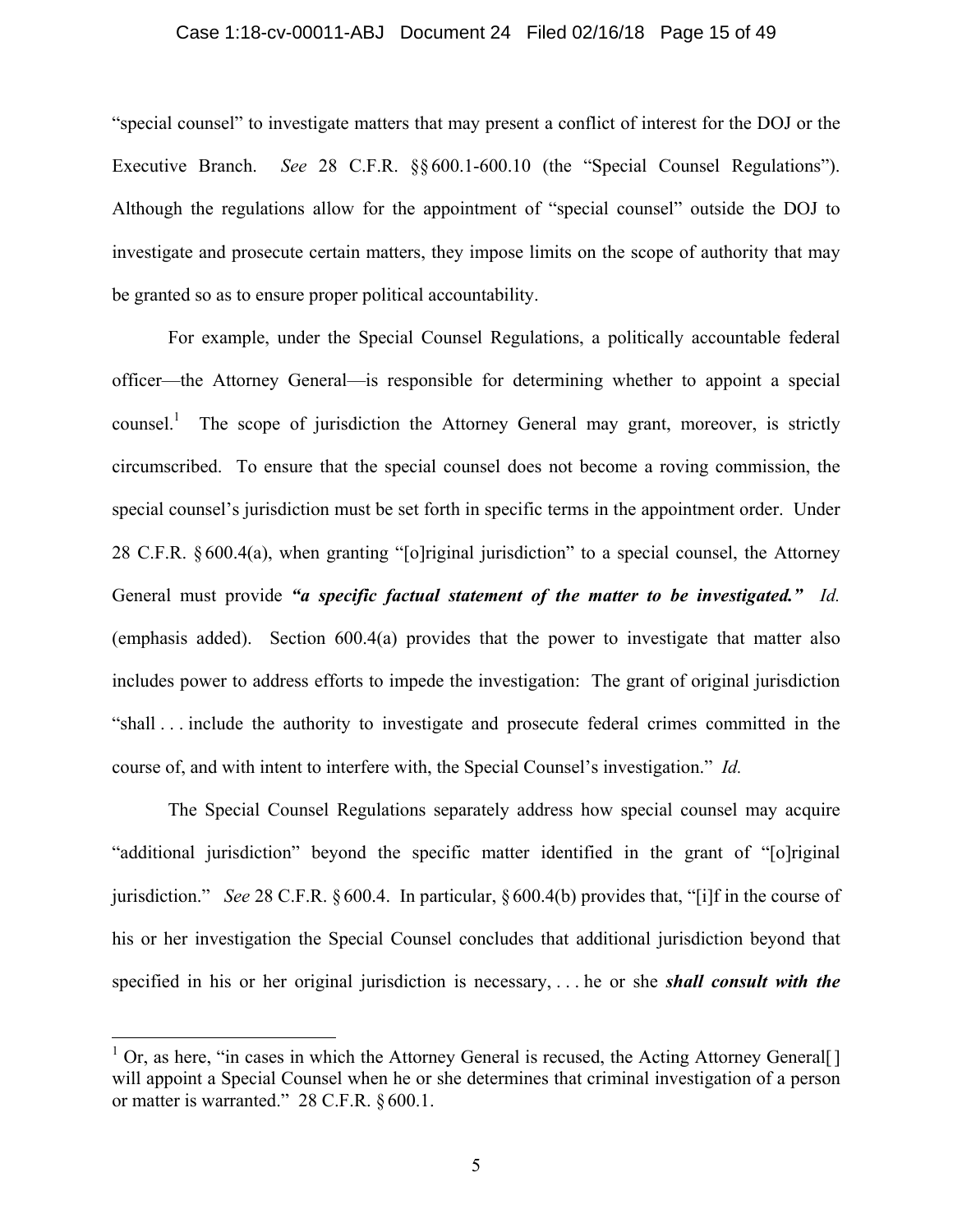#### Case 1:18-cv-00011-ABJ Document 24 Filed 02/16/18 Page 16 of 49

*Attorney General*, *who will determine* whether to *include the additional matters* within the Special Counsel's jurisdiction or assign them elsewhere." 28 C.F.R. §600.4(b) (emphasis added). Thus, any "additional jurisdiction" beyond the special counsel's "original jurisdiction"—beyond the "specific factual statement of the matter to be investigated"—may be granted by the Attorney General only *after* the special counsel consults with the Attorney General and *after* the Attorney General determines to include those additional matters in the special counsel's jurisdiction.

Those requirements serve a critical role. A central problem with the independent counsel statute was that it provided essentially unlimited funding to conduct investigations that were essentially unlimited in scope. The Special Counsel Regulations, by contrast, are specifically designed to ensure political oversight over special counsels; to specify the scope of their original jurisdiction; to prevent expansion of that jurisdiction except where authorized by politically accountable officials; and to thereby avoid the overbearing pressures that result when prosecutors, with virtually unlimited resources, focus on a singular target with no competing priorities.

#### **II. THE EVENTS LEADING TO THE FILING OF THE COMPLAINT**

#### **A. The Appointment Order of May 17, 2017**

By early 2017, the DOJ revealed that it had been investigating allegations that the presidential campaign of Donald J. Trump coordinated with the Russian government to influence the outcome of the 2016 presidential election. Compl. ¶ 27. In March 2017, Attorney General Jeff Sessions recused himself from the matter, making Deputy Attorney General Rod Rosenstein the Acting Attorney General with respect to the investigation. *Id.* ¶¶ 28-29. The Acting Attorney General soon decided that the DOJ should not proceed with the investigation itself. *Id.* ¶ 30. Accordingly, on May 17, 2017, the Acting Attorney General issued the Appointment Order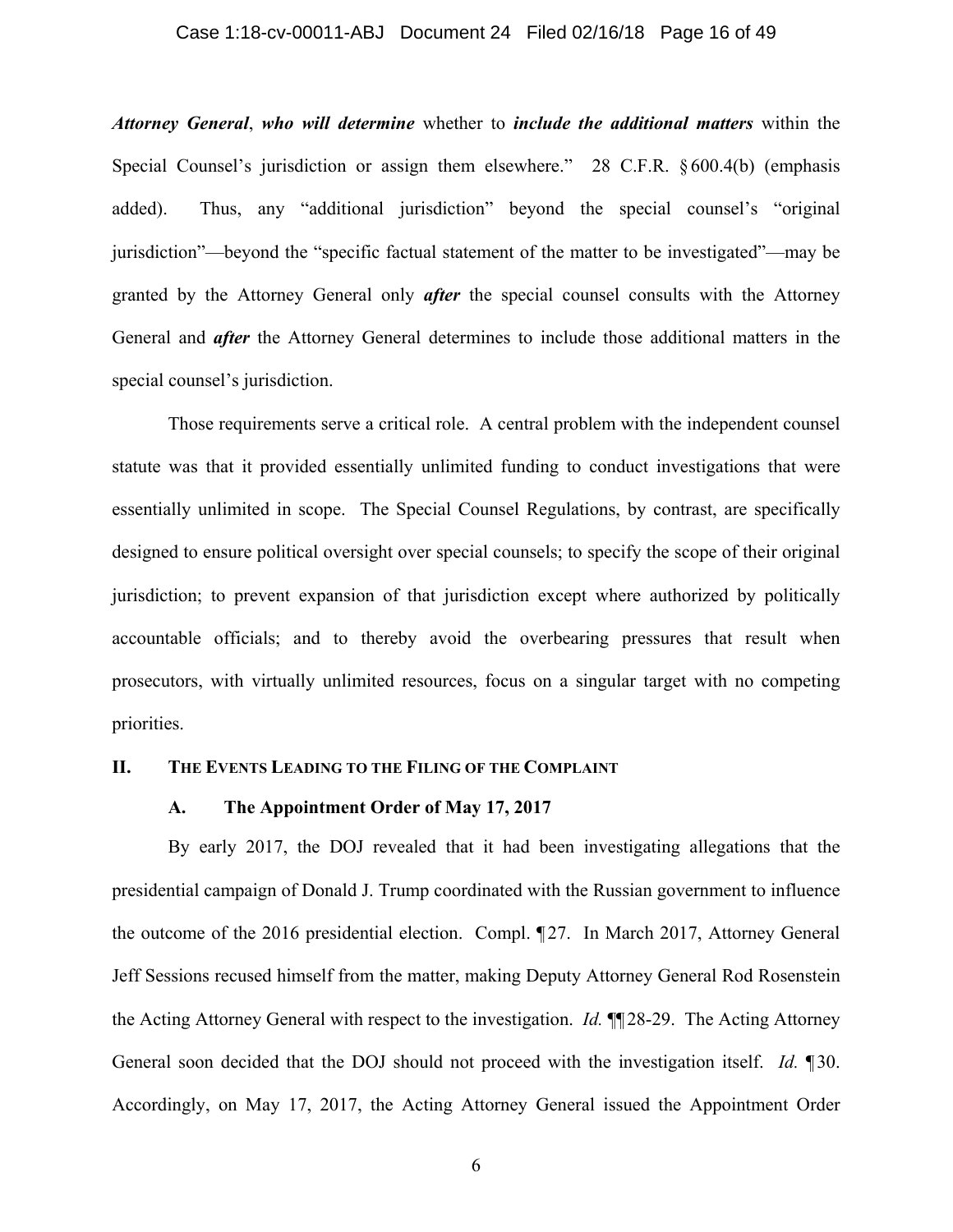#### Case 1:18-cv-00011-ABJ Document 24 Filed 02/16/18 Page 17 of 49

authorizing Mr. Mueller—then an attorney in private practice—as Special Counsel to conduct an "investigation of the Russian government's efforts to interfere in the 2016 presidential election." Appointment Order.

Consistent with the requirements of the Special Counsel Regulations, Paragraphs (b)(i) and (b)(iii) of the Appointment Order provide a "specific factual statement of the matter to be investigated" under Mr. Mueller's "[o]riginal jurisdiction." 28 C.F.R. § 600.4(a). In particular, Paragraph (b)(i) of the Appointment Order gives the Special Counsel original jurisdiction to investigate "any links and/or coordination between the Russian government and individuals associated with the campaign of President Donald Trump." Appointment Order  $\P(b)(i)$ . Consistent with DOJ regulations, Paragraph (b)(iii) gives the Special Counsel jurisdiction over illegal attempts to obstruct his exercise of original jurisdiction: It authorizes him to pursue "any other matters within the scope of 28 C.F.R. § 600.4(a)," including any perjury and obstruction of justice committed in the course of the Special Counsel's investigation. Appointment Order ¶ (b)(iii); *see* 28 C.F.R. § 600.4(a).

Paragraph (b)(ii) of the Appointment Order, however, purports to grant the Special Counsel further authority still. It states that he may also investigate and prosecute "*any matters that arose or may arise* directly from the investigation." Appointment Order  $\P(b)(ii)$  (emphasis added). The Complaint alleges that the Acting Attorney General lacks authority to grant such jurisdiction under the Special Counsel Regulations. Those regulations address cases in which the special counsel finds additional matters, beyond the specific factual statement of the matters to be investigated, that the special counsel wishes to address. *See* 28 C.F.R. §600.4(b). The special counsel must "consult with the Attorney General" to obtain that "additional jurisdiction." *Id.* And the Attorney General must "determine whether to include the additional matters within the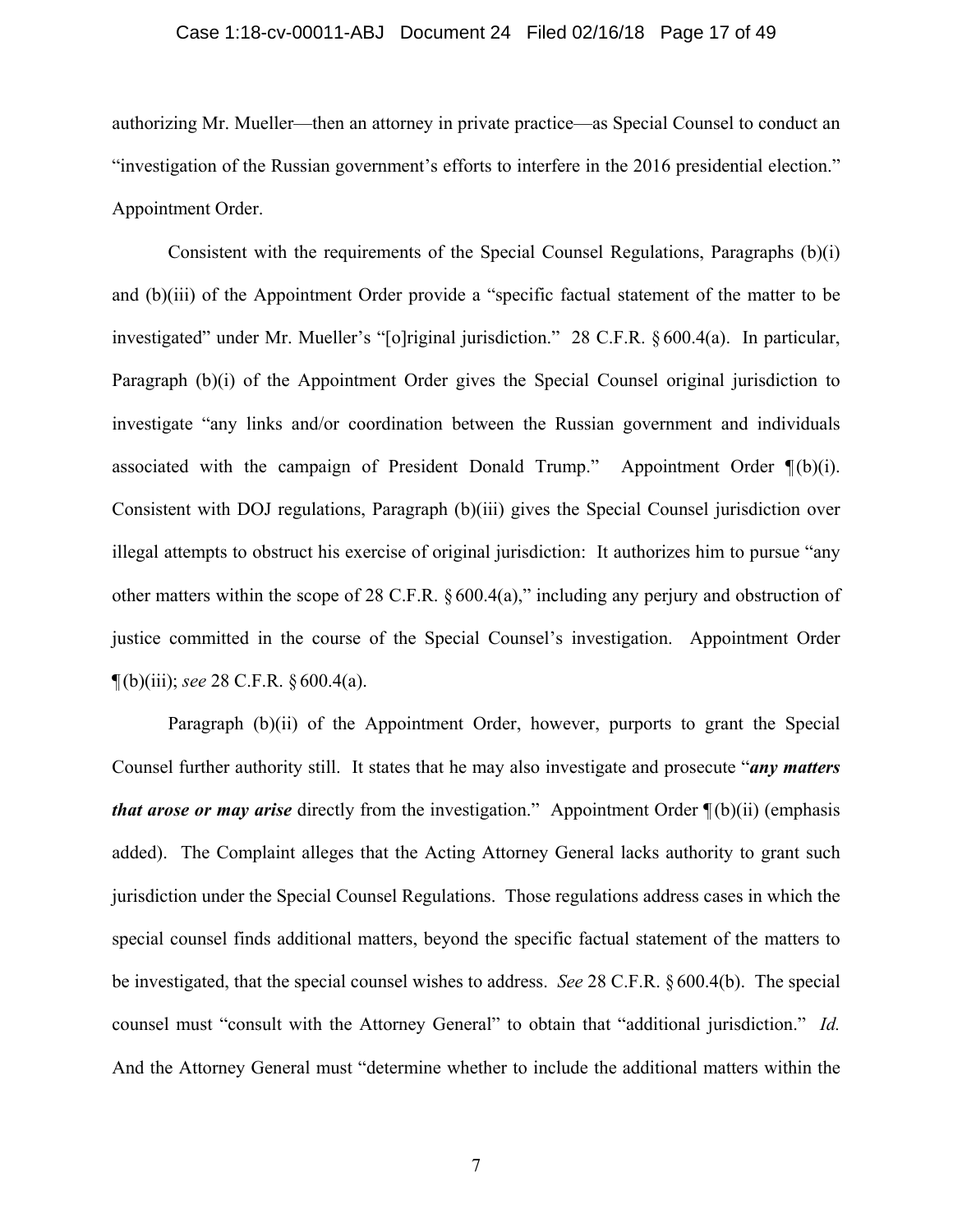#### Case 1:18-cv-00011-ABJ Document 24 Filed 02/16/18 Page 18 of 49

Special Counsel's jurisdiction or assign them elsewhere." *Id.* Granting the Special Counsel *ex ante* authority to pursue any matters that "arose or may arise directly from the investigation" is inconsistent with those requirements. It omits the required consultation; it omits the Attorney General's issue-specific determination; and, with those, it omits the decision by a politically accountable official that the regulations were designed to ensure.

#### **B. The Special Counsel's Investigation**

Following the Appointment Order, the Special Counsel turned his attention to Mr. Manafort and decade-old business dealings entirely unmoored from any allegations of coordination between the Russian government and the 2016 presidential campaign of Donald Trump. Compl. ¶¶ 36-37. In particular, the Special Counsel focused on the involvement of Mr. Manafort's company in a political campaign in Ukraine that *ended in 2014*, Mr. Manafort's bank accounts and tax filings in *2006 through 2014*, and the personal expenditures Mr. Manafort allegedly made using funds earned from political consulting work he performed for a Ukrainian public figure in *2006 through 2014*. *Id.* ¶¶ 37-38. All of those matters predate the alleged coordination with Russia, and Mr. Manafort's brief 2016 involvement in the Trump campaign, by years.

In July 2017, the Special Counsel applied for, obtained, and caused to be executed a search warrant of Mr. Manafort's home in Alexandria, Virginia. Compl. ¶ 42. The Special Counsel justified the search by asserting that the Appointment Order grants him jurisdiction and authority to obtain materials that purportedly evidence potential tax and white-collar crimes committed on or after January 1, 2006—more than a decade before the Trump presidential campaign launched. *Id.* In August 2017, Mr. Mueller issued more than 100 subpoenas related to Mr. Manafort, requesting records dating back to January 1, 2005. *Id.* Those actions all related to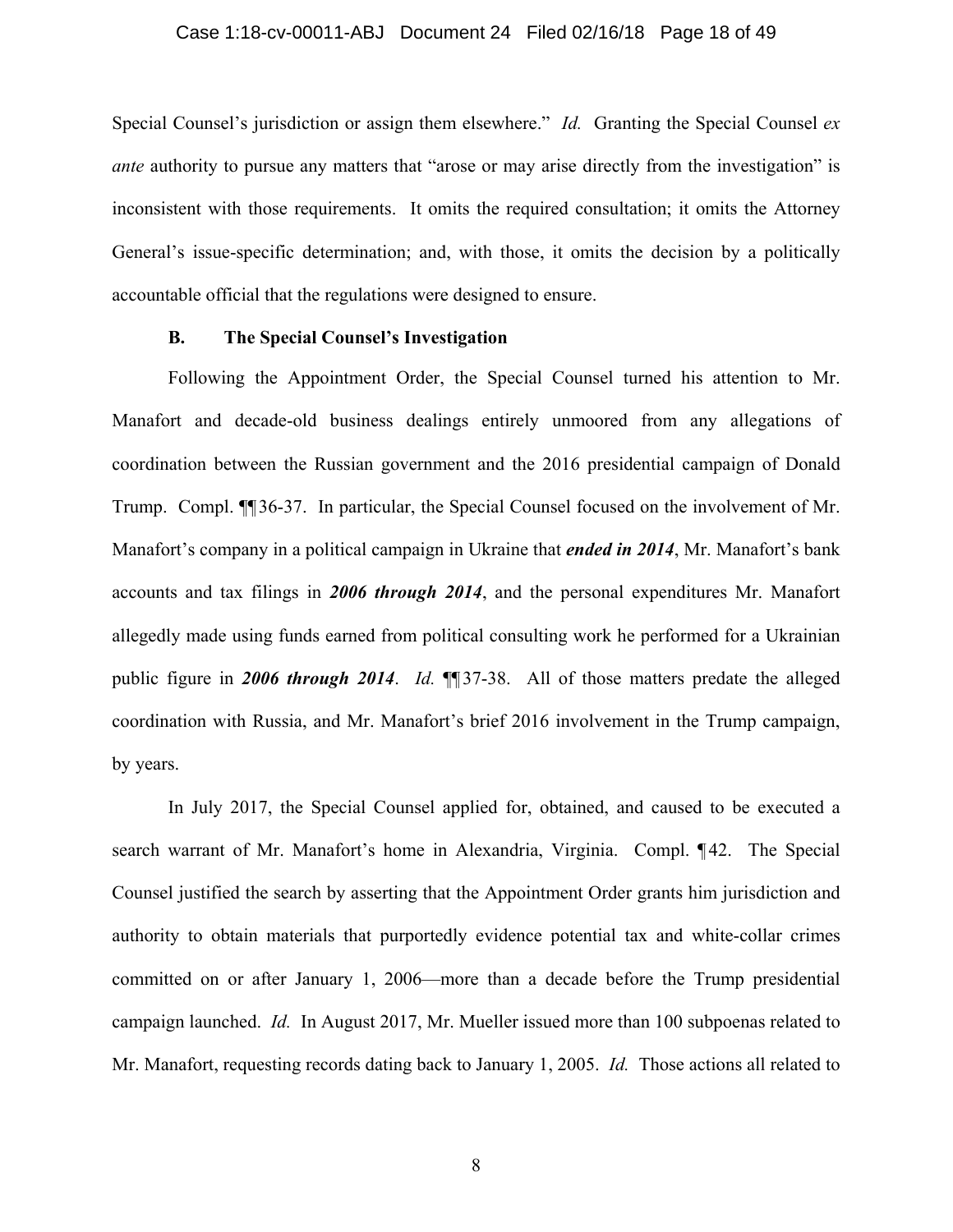#### Case 1:18-cv-00011-ABJ Document 24 Filed 02/16/18 Page 19 of 49

alleged dealings that had been widely known since at least 2007, when they were extensively reported in the press. *Id.* ¶ 39.

On October 27, 2017, the Special Counsel signed an indictment charging Mr. Manafort and a business associate with offenses pertaining to business dealings that, with limited exceptions, predate President Trump's campaign. Compl. ¶ 45. That criminal proceeding is currently pending before this Court in *United States v. Manafort, et al.*, No. 17-cr-201-ABJ (D.D.C.).

### **III. THE COMPLAINT AND MOTION TO DISMISS**

On January 3, 2018, Mr. Manafort filed the present civil action. Count I alleges that the Appointment Order is outside the DOJ's and the Acting Attorney General's authority under the Special Counsel Regulations. Compl. ¶¶ 52-53. Count II alleges that the Special Counsel lacks authority to investigate Mr. Manafort and initiate proceedings against him under Paragraph (b)(ii) of the Appointment Order because that provision was not authorized by law, and because the Special Counsel's actions exceed the facial scope of jurisdiction set forth in the Appointment Order in any event. *Id.*  $\P$  62-63. The Complaint seeks to "set<sup>[]</sup> aside the Appointment Order" in relevant part and "enjoin[] Mr. Mueller from investigating matters beyond the scope of the grant of jurisdiction in the Appointment Order." Compl. Prayer for Relief ¶¶ a, d.

On February 2, 2018, the government filed a motion to dismiss the Complaint. The crux of the government's motion is that the Court may not address the Special Counsel's authority because doing so would interfere with an ongoing criminal matter. Gov't Mem. 11-19. The government further argues that Count I fails to state a claim under the APA because, among other reasons, Mr. Manafort has an adequate remedy in the pending criminal proceeding. *Id.* at 19-28. Finally, the government argues that Count II fails to state a claim either under the Declaratory Judgment Act or for non-statutory review of *ultra vires* action, because the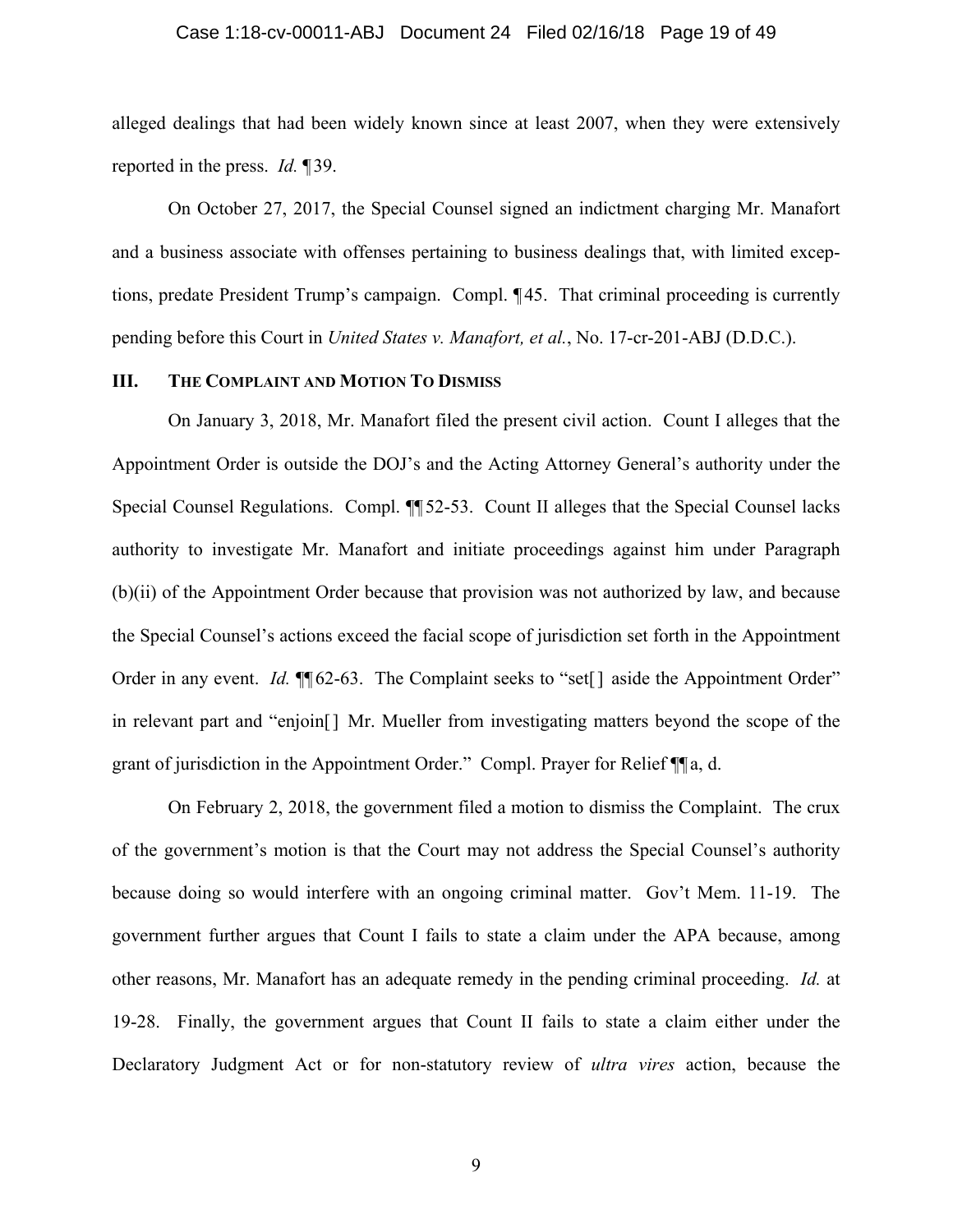Declaratory Judgment Act does not provide for judicial review, and the challenged conduct does not constitute *ultra vires* action. *Id.* at 28-34.

#### **STANDARD OF REVIEW**

"At the motion-to-dismiss stage," the Court "must accept all factual allegations in the complaint as true." *NB ex rel. Peacock v. District of Columbia*, 794 F.3d 31, 42 (D.C. Cir. 2015). "The complaint should not be dismissed unless [the] plaintiff[] can prove no set of facts in support of [his] claim which would entitle [him] to relief. The complaint, moreover, is construed liberally in the plaintiff['s] favor." *Kowal v. MCI Commc'ns Corp.*, 16 F.3d 1271, 1276 (D.C. Cir. 1994). The plaintiff is entitled to "the benefit of all inferences that can be derived from the facts alleged." *Id.*

### **ARGUMENT**

Having learned the consequences of granting prosecutorial authority without corresponding political accountability, the DOJ promulgated Special Counsel Regulations that limit the Attorney General's authority to appoint and accord jurisdiction to special counsel. Under those regulations, all appointments are made by a politically accountable official. They are confined to specific matters set forth in an appointment order. And jurisdiction beyond those specifically defined matters can be granted only following consultation with, and a decision by, the Attorney General.

The government does not deny that the Special Counsel's "authority is subject to the overall regulatory framework" set out in the Special Counsel Regulations. Gov't Mem. 10 (quoting *Office of Special Counsel*, 64 Fed. Reg. 37,038, 37,040 (July 9, 1999)). That includes the limits on the Special Counsel's original jurisdiction, and the mandatory process for expanding jurisdiction after the fact. *Id.* But the government argues that this Court cannot address whether the Special Counsel has actually been granted lawful authority here—or is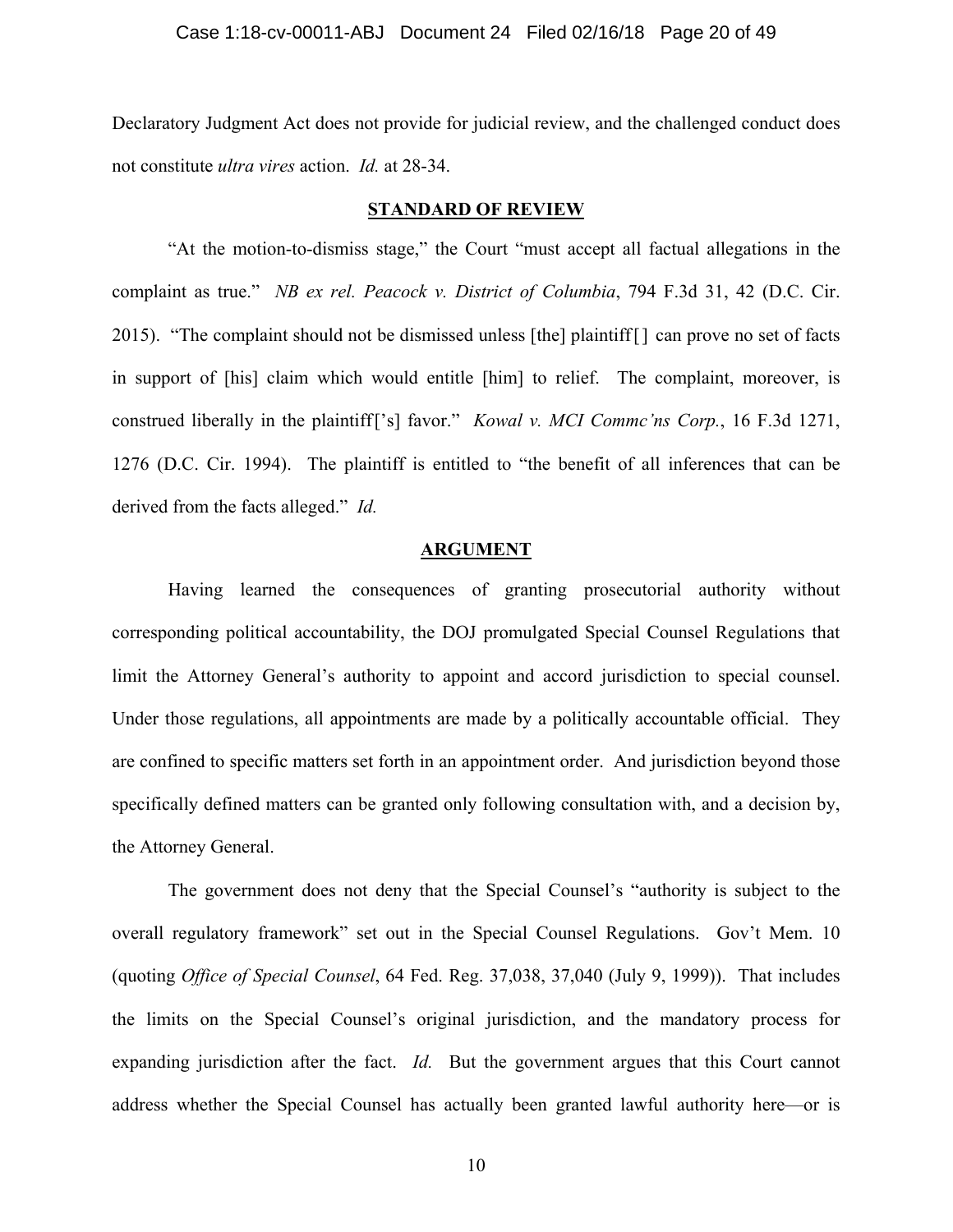#### Case 1:18-cv-00011-ABJ Document 24 Filed 02/16/18 Page 21 of 49

acting *ultra vires*—because doing so might "interfer[e] with ongoing criminal matters." *Id.* at 16. That is incorrect. Federal courts may, in the interests of equity, issue equitable relief even if it has a forward-looking impact on criminal prosecutions. *See Juluke v. Hodel*, 811 F.2d 1553, 1558-59 (D.C. Cir. 1987).

The government's argument, moreover, proceeds from the erroneous premise that "[t]he clear object of Manafort's civil suit is to interfere with his ongoing criminal prosecution." Gov't Mem. 11. The Complaint seeks prospective relief: an order declaring invalid the *ultra vires* Appointment Order and enjoining the Special Counsel's future *ultra vires* exercise of authority under that Order. Compl. Prayer for Relief  $\P$ a, d. That relief is critical given the incontrovertible threat of repeated prosecution in additional jurisdictions. For the same reason, the government's proposed alternative remedy—seeking to dismiss the currently pending indictment—is not merely inadequate relief; it is tantamount to no relief at all. Finally, Mr. Manafort does not seek retroactive relief in this action through dismissal of the indictment against him. *See* Gov't Mem. 18 ("Manafort's counsel previously suggested that this civil lawsuit 'does not ask for dismissal of the indictment.'").<sup>2</sup> The government's arguments about interfering with a pending criminal proceeding provide no basis to dismiss this suit. The government's remaining arguments likewise fail.

## **I. THE COMPLAINT PROPERLY SEEKS TO SET ASIDE AN INVALID AND** *ULTRA VIRES* **APPOINTMENT ORDER**

The government's primary argument is that, under *Younger v. Harris*, 401 U.S. 37 (1971), "civil courts cannot enjoin criminal prosecutions." Gov't Mem. 11. That argument is

<sup>&</sup>lt;sup>2</sup> To the extent the Complaint can be read to seek dismissal of the indictment in the pending criminal case in this Court, Mr. Manafort expressly waives any such claim for relief in this civil case. Mr. Manafort is willing to amend the Complaint as necessary to clarify the scope of the relief sought.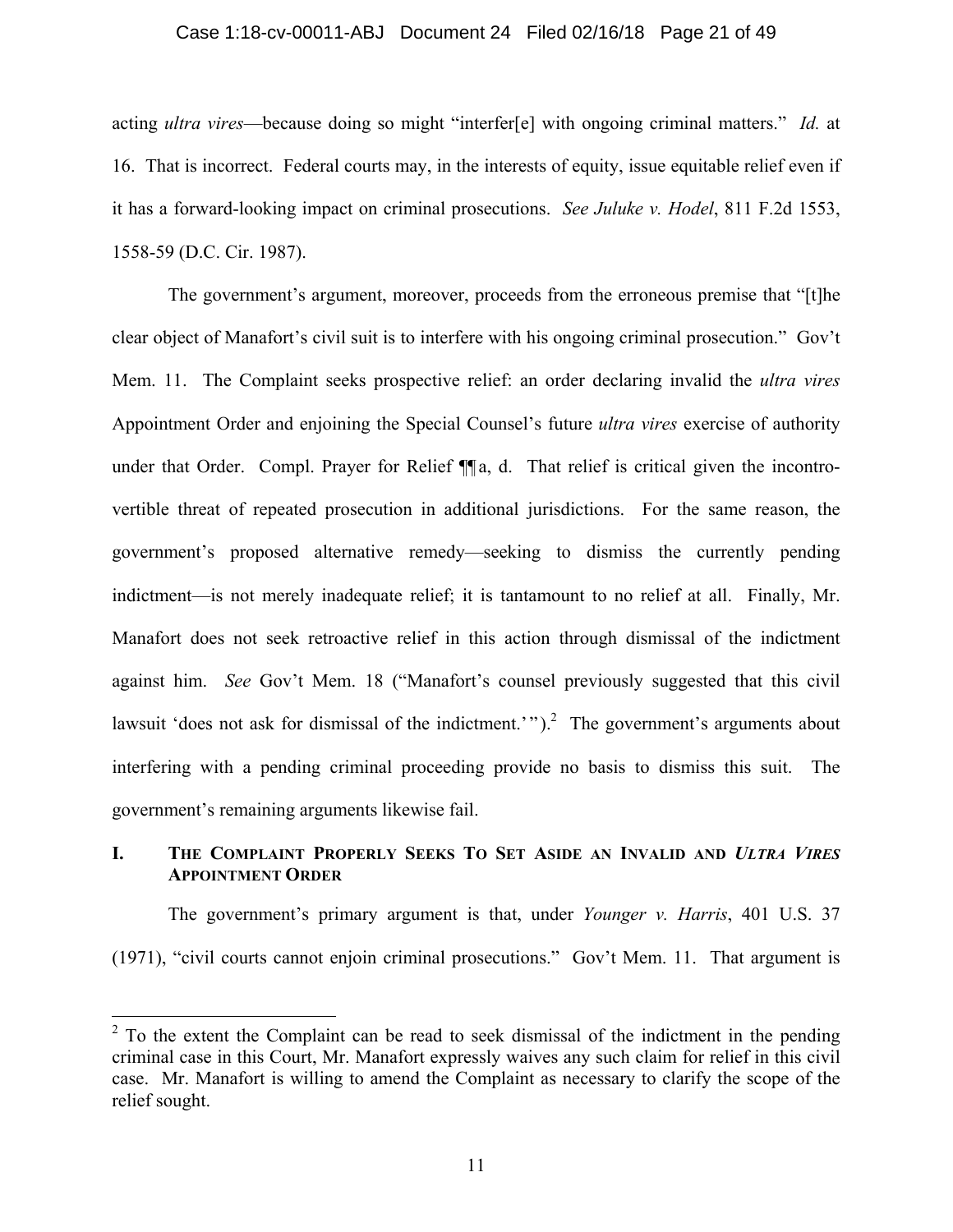#### Case 1:18-cv-00011-ABJ Document 24 Filed 02/16/18 Page 22 of 49

misplaced. The D.C. Circuit has long recognized that *federal courts* may award declaratory and injunctive relief on legal issues, even where they may affect *future federal criminal prosecutions*, so long as equity so demands. Equity demands that outcome here.

## **A. This Court Has Authority To Grant Specific Relief That May Affect Prospective Prosecutions**

The government begins its analysis with *Deaver v. Seymour*, 822 F.2d 66 (D.C. Cir. 1987), and a corresponding analysis of *Younger* abstention. But the analysis should begin with *Deaver*'s predecessor, *Juluke v. Hodel*, 811 F.2d 1553 (D.C. Cir. 1987).

1. *Juluke* arose out of the arrests of protestors conducting a sit-in in front of the White House. (The protestors sought to bring attention to the federal government's failure to upgrade a Washington, D.C. homeless shelter.) After being arrested for violating 36 C.F.R.  $§50.19(e)(8)(i)$  and (e)(10), they filed a lawsuit "seeking to enjoin the enforcement" of those regulations. *Juluke*, 811 F.2d at 1555.

In that case, the government argued that the district court had no authority to issue equitable relief because of pending criminal proceedings against plaintiffs. *Juluke*, 811 F.2d at 1556. The government makes the same argument here. Gov't Mem. 11-14. In *Juluke*, the government relied on *Younger v. Harris*, which proscribed "*federal* court interference with *state*  court proceedings." *Juluke*, 811 F.3d at 1556. The government again invokes *Younger v. Harris* here. Gov't Mem. 11-12. In that case, the D.C. Circuit "flatly reject[ed]" the argument. *Juluke*, 811 F.3d at 1558. The court could "find no support for . . . exten[ding] . . . *Younger*" "to cover the situation in which parallel civil and criminal proceedings take place in federal court." *Id.* at 1556. "[A]ny such extension," the Court further held, "would be *flatly at odds* with the prevailing case law." *Id.* (emphasis added); *see also id.* at 1557 ("[*Younger*] *cannot be*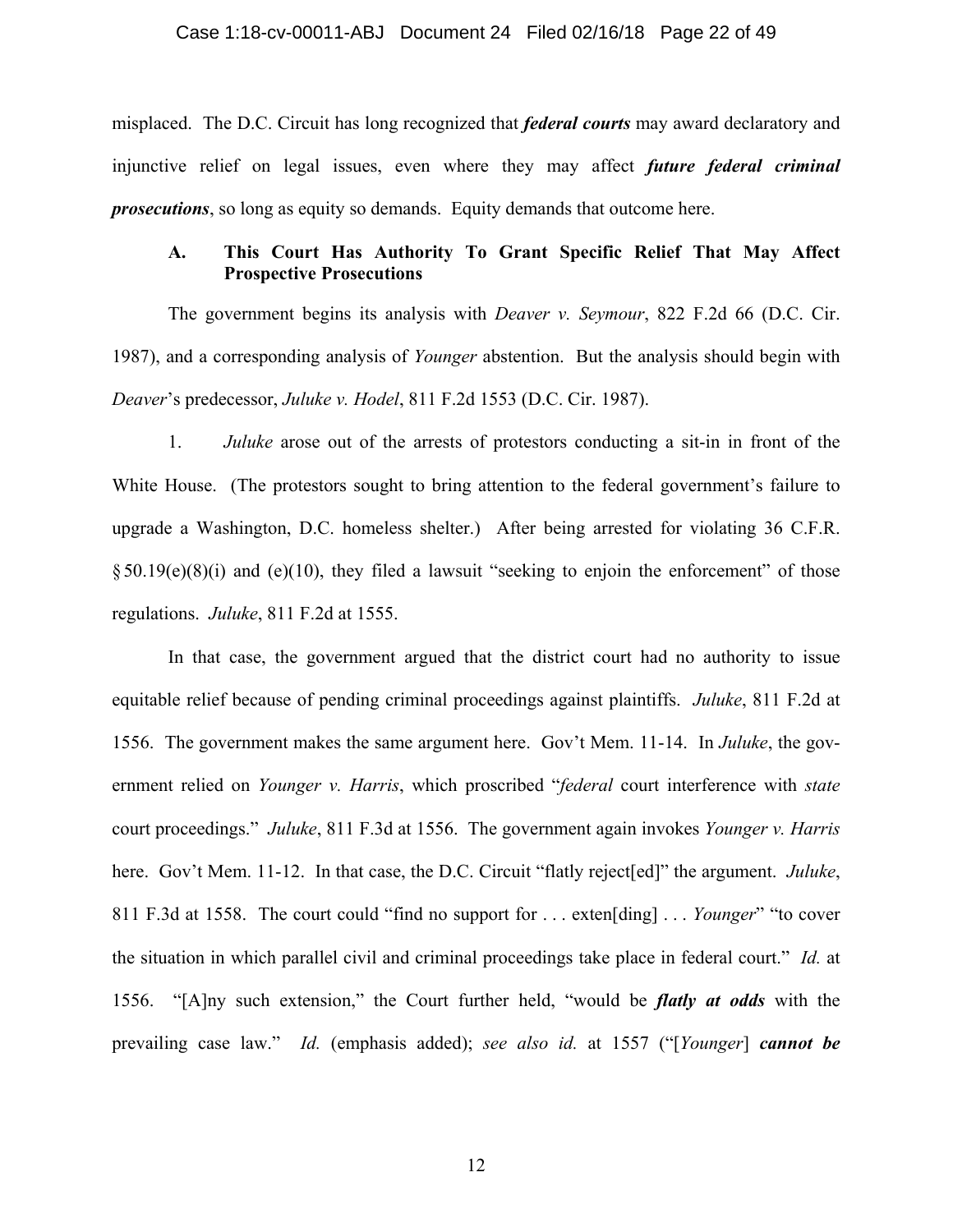#### Case 1:18-cv-00011-ABJ Document 24 Filed 02/16/18 Page 23 of 49

*read* . . . to have required the judge [in that case] to dismiss the civil action merely because of the existence of the criminal proceeding." (emphasis added)). The same result is appropriate here.

Far from merely being "influenced by federalism concerns," as the government suggests (at 12), "*Younger*, at its core, is a case about the proper relationship between federal and *state* courts." *Juluke*, 811 F.2d at 1556 (emphasis added). "It is a case *mostly* about considerations of federalism." *Id.* (emphasis added); *see also Huffman v. Pursue, Ltd.*, 420 U.S. 592, 601 (1975) ("Central to *Younger* was the recognition that ours is a system in which 'the National Government, anxious though it may be to vindicate and protect federal rights and federal interests, always endeavors to do so in ways that will not unduly interfere with the legitimate activities of the States.' "). Reliance on *Younger* was misplaced in *Juluke* because the injunctive relief requested stood no chance of affecting a pending *state* criminal proceeding. It is misplaced for the same reason here.

Under *Juluke*, the existence of an overlapping criminal action does not preclude courts from "consider[ing] the claim for injunctive relief" in appropriate circumstances. 811 F.2d at 1557; *see* Gov't Mem. 12-13. In *Juluke*, the D.C. Circuit found it proper to consider a civil challenge to the "structures and parcels regulations" the plaintiffs were charged with violating because the plaintiffs "sought to enjoin *future* arrests for violations of th[os]e structures and parcels regulations." 811 F.2d at 1557 (emphasis added). Because of that threatened future harm, "adjudication of the criminal cases" would not "afford them adequate relief." *Id.* (emphasis added); *see Doran v. Salem Inn, Inc.*, 422 U.S. 922, 930-31 (1975) (*Younger* does not apply "[i]n the absence of" an "ongoing state criminal proceeding").

*Juluke* makes this an *a fortiori* case. Mr. Manafort does not seek to enjoin the "existing" prosecution" in this District. He seeks to set aside an *ultra vires* Appointment Order that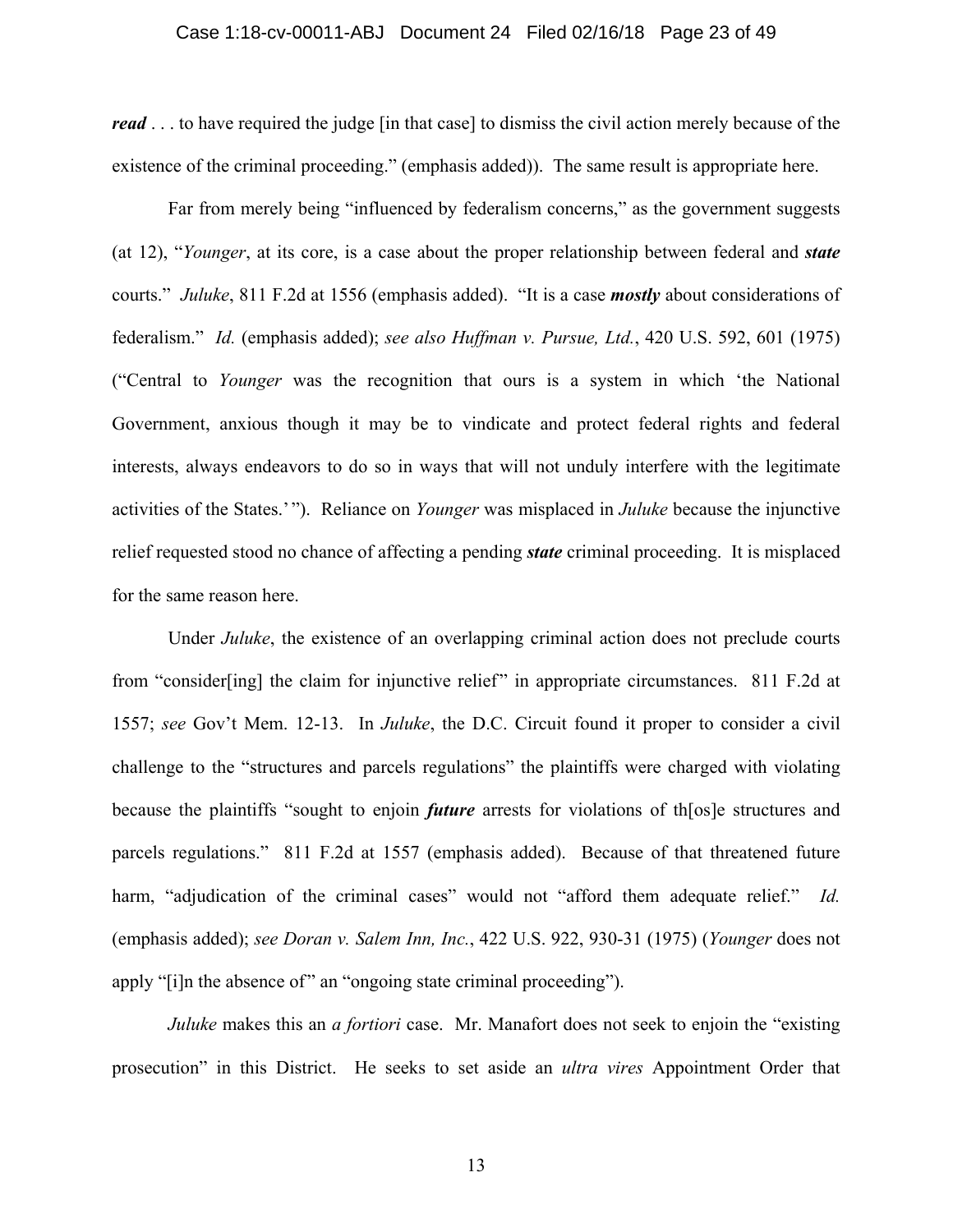#### Case 1:18-cv-00011-ABJ Document 24 Filed 02/16/18 Page 24 of 49

subjects him to the threat of investigation after investigation, seizure after seizure, in jurisdiction after jurisdiction, so long as the Special Counsel deems them to have "arisen" out of the investigation. The decree granting Mr. Manafort that relief might have an *effect* on the Special Counsel's willingness and ability to proceed with the existing prosecution. But that does not distinguish *Juluke*: Invalidation of the regulations at issue there likewise would have forestalled arrests and prosecution for their violation; that is precisely why the government sought to foreclose the civil suit. But the D.C. Circuit held it was appropriate to consider equitable relief nonetheless.

That is not to say that *Younger* is irrelevant. As *Juluke* makes clear, *Younger* is relevant insofar as it reflects the "general principle[] of equity jurisprudence" that "courts of equity should not act, and particularly should not act to restrain a criminal prosecution, *when* the moving party [1] has an adequate remedy at law and [2] will not suffer irreparable injury" absent equitable relief. 811 F.2d 1557 (emphasis added) (internal quotation marks omitted). As explained below, the government's proposed legal relief—moving to dismiss a particular indictment—is anything but adequate. *See* pp. 16, 31-32, *infra*. To the contrary, relegating the defendant to seeking relief in a particular criminal case is patently insufficient to redress the repeated exercise of unlawful authority—whether that is unlawful arrests as in *Juluke* or impositions through investigative and prosecutorial authority as here. *See Juluke*, 811 F.2d at 1557 ("Nor could adjudication of the criminal cases afford them adequate relief."). And the government does not address irreparable harm at all.

2. Ignoring *Juluke*, the government relies almost entirely on *Deaver v. Seymour*, 822 F.2d 66 (D.C. Cir. 1987), decided months after *Juluke*. Contrary to the government's position, *Deaver* does not hold that "*Younger* applies to federal investigations and prosecutions." Gov't

14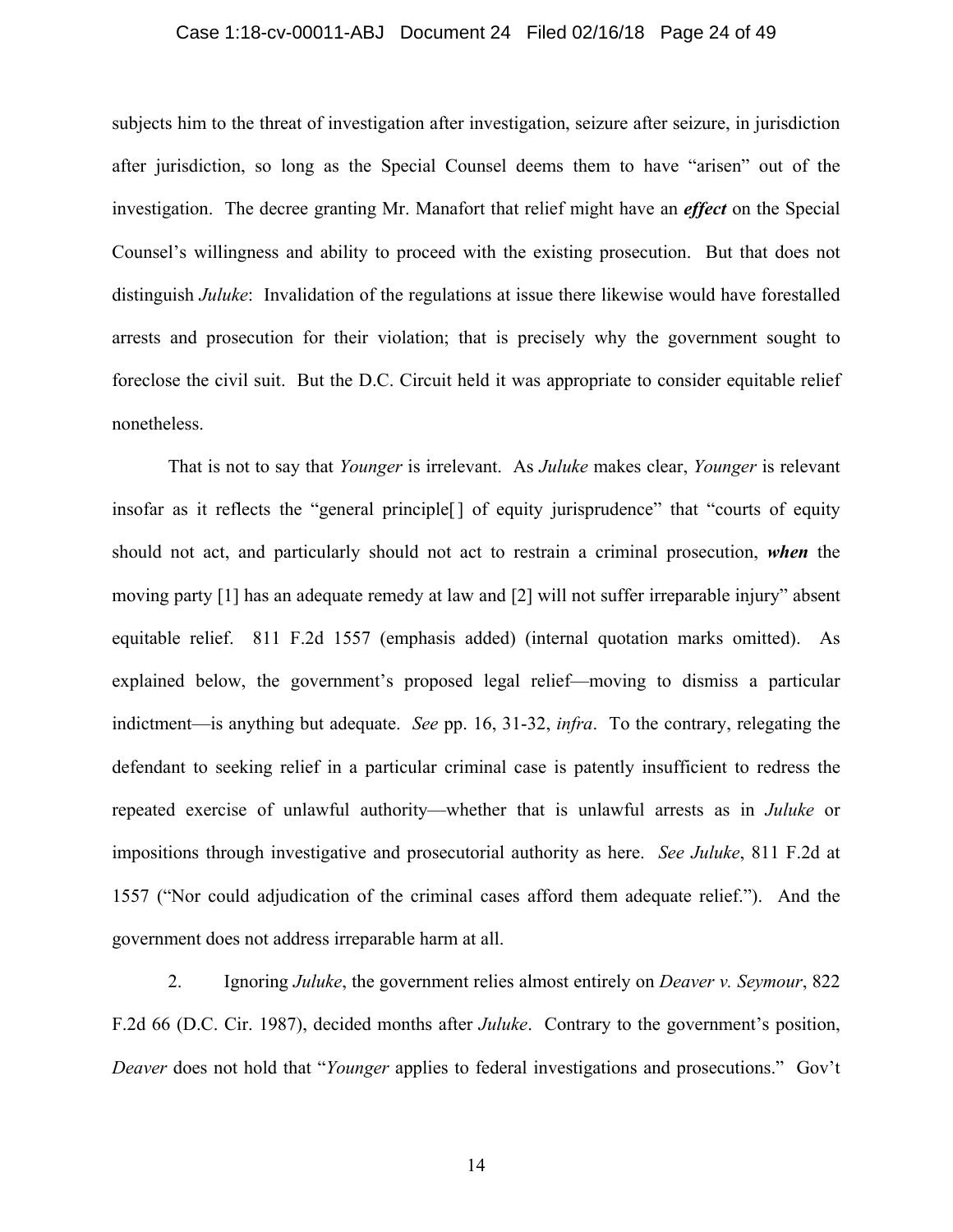#### Case 1:18-cv-00011-ABJ Document 24 Filed 02/16/18 Page 25 of 49

Mem. 13. Nor could it have, as *Juluke* held precisely the opposite. *See Davis v. Dep't of Justice*, 610 F.3d 750, 753 (D.C. Cir. 2010) (three-judge panel cannot overrule another three-judge panel). In *Deaver*, the target of an independent counsel investigation sought to challenge the constitutionality of the independent counsel provisions of the Ethics in Government Act, 28 U.S.C. §§ 49, 591-98, by filing "a civil complaint in federal district court seeking declaratory and injunctive relief from [the] independent counsel['s] continued exercise of prosecutorial authority." *Deaver*, 822 F.2d at 66. After a nine-month investigation into Deaver's lobbying activities, the independent counsel had informed Deaver that "he was about to ask the grand jury to return an indictment." *Id.* at 67."The next day," Deaver filed his complaint and "moved to enjoin preliminarily [the independent counsel's] efforts *to obtain an indictment*, contending that immediate and irreparable harm would befall him if equitable relief were not granted." *Id.*  (emphasis added). The district court granted a temporary restraining order but denied the preliminary injunction. *Id.* at 68. It reasoned that a motion to dismiss the indictment under Federal Rule of Criminal Procedure 12(b)(1) provided an adequate remedy at law, that Deaver was unlikely to succeed on the merits of his constitutional challenge, and that the "public interest required that any possible violations of the criminal law be speedily prosecuted." *Id.* 

The D.C. Circuit affirmed, ruling that Deaver had "no right to an injunction restraining a pending indictment in a federal court." *Deaver*, 822 F.2d at 68. Far from holding that *Younger*  applies in the federal context, the D.C. Circuit made clear that, because "the *Younger* line of cases constricts federal intervention in *state* prosecutions, it does not necessarily control a petition for a federal civil injunction to restrain an ongoing *federal* criminal proceeding." *Id.* at 69 (emphasis added) (citing *Juluke*, 811 F.2d at 1556-57). Instead, the problem with Deaver's request for injunctive relief was that it was brought to interfere with *one specific pending case*,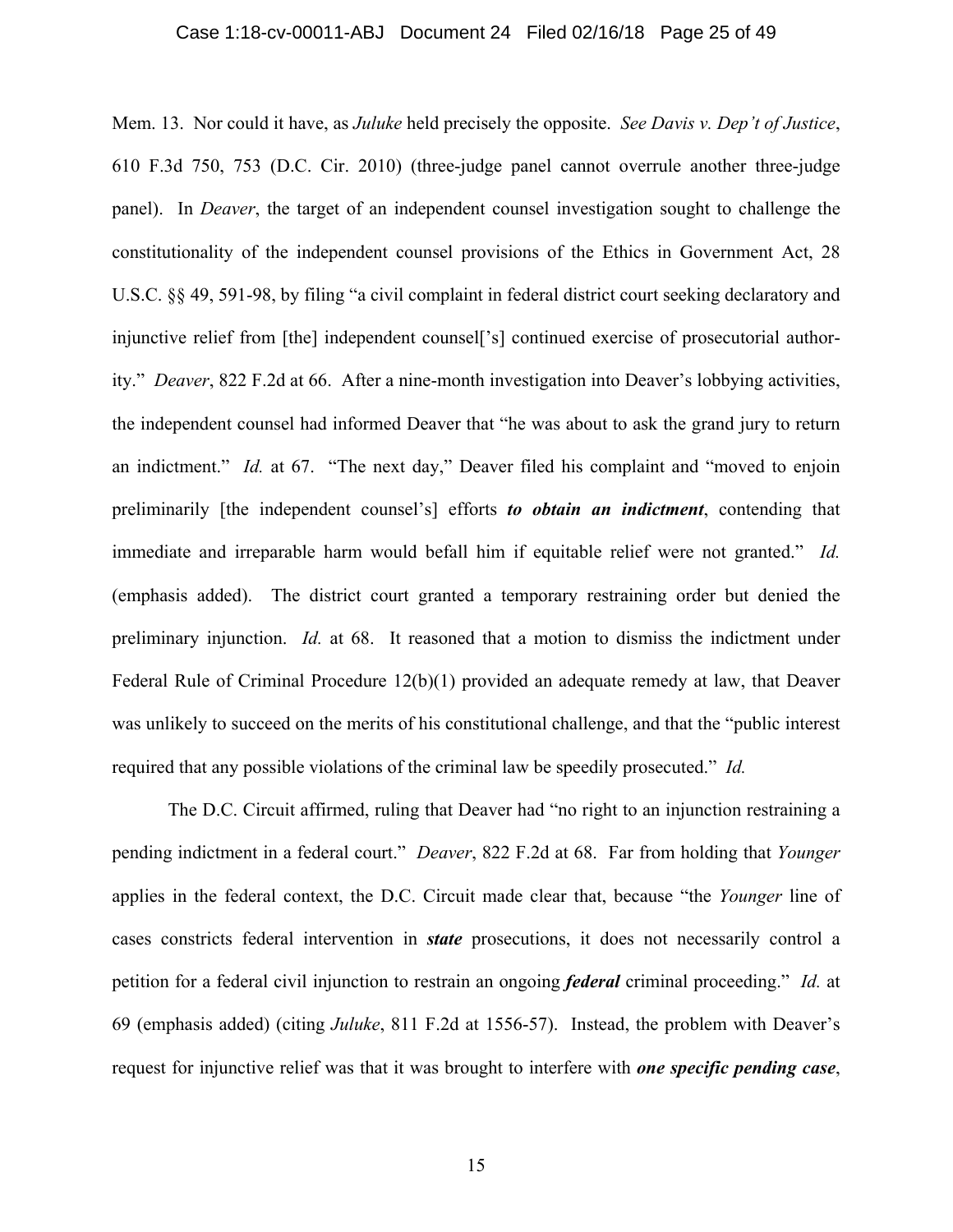#### Case 1:18-cv-00011-ABJ Document 24 Filed 02/16/18 Page 26 of 49

where Deaver had an adequate remedy at law. *See id.* Because Deaver could obtain the same relief—*i.e.*, dismissing the imminent indictment—through a motion under Federal Rule of Criminal Procedure  $12(b)(1)$ , he had an "adequate, although limited, opportunit[y] ... to challenge shortcomings in prosecutorial authority." *Deaver*, 822 F.2d at 71.

That fact distinguishes *Deaver* from this case. Mr. Manafort does not in this action seek to enjoin or dismiss the ongoing criminal action against him—the broadest relief he could obtain under Rule 12(b)(1). Such relief, moreover, would not be adequate. Nothing prevents the Special Counsel from subjecting Mr. Manafort to multiple investigations, in multiple jurisdictions, on multiple matters. Indeed, that is precisely what the Special Counsel has threatened. The only remedy that would be adequate in this context is one that directly addresses whether the Special Counsel has legal jurisdiction and authority—or whether his purported appointment exceeded the DOJ's authority under its own regulations. Dismissal of one indictment would be no relief, as the Special Counsel could simply continue to exert his *ultra vires* authority over Mr. Manafort by bringing charges in different districts.<sup>3</sup>

3. The government's laundry list of additional cases (at 14-15 & n.3) offers it no further support. For example, in *In re Al-Nashiri*, 835 F.3d 110 (D.C. Cir. 2016), the court of appeals addressed only the propriety of federal-court interference with the Guantánamo Bay military commissions, which were established by Congress in the wake of the September 11 terrorist attacks. *Id.* at 114-15, 118-28. Central to the D.C. Circuit's analysis was "whether an 'important countervailing interest' permits a federal court to decline to adjudicate a defendant's

 $\overline{a}$ 

 $3$  For similar reasons, the government errs in invoking several district-court decisions to support its claim that "unwavering" precedent applies *Younger* abstention in this context. *See* Gov't Mem. 14 n.3. Those cases, like *Deaver*, are entirely inapt: They all involve efforts to enjoin a single, ongoing criminal indictment, not to redress a threatened exercise of *ultra vires* authority across a broad spectrum of jurisdictions and matters.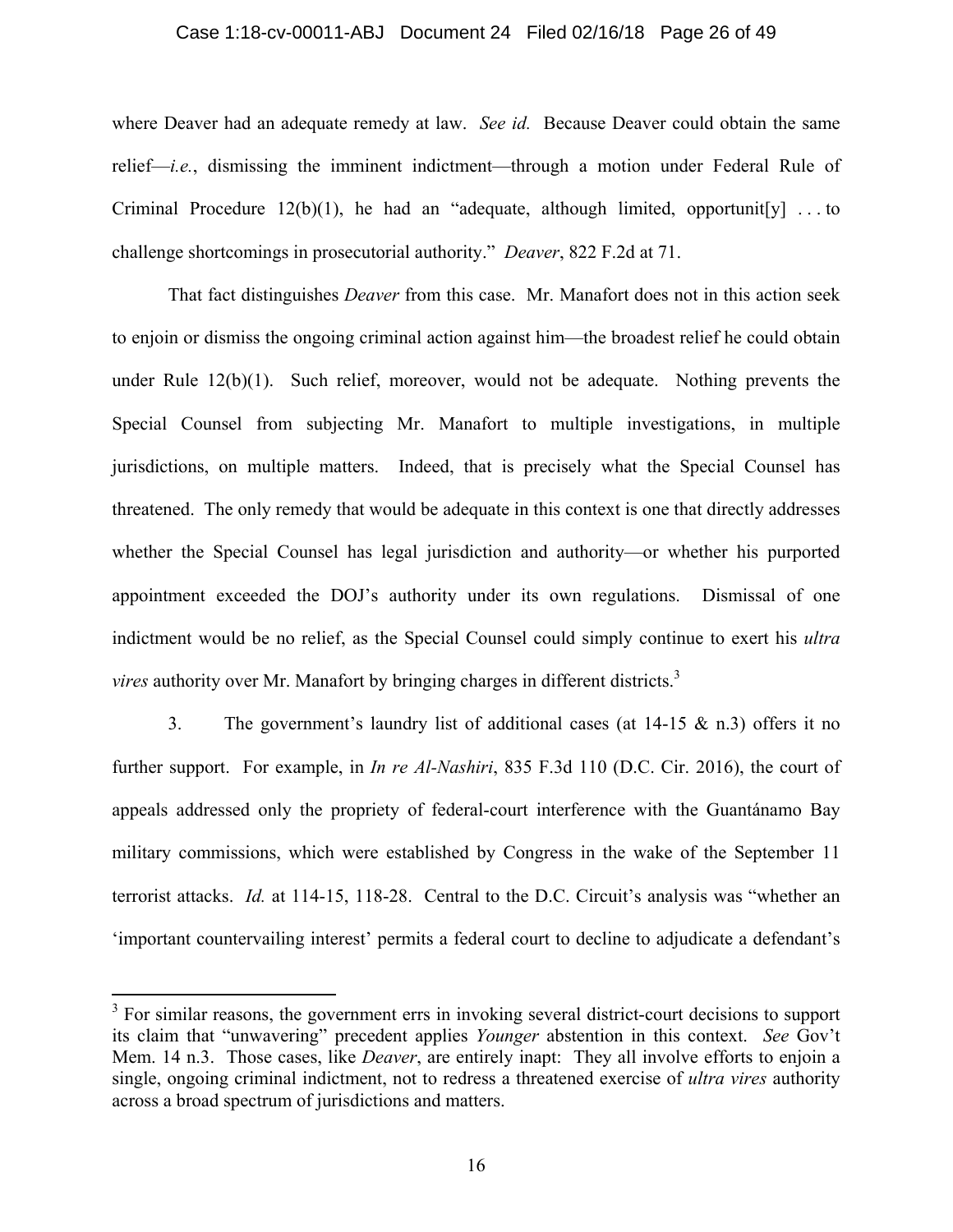#### Case 1:18-cv-00011-ABJ Document 24 Filed 02/16/18 Page 27 of 49

pretrial claim that a military commission lacks subject matter jurisdiction to try his offense." *Id.* at 124. The D.C. Circuit concluded that a "vital interest" did counsel against such interference: "the need for federal courts to avoid exercising their equitable powers in a manner that would unduly impinge on the prerogatives of the political branches in the sensitive realm of *national security*." *Id.* (emphasis added); *see also id.* at 125 ("In the realm of national security, the expertise of the political branches is at its apogee."). The weighty national-security concerns at the root of the D.C. Circuit's decision in *Al-Nashiri* are in no way implicated here.<sup>4</sup>

Finally, even in the context where *Younger* is relevant—where parties seek to enjoin *state* prosecutions—the Supreme Court has excluded cases "where there is a showing of 'bad faith' or 'harassment' by state officials responsible for the prosecution." *Kugler v. Helfant*, 421 U.S. 117, 124 (1975) (quoting *Younger*, 401 U.S. at 49). As noted above, so long as the *ultra vires* Appointment Order remains in place, the Special Counsel can continue to investigate and pursue new charges against Mr. Manafort in different districts for conduct that long predates the 2016 presidential election. The Special Counsel has made clear that he intends to do just that. *See*  p. 2, *supra*. For that reason, too, *Younger* abstention does not apply. *See, e.g.*, *Phelps v. Hamilton*, 59 F.3d 1058, 1065 (10th Cir. 1995) (exception to *Younger* applies where prosecution was "conducted in such a way as to constitute harassment and an abuse of prosecutorial discretion, typically through the unjustified and oppressive use of multiple prosecutions"). Thus, even if *Younger* applied to the parallel civil and criminal proceedings in federal court (which it

 $\overline{a}$ 

<sup>4</sup> *In re Sealed Case*, 829 F.2d 50 (D.C. Cir. 1987), is even further afield. *See* Gov't Mem. 19. That case did not involve a separate suit for civil injunctive relief—or an analysis of *Younger*. It was an appeal from a contempt order for refusing to comply with a grand jury subpoena issued pursuant to an independent counsel investigation. *See* 829 F.2d at 53-54, 62. The witness had refused to comply with the subpoena, urging that the independent counsel's appointment was unlawful. *See id.* at 53-54. The D.C. Circuit held that the only ripe issue was "the lawfulness of the specific subpoena issued," not the "other investigative or prosecutorial actions [the independent counsel] may undertake." *Id.* at 62.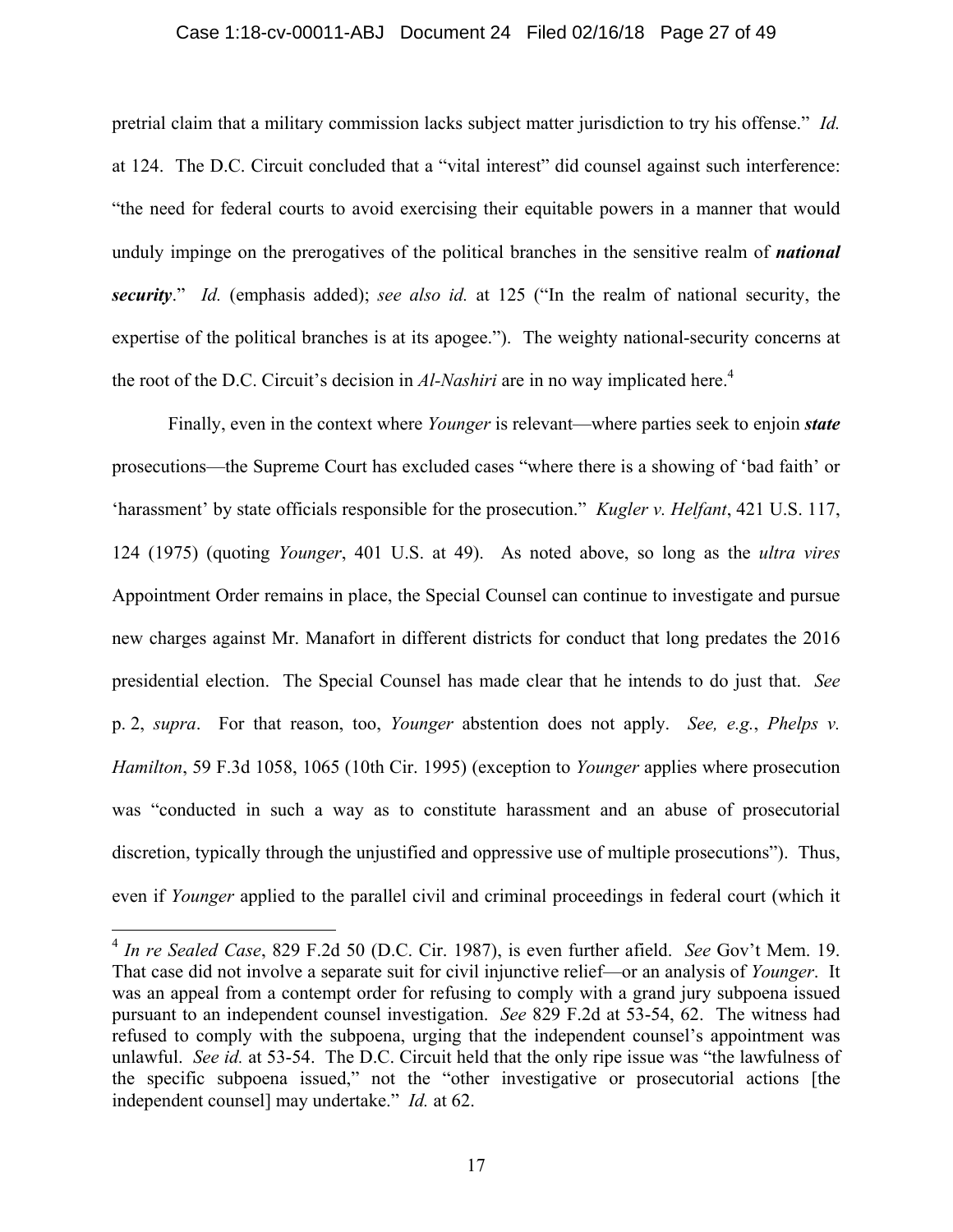#### Case 1:18-cv-00011-ABJ Document 24 Filed 02/16/18 Page 28 of 49

does not), and even if *Younger* extended beyond the context of a single, ongoing criminal proceeding (which it does not), the threat of multiple prosecutions that Mr. Manafort faces at the hands of an *ultra vires* prosecutor would bar the application of *Younger* abstention here.

Eighty years ago, the Supreme Court set forth the relevant rule: "Equity jurisdiction may be invoked when it is essential to the protection of the rights asserted, *even though* the complainant seeks to enjoin the bringing of *criminal actions*." *Shields v. Utah Idaho Cent. R.R. Co.*, 305 U.S. 177, 183 (1938) (emphasis added) (collecting cases). That the relief sought here might affect contemplated or pending criminal prosecutions thus does not preclude this Court's review. If Mr. Manafort satisfies "the traditional test for . . . equitable relief," it should be granted. *Juluke*, 811 F.2d at 1557. The government, however, does not expressly address that test, much less assert that this Court can resolve it on the *pleadings*. 5 When the issue does arise, Mr. Manafort anticipates that he will be able show an entitlement to equitable and declaratory relief with respect to the *ultra vires* Appointment Order.

#### **B. The Government's Appeal to Other "Fundamental Principles" Fails**

The government's effort to invoke other "fundamental principles" (at 14) falls short as well. At the outset, the government urges that review here would be contrary to the Federal Rules of Criminal Procedure, including Rule 12. Gov't Mem. 14-15. But the Rules of Criminal Procedure existed when *Juluke* was decided; the D.C. Circuit held that the challenge could proceed nonetheless. The D.C. Circuit had good reason for reaching that result: In light of the threat of repeated arrests, invoking the criminal process would have provided virtually no

<sup>&</sup>lt;sup>5</sup>The government's arguments for dismissal of the APA claim overlap with traditional equitable considerations insofar as the government claims that Mr. Manafort has an adequate remedy at law. Gov't Mem. 20-21. But the government is wrong about that for the reasons given below: The government's proposed alternative, moving to dismiss the pending indictment, would offer Mr. Manafort no relief against new charges the Special Counsel may file against him in this Court or another federal district court. *See* pp. 31-32, *infra*.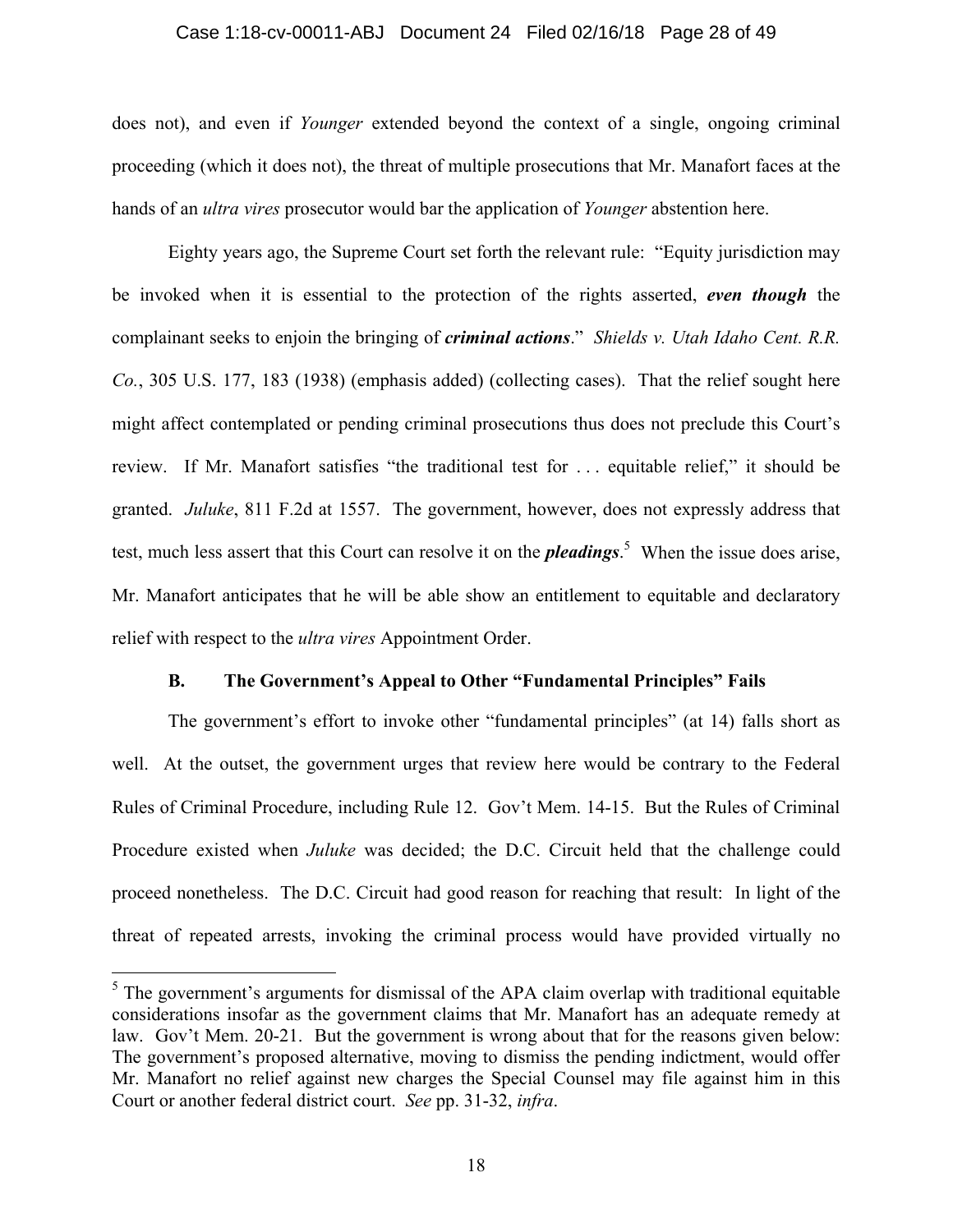## Case 1:18-cv-00011-ABJ Document 24 Filed 02/16/18 Page 29 of 49

remedy at all. *See* pp. 13-14, *supra*. Similarly compelling reasons require the same result here. *See* p. 16, *supra*. In all events, the APA allows parties to seek relief under its provisions "in the absence" of a statutory alternative or the "inadequacy thereof." 5 U.S.C. §703. That was the case in *Juluke* and, as explained below, that is the case here as well. *See* pp. 31-32, *infra*.

The government fares no better in asserting that this action would "undermine the final judgment rule." Gov't Mem. 15. Ordinarily, a Rule 12 motion in a criminal proceeding is not immediately appealable. *Id.* But Mr. Manafort does not seek dismissal of the pending indictment. There is thus no risk of end-running the final-judgment rule. Moreover, the government's final-judgment-rule argument too runs headlong into *Juluke*, which allowed a civil action like this one to proceed. Moving to dismiss the indictment would not provide adequate relief because it would not prevent the continued exercise of *ultra vires* investigative and prosecutorial authority.

Finally, the government appeals to "inter-branch comity." Gov't Mem. 16. But the prospective relief sought in the Complaint raises no more concerns about comity than *Juluke* did. And the principles of prosecutorial discretion the government invokes (at 16) have no relevance at all. Properly appointed, government prosecutors have wide—though not unlimited discretion in the *exercise of their authority*. *See United States v. Armstrong*, 517 U.S. 456, 464- 66 (1996) (noting exceptions to prosecutorial discretion). But the question here is not whether there is a proper exercise of discretion. It is whether the authority the Special Counsel purports to wield can be—or has been—granted. One cannot appeal to the prosecutor's "discretion" when the question is whether the prosecutor has legal authority at all. Nor should there be any concern about intra-judicial comity. Gov't Mem. 16. This suit and the criminal action are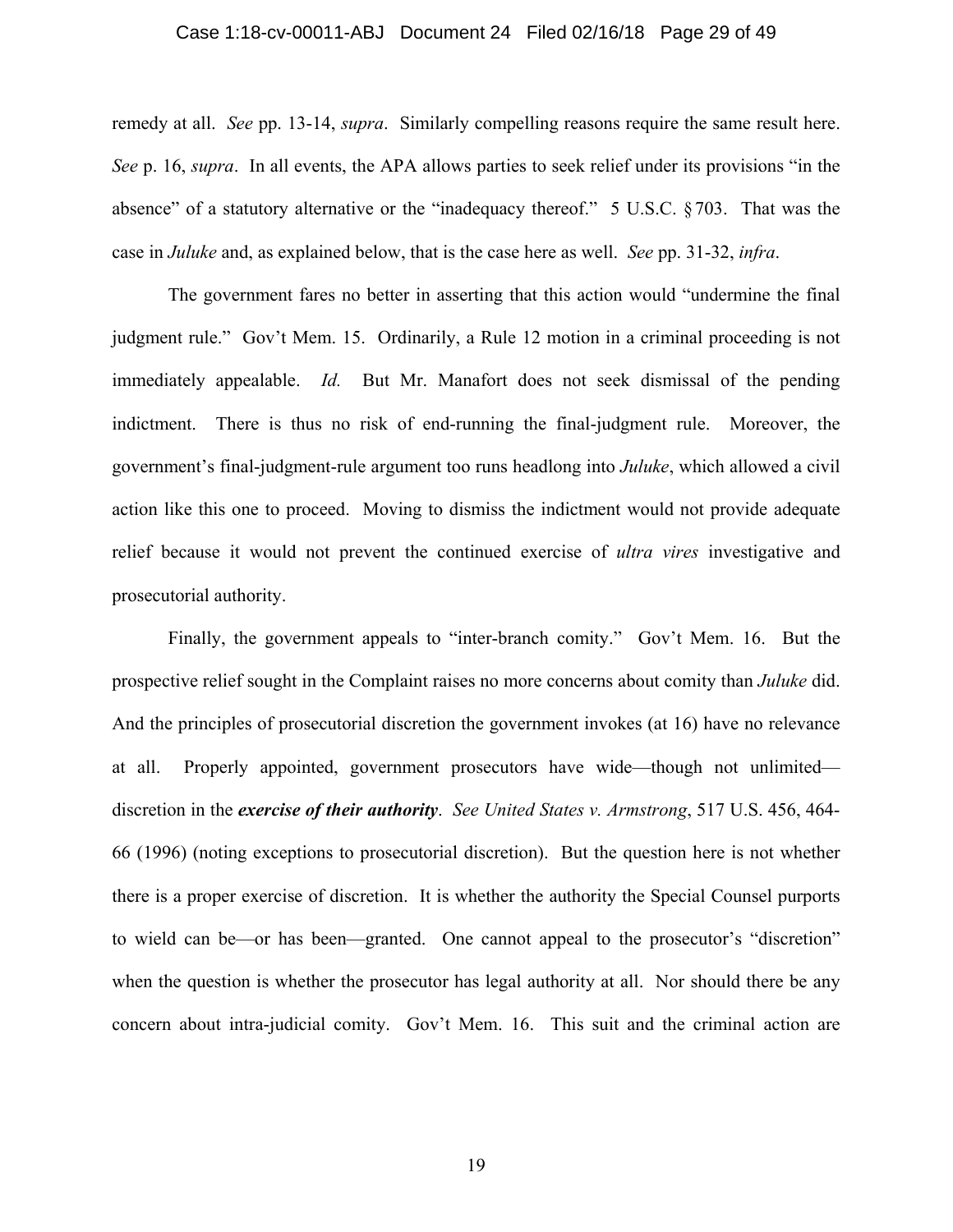#### Case 1:18-cv-00011-ABJ Document 24 Filed 02/16/18 Page 30 of 49

pending in the same court. And the prospective relief sought here does not encompass dismissal of the already-issued indictment.

### **II. THE COMPLAINT STATES A CLAIM UNDER THE APA**

Alternatively, the government urges that the Complaint does not meet the prerequisites for a claim under APA. Those contentions fail as well.

### **A. Mr. Manafort Has Standing Sufficient To Support a Claim Under the APA**

The government insists that, as a threshold matter, Mr. Manafort does not have "standing" to bring an APA action. The argument is difficult to fathom: Mr. Manafort (a) is adversely affected or aggrieved, *and* (b) has suffered legal wrong within the meaning of the APA. Each of those is independently sufficient to establish standing. The government misapplies the "adversely affected or aggrieved" test, and completely ignores the "legal wrong" test.

1. The government begins by asserting that a plaintiff claiming to be "adversely affected or aggrieved" must assert an injury that "fall[s] within the zone of interests" of the relevant legal provisions. *See* Gov't Mem. 24-25. But the government misapplies the "zone of interests" test. That test " 'is not meant to be especially demanding.' " *Match-E-Be-Nash-She-Wish Band of Pottawatomi Indians v. Patchak*, 567 U.S. 209, 225 (2012) (quoting *Clarke v. Sec. Indus. Ass'n*, 479 U.S. 388, 399 (1987)); *see also Amgen, Inc. v. Smith*, 357 F.3d 103, 111 (D.C. Cir. 2004) ("There is a 'strong presumption that Congress intends judicial review of administrative action . . . . " (quoting *Bowen v. Mich. Acad. of Fam. Physicians*, 476 U.S. 667, 670 (1986))). Indeed, the zone of interest test does not "require any 'indication of congressional purpose to benefit the would-be plaintiff.'" *Match-E-Be-Nash-She-Wish Band of Pottawatomi Indians*, 567 U.S. at 225 (quoting *Clarke*, 479 U.S. at 399-400). The government thus flatly errs when it insists (at 31) on evidence that the law was "inten[ded] to benefit" the complainant. The "test forecloses suit *only* when a plaintiff's 'interests are so marginally related to or inconsistent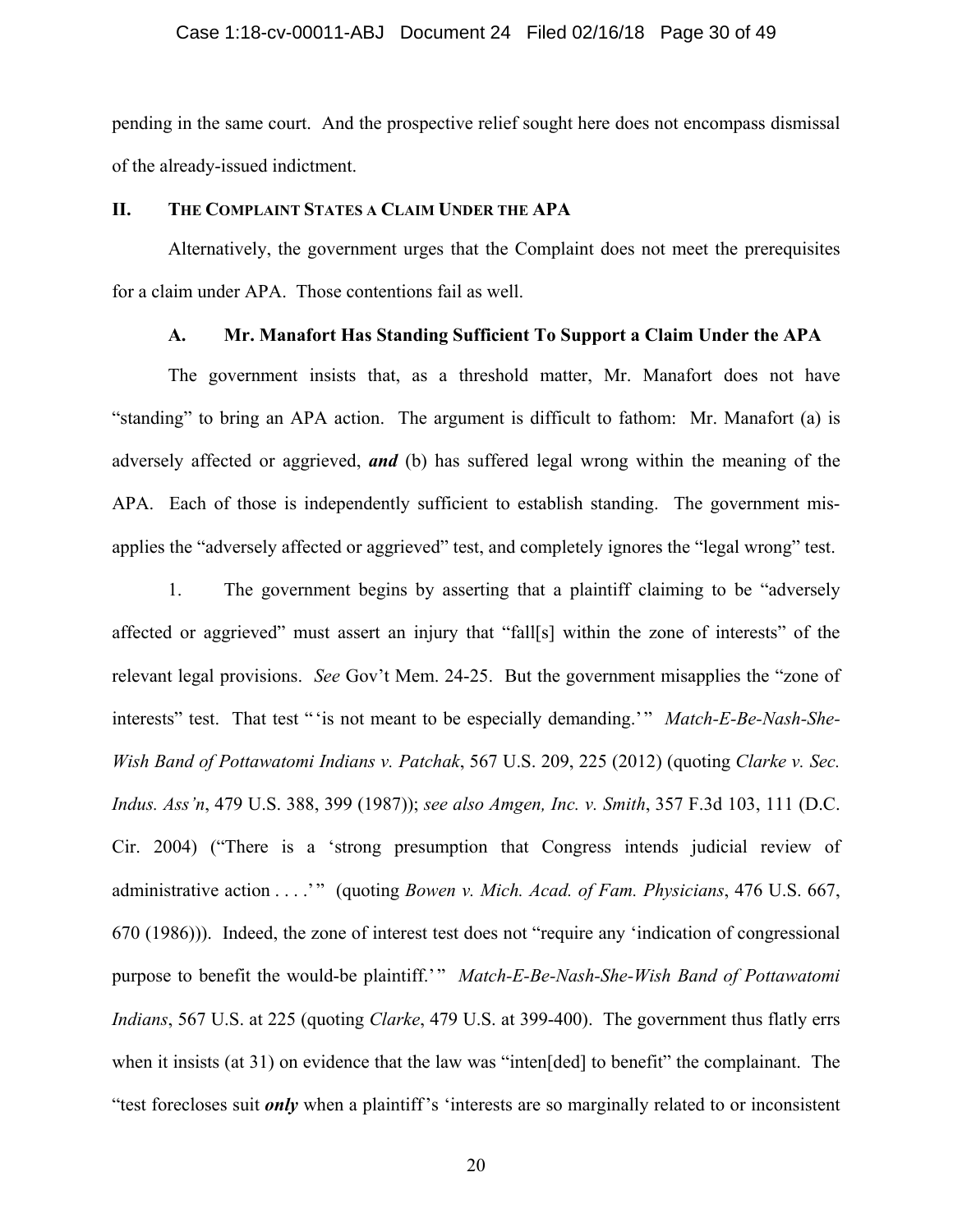#### Case 1:18-cv-00011-ABJ Document 24 Filed 02/16/18 Page 31 of 49

with the purposes implicit in the statute that it cannot reasonably be assumed that Congress intended to permit the suit.'" *Id.* (emphasis added) (quoting *Clarke*, 479 U.S. at 399). "[T]he benefit of any doubt goes to the plaintiff." *Id.* Here, the government cannot show that Mr. Manafort's interests are "so marginally related to or inconsistent" with the provisions he invokes as to deprive him of standing.

To the contrary, the interests Mr. Manafort seeks to protect reside in the heartland of the laws he invokes. The Special Counsel Regulations at issue here were enacted to ensure political accountability. *See generally* Dick Thornburgh, Mark H. Tuohey III & Michael Davidson, *Attorney General's Special Counsel Regulations*, BROOKINGS (Sept. 15, 1999). They were enacted in response to the lack of accountability, and resulting abuses, that arose under the prior independent counsel regime. *See id.* For that reason, they require any special counsel to be appointed by politically accountable federal officers. *See* 28 C.F.R. § 600.1 (requiring appointment by "[t]he Attorney General, or in cases in which the Attorney General is recused, the Acting Attorney General"). They require the original jurisdiction granted to be "specific" and limited in scope. *Id*. § 600.4(a). And they require any expansions of jurisdiction to be granted by a politically accountable official following consultation—as opposed to being granted *ex ante*, to be exercised at will by the special counsel himself. *See id.* § 600.4(b).

There can be no serious argument that the *target* of an *ultra vires* special counsel investigation—one that is lacking the supervision and accountability those provisions are designed to ensure—is beyond the zone of interests those provisions are designed to protect. Precedent says the opposite: The D.C. Circuit has repeatedly and resoundingly ruled that, when an individual is subject to adverse action by a federal officer, he has standing to challenge the validity of that person's appointment. Thus, in *Andrade v. Lauer*, 729 F.2d 1475 (D.C. Cir.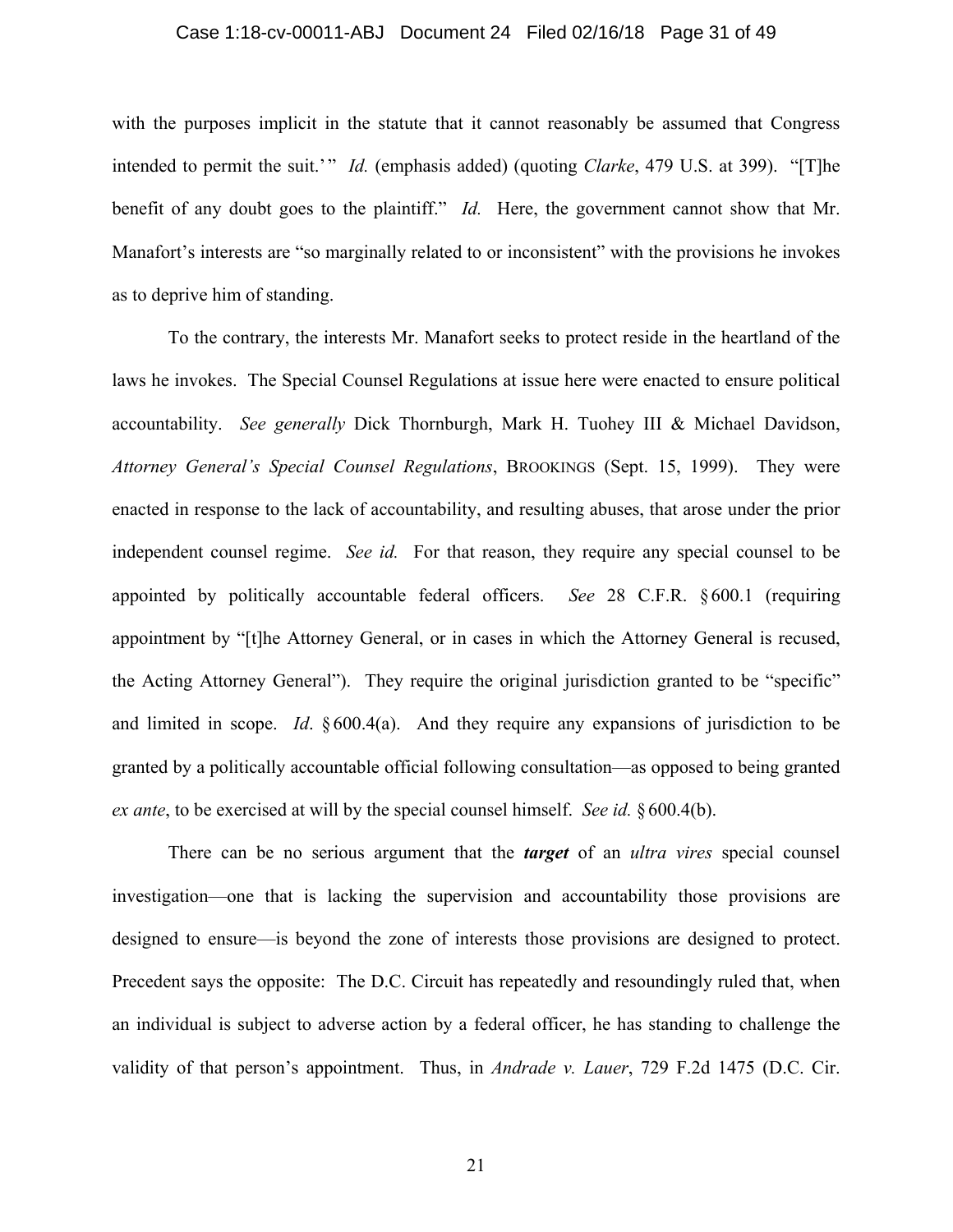#### Case 1:18-cv-00011-ABJ Document 24 Filed 02/16/18 Page 32 of 49

1984), the court held that plaintiffs could assert an Appointments Clause challenge to "object to their having been fired by government officials who were constitutionally disqualified from exercising power over them." *Id.* at 1495. That makes sense: The Appointments Clause (like the provision at issue here) protects individual liberty by ensuring that significant actions are taken only by officers who are properly appointed and thus answerable to publicly accountable officials. *See Edmond v. United States*, 520 U.S. 651, 660 (1997) ("[T]he Appointments Clause was designed to ensure public accountability for both the making of a bad appointment and the rejection of a good one."). For similar reasons, the Supreme Court has held that parties subject to adverse action by federal officials can bring separation-of-powers challenges based on the inadequacy of their appointment, control, and supervision. *See, e.g.*, *Buckley v. Valeo*, 424 U.S. 1, 117-18 (1976) (Because "litigants with sufficient concrete interests at stake may have standing to raise constitutional questions of separation of powers with respect to an agency designated to adjudicate their rights," the "appellants' claims as they bear upon the method of appointment of the Commission's members may be presently adjudicated.").

The Supreme Court and the D.C. Circuit thus regularly entertain arguments, by investigation targets, that the actions against them are improper because they were undertaken by defectively appointed or supervised officers. *See, e.g.*, *Free Enter. Fund v. Pub. Co. Accounting Oversight Bd.*, 561 U.S. 477, 487 (2010) (challenge by "Nevada accounting firm" subject to "formal investigation" by the Public Company Accounting Oversight Board, "argu[ing] that the [enabling statute] contravened the separation of powers by conferring wide-ranging executive power on Board members without subjecting them to Presidential control"); *Morrison v. Olson*, 487 U.S. 654, 668 (1988) (separation-of-powers and Appointments Clause challenges by target of independent counsel investigation); *Freytag v. Comm'r*, 501 U.S. 868, 871 & n.1 (1991)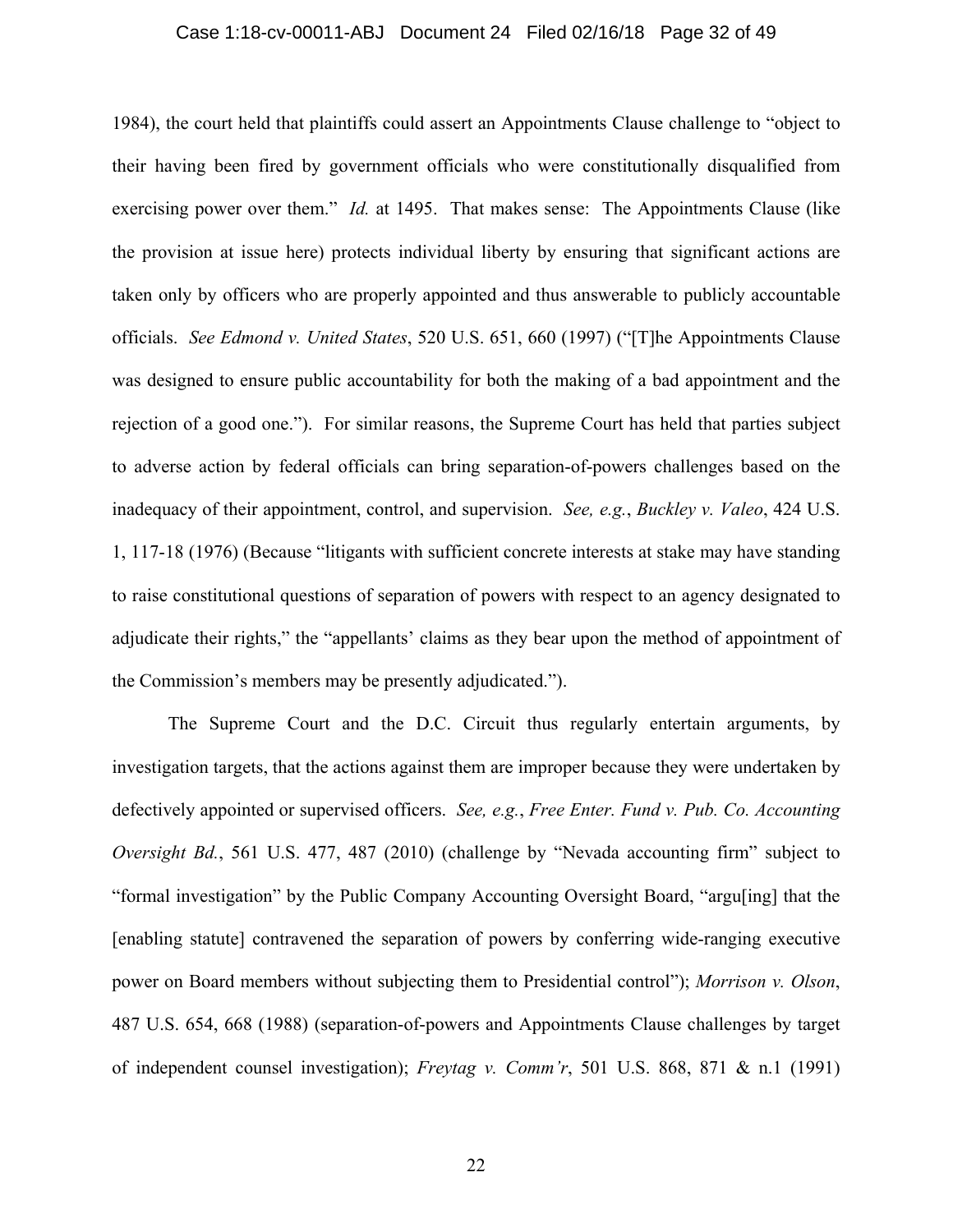## Case 1:18-cv-00011-ABJ Document 24 Filed 02/16/18 Page 33 of 49

(Appointments Clause challenge by targets of "multimillion dollar tax shelter case"); *Shays v. FEC*, 414 F.3d 76, 83 (D.C. Cir. 2005) (finding it "self-evident that Plaintiffs meet the 'zone of interests' test" because they were "targets of [the] regulation"). As the target of an *ultra vires* special counsel investigation undertaken by an improperly appointed special counsel, Mr. Manafort clearly has standing to challenge that appointment. The government can make the contrary argument only by ignoring a long line of precedent—and the interests served by its own regulations.

The government's claim that Mr. Manafort lacks standing, moreover, is impossible to reconcile with the government's contention (at 14, 19-21, 30) that Mr. Manafort has an alternative remedy because he can raise this issue in the context of a criminal prosecution. If Mr. Manafort would *have standing* to raise the issue there, it is hard to see why he would *lack standing* here. "Congress's 'evident intent' when enacting the APA" was " to make agency action presumptively reviewable.'" Match-E-Be-Nash-She-Wish Band of Pottawatomi Indians, 567 U.S. at 225. The government inverts that presumption.

2. The government's argument mostly reduces to the assertion that "[Mr.] Manafort cannot rely on the Special Counsel regulations . . . to satisfy the zone of interest test" because they are "regulations," not a statute. Gov't Mem. 25. That contention is mistaken. Courts regularly conclude that aggrieved plaintiffs have standing when they challenge an agency's violation of the regulations it enacted to implement a statutory regime. *See N.Y. Tel. Co. v. Sec'y of Army*, 657 F. Supp. 18, 20-21 (D.D.C. 1986) ("Plaintiff has standing to challenge the [agency action] if it establishes . . . that the injury is one arguably within the zone of interests protected by the applicable statutes *and regulations* . . . . Plaintiff's alleged injury . . . falls within the protection of the statutes *and regulations* it suggests are applicable." (emphasis added)); *McNutt*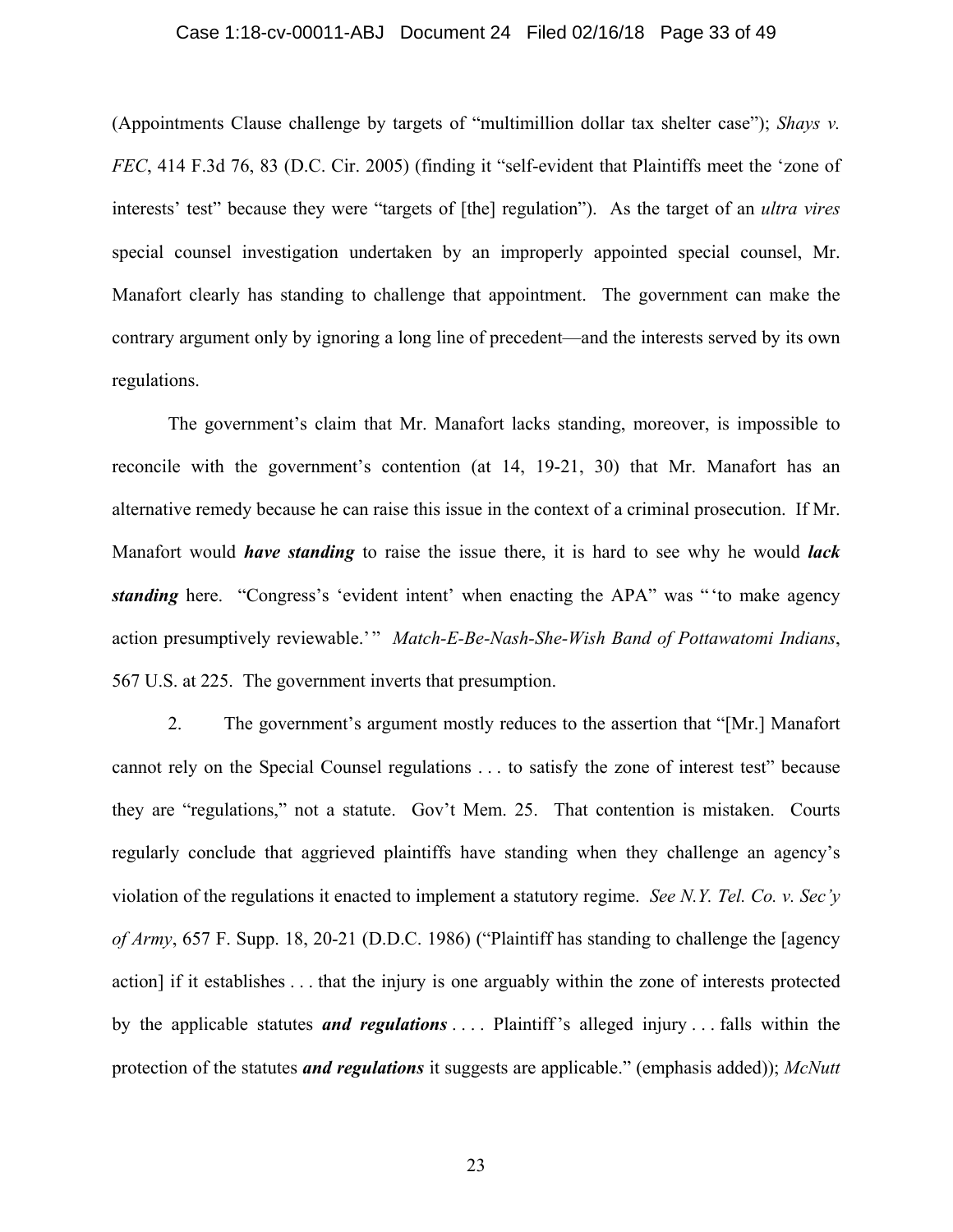#### Case 1:18-cv-00011-ABJ Document 24 Filed 02/16/18 Page 34 of 49

*v. Hills*, 426 F. Supp. 990, 998 n.19 (D.D.C. 1977) (plaintiff "is, without question, within the zone of interests intended to be protected by the statutes *and regulations* involved in this case which forbid and combat employment discrimination" (emphasis added)).

The D.C. Circuit regularly entertains suits where the agency violates not a statute but the agency's own regulations. *See, e.g.*, *Mistick PBT v. Chao*, 440 F.3d 503, 508 (D.C. Cir. 2006). Because "'an agency is bound by its own regulations,'" *Erie Boulevard Hydropower*, *LP v. FERC*, 878 F.3d 258, 269 (D.C. Cir. 2017) (quoting *Nat'l Envtl. Dev. Ass'n's Clean Air Project v. EPA*, 752 F.3d 999, 1009 (D.C. Cir. 2014)), "an agency action may be set aside" under the APA "if the agency fails to 'comply with its own regulations,'" *Nat'l Envtl. Dev.*, 752 F.3d at 1009 (quoting *Environmentel, LLC v. FCC*, 661 F.3d 80, 85 (D.C. Cir. 2011)); *see also Erie Boulevard*, 878 F.3d at 269; *Friedler v. Gen. Servs. Admin.*, 271 F. Supp. 3d 40, 60-61 (D.D.C. 2017); *Fuller v. Winter*, 538 F. Supp. 2d 179, 186-91 (D.D.C. 2008); *Croddy v. FBI*, Civil Action No. 00-651 (EGS), 2006 WL 2844261, at \*6 (D.D.C. Sept. 29, 2006). *A fortiori* a suit is proper when the agency purports to exercise authority that, under its own regulations, it does not have.

The government's effort to distinguish agency regulations from the statute those regulations implement defies the nature of agency authority: When agencies promulgate regulations that have the force and effect of law, they construe and implement the *statute* Congress has entrusted to them for administration. *See Chevron, U.S.A., Inc. v. Nat. Res. Def. Council, Inc.*, 467 U.S. 837, 843-44 (1984) ("If Congress has explicitly left a gap for the agency to fill, there is an express delegation of authority to the agency to elucidate a specific provision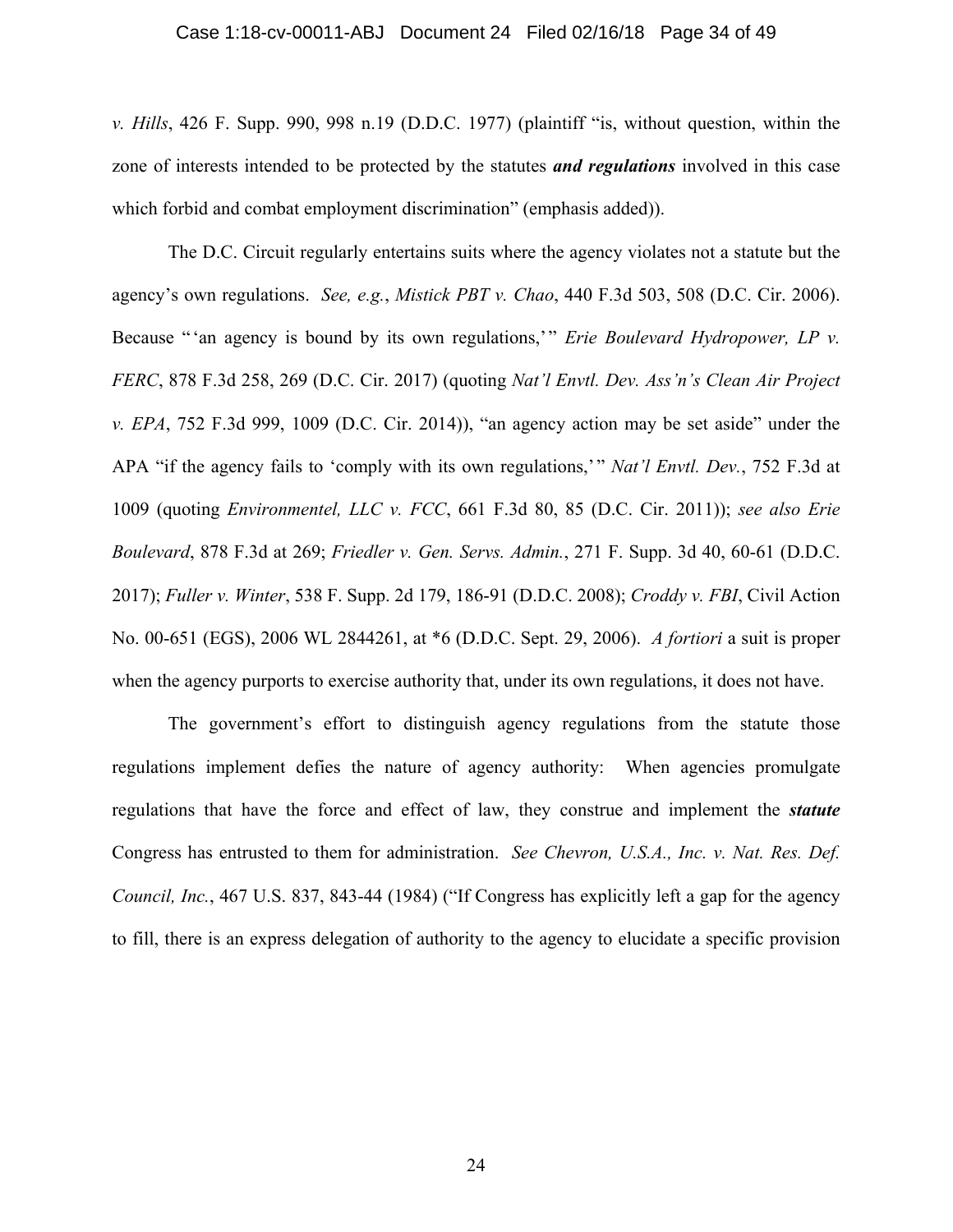#### Case 1:18-cv-00011-ABJ Document 24 Filed 02/16/18 Page 35 of 49

of the statute by regulation."). The agency's violation of its own regulations is also a violation of the agency's own view of the statute.<sup>6</sup>

For that reason, the government's further contention that the relevant statutes (28 U.S.C. § 501 *et seq.*) do not encompass Mr. Manafort's interests is both irrelevant and mistaken. The DOJ's Special Counsel Regulations represent the **DOJ**'s implementation of those statutes. Its decision to restrict appointment authority under those statutes, so as to ensure accountability, demonstrates that the interest of political accountability—and the protection it offers against over-reaching—are not so removed from the statutory goals as to be "marginal" or "contrary" to them. Thus, while those statutes may give the Attorney General affirmative authority to retain and direct counsel, the government cannot suggest that they were intended to promote unaccountability and over-reaching. Its own implementation, through regulations that seek to ensure political accountability, is to the contrary.

3. In all events, the APA establishes *two* categories of persons entitled to seek judicial review: Relief may be sought by any person "[1] suffering legal wrong because of agency action, *or* [2] adversely affected or aggrieved by agency action." 5 U.S.C. § 702 (emphasis added). The government wholly ignores the first category—persons suffering "legal wrong." As Congress made clear when enacting the APA, "the category described as 'any person suffering legal wrong because of any agency action" includes any person who has

1

<sup>6</sup> The government's cases (at 25) are not to the contrary. In *National Federation of Federal Employees v. Cheney*, 883 F.2d 1038 (D.C. Cir. 1989), the plaintiffs attempted to rely on a nonbinding OMB Circular to bring suit against a different agency, the Department of the Army. *See id.* at 1043. Likewise, in *American Federation of Government Employees v. Rumsfeld*, 321 F.3d 139 (D.C. Cir. 2003), the plaintiff sought to enforce OPM regulations against a different agency, the United States Army. *See id.* at 144-45. Neither case establishes that an action fails the zone of interests test when an agency violates its own regulations. And *Town of Stratford, Conn. v. FAA*, 285 F.3d 84 (D.C. Cir. 2002), is even further afield. In that case, the regulations did not protect the plaintiffs' alleged interests at all, *id.* at 89, and any discussion of whether regulations were relevant to the zone of interests test was unnecessary to the decision.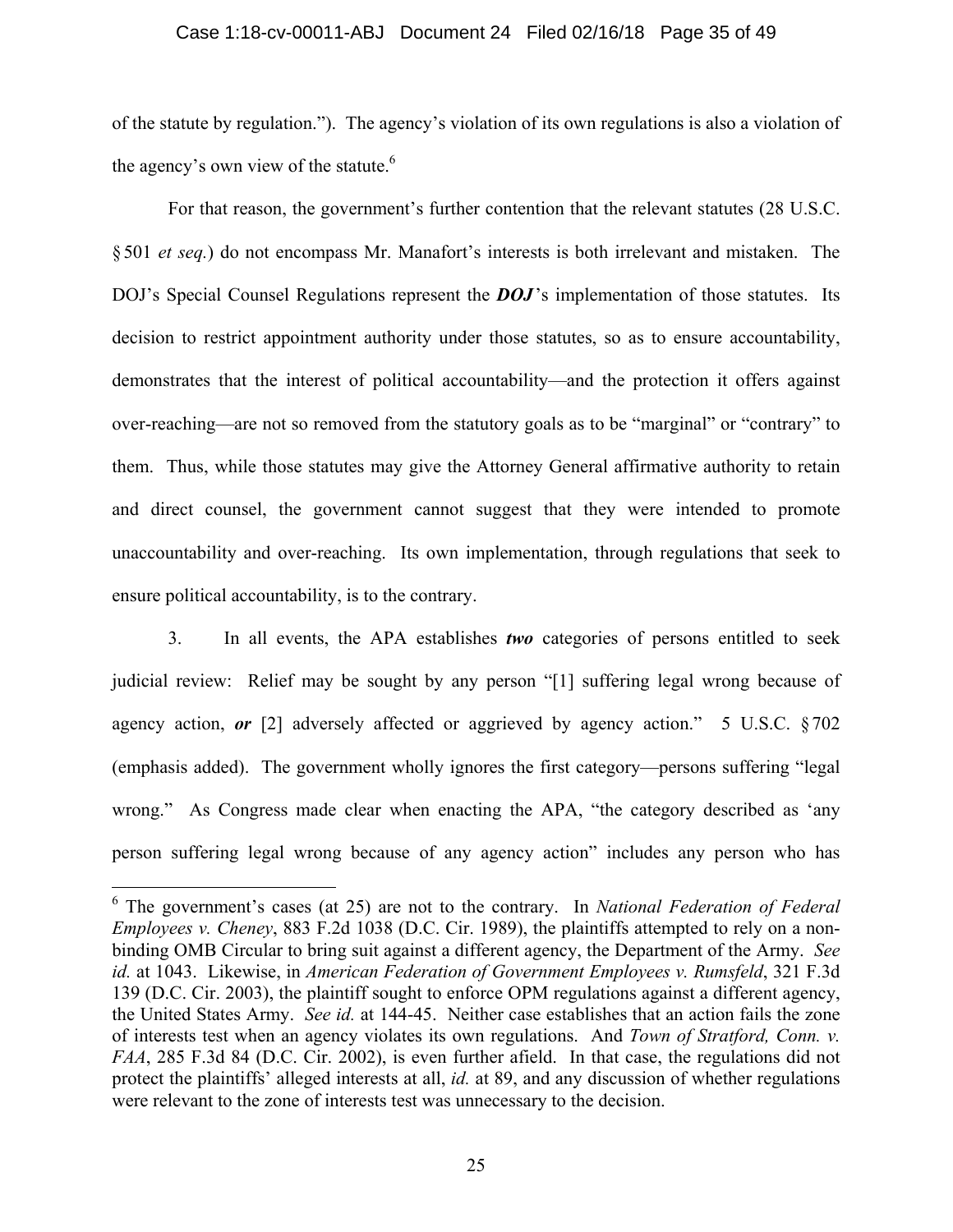#### Case 1:18-cv-00011-ABJ Document 24 Filed 02/16/18 Page 36 of 49

suffered "an injury," "a tort," or "a violation of legal right." 92 Cong. Rec. 2153 (1946). It thus "signifies an injury committed to the person or property of another." *Id.*

The "person suffering legal wrong" formulation reflects a longstanding tradition, predating the APA, of judicial review for cases where, but for the claim of governmental authority, the official's conduct would "invade[]" a right "of property" or "one protected against tortious invasion." *Tenn. Elec. Power Co. v. TVA*, 306 U.S. 118, 137 (1939); *see, e.g.*, *Am. School of Magnetic Healing v. McAnnulty*, 187 U.S. 94, 108, 110-11 (1902); *Noble v. Union River Logging Co.*, 147 U.S. 165, 171-72 (1893); *Cunningham v. Macon & Brunswick R.R. Co.*, 109 U.S. 446, 452 (1883). This case falls squarely within those precedents. Among other things, the Special Counsel searched Mr. Manafort's home and seized many of his possessions. *See* Compl. ¶ 42; *see also id.* ¶¶ 49, 58, 65 ("invasion of his privacy," including "unconsented entry into his home"). Whatever else the phrase "a person suffering legal wrong" may encompass, it surely includes someone who has been subjected to such an invasion of property and privacy rights by an individual alleged to lack legal authority to do so. Nothing stops the Special Counsel from taking further *ultra vires* actions, including executing additional search warrants and seizing property, as part of a continuing investigation. If Mr. Manafort has not alleged he suffered legal wrong here, it is hard to imagine who could.

While arguing that Mr. Manafort lacks standing under APA, the government nowhere addresses the "legal wrong" category. It does not claim that, taking the Complaint's allegations as true, Mr. Manafort has identified no legal injury sufficient to satisfy that standard. For the reasons given above, any such argument must fail. Further, because the government ignored an entire basis for statutory standing in its motion to dismiss, the issue is waived. The government cannot choose to address only one of the two categories of persons with standing in its motion to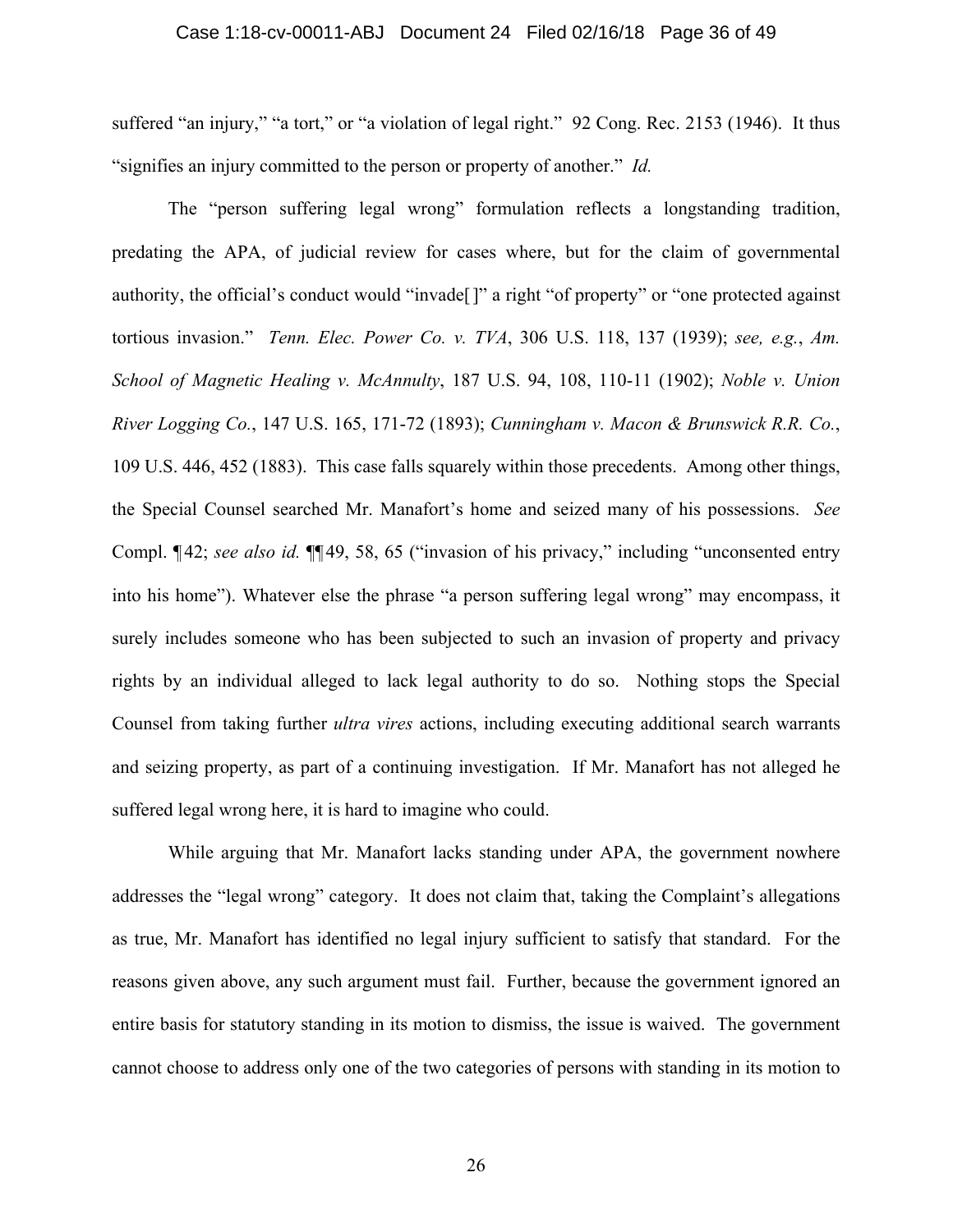dismiss, and address the other category for the first time in reply. *See Rollins Envtl. Servs. v. EPA*, 937 F.2d 649, 653 n.2 (D.C. Cir. 1991) ("Issues may not be raised for the first time in a reply brief.").

### **B. APA Review Is Available To Address Actions Taken Without Legal Authority and in Excess of Jurisdiction**

The government's related argument, that the Special Counsel Regulations do not "create any rights . . . enforceable at law or equity," fares no better. Gov't Mem. 23 & n.7. That argument misunderstands the nature of this suit. Mr. Manafort does not claim that the regulations give him *rights* he may assert against the government. He does not seek to correct a government error in its administration of law. He has filed this action because the relevant regulations *deny* the Acting Attorney General *authority* to issue Paragraph (b)(ii) of the Appointment Order. This suit is premised not on the violation of regulations but the *absence of power*—lack of jurisdiction—under them.

The Supreme Court explained that distinction long ago in *Larson v. Domestic & Foreign Commerce Corp.*, 337 U.S. 682 (1948). There, the Supreme Court emphasized that federal courts have long stood ready to provide review (notwithstanding claims of sovereign immunity) where federal officers or agencies are alleged to have been "acting in excess of . . . authority or under an authority not validly conferred." *Id.* at 691; *see id.* at 691-92 (distinguishing actions "based upon any lack of delegated power" from actions that challenge agency action as "illegal," "whether or not it be within" the officer's "delegated powers"). That describes *precisely* this case: The essence of this suit is that the authority the Special Counsel purports to be exercising was "not validly conferred" and that the Special Counsel is "acting in excess" of his authority as a result. Such allegations were a sufficient basis for review in the cases cited by *Larson*. *Id.* at 692. They should be sufficient here as well. *Cf. Griffith v. Fed. Labor Relations Auth.*, 842 F.2d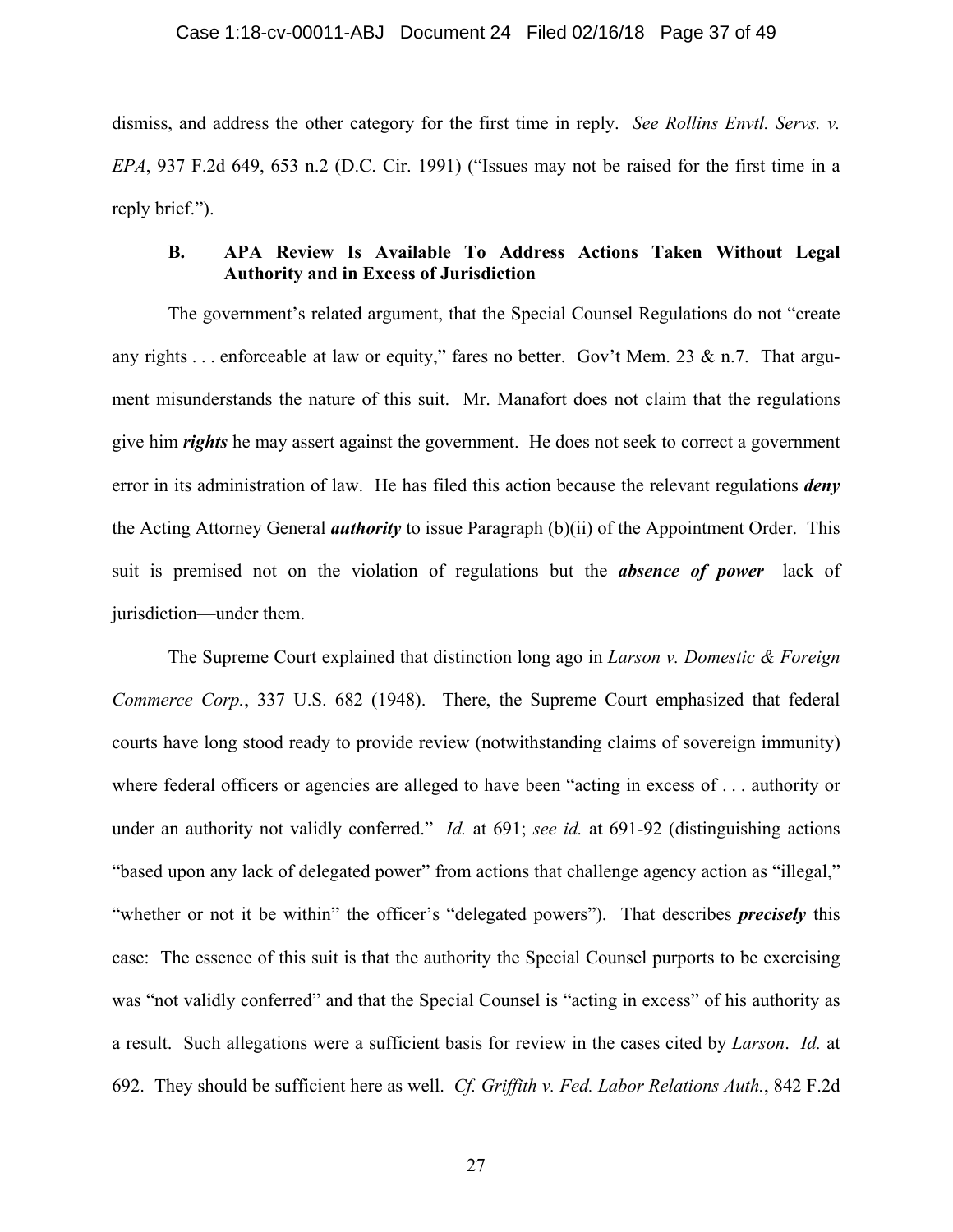#### Case 1:18-cv-00011-ABJ Document 24 Filed 02/16/18 Page 38 of 49

487, 492 (D.C. Cir. 1988) (identifying "exception" to preclusion of review when "agenc[ies] act[] in excess of [their] jurisdiction"); *Leedom v. Kyne*, 358 U.S. 184, 190 (1958) (Court will not "lightly infer" that Congress intended to afford no "judicial protection of rights . . . against agency action taken in excess of delegated powers").

The government thus misses the point when (at 23) it invokes the disclaimer, at the end of the Special Counsel Regulations, that the regulations are not intended to "create any rights . . . enforceable at law or equity." 28 C.F.R. § 600.10. The question here is not whether Mr. Manafort somehow has rights under the Special Counsel Regulations. The question is whether the regulations gave the Acting Attorney General *authority* to issue the Appointment Order he issued—Paragraph (b)(ii) in particular—and thus whether the Special Counsel has the authority he purports to exercise. If the DOJ had intended to foreclose that challenge, it would have had to write § 600.10 very differently.

The government argues that, "[i]n similar circumstances, the D.C. Circuit and other courts in this District have held that *internal DOJ guidelines*—*e.g.*, the United States Attorneys' Manual—do not confer any rights on private parties and are therefore not enforceable." Gov't Mem. 23 (emphasis added). But there is a reason "internal DOJ guidelines," like the U.S. Attorneys' Manual, are not enforceable. They are merely guidelines that, lacking the force and effect of law, do not bind even the agency. *See, e.g.*, *Chiron Corp. & PerSeptive Biosystems, Inc. v. Nat'l Transp. Safety Bd.*, 198 F.3d 935, 943-44 (D.C. Cir. 1999) ("Guidance is not a source of law" enforceable against NTSB.); *Batterton v. Marshall*, 648 F.2d 694, 702 n.34 (D.C. Cir. 1980) ("An internal agency 'practice or procedure' is primarily directed toward improving the efficient and effective operations of an agency, not toward a determination of the rights [or] interests of affected parties."); *Pac. Gas & Elec. Co. v. Fed. Power Comm'n*, 506 F.2d 33, 38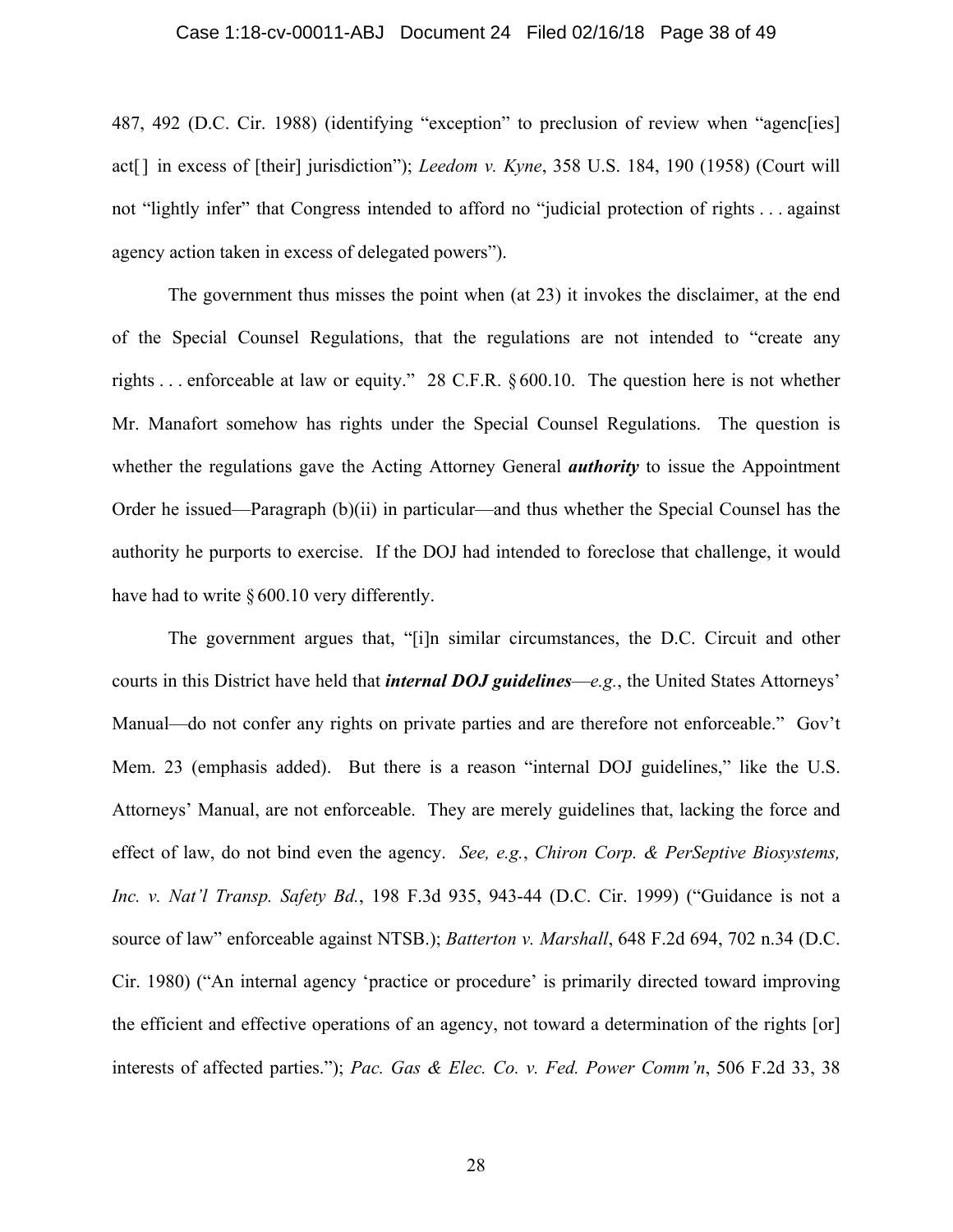#### Case 1:18-cv-00011-ABJ Document 24 Filed 02/16/18 Page 39 of 49

(D.C. Cir. 1974) (agency's "general statement of policy . . . is merely an announcement to the public of the policy which the agency hopes to implement in future rulemakings or adjudications").

The Special Counsel Regulations, by contrast, are *regulations*. Far from being nonbinding guidelines, they have the force and effect of law. They are the agency's "own regulations," which it is "bound" to follow. *Erie Boulevard*, 878 F.3d at 269; *see also Esch v. Yeutter*, 876 F.2d 976, 991 & n.163 (D.C. Cir. 1989) ("It is well settled that an agency is legally bound to respect its own regulations . . . ."); *Cal. Human Dev. Corp. v. Brock*, 762 F.2d 1044, 1048 n.28 (D.C. Cir. 1985) ("[I]f an agency decides to promulgate rules, then it is bound by its own regulations even if the action of the agency was discretionary."); *Nat'l Constructors Ass'n v. Marshal*, 581 F.2d 960, 969 n.18 (D.C. Cir. 1978) ("Administrative agencies are legally bound by their own regulations."). Agency regulations are no less binding simply because they limit the agency's authority. *See, e.g.*, *Service v. Dulles*, 354 U.S. 363, 373-74 (1957) (finding regulations binding where the agency adopted the regulations to limit its discretion).

Here, the DOJ promulgated the Special Counsel Regulations to limit authority and thereby ensure accountability. The DOJ sought to avoid the pitfalls of the independent counsel statute and its establishment of "unaccountable prosecutors wielding infinite resources whenever there is a plausible allegation of a technical crime." Gerard E. Lynch, *The Problem Isn't in the Starrs But in a Misguided Law*, WASH. POST, Feb. 22, 1998, at C3. To protect against such abuses going forward, the DOJ's Special Counsel Regulations were the product of that careful, deliberate effort to ensure that private attorneys would not wield unlimited authority when conducting investigations. Dick Thornburgh, Mark H. Tuohey III & Michael Davidson, *Attorney General's Special Counsel Regulations*, BROOKINGS (Sept. 15, 1999). There is no suggestion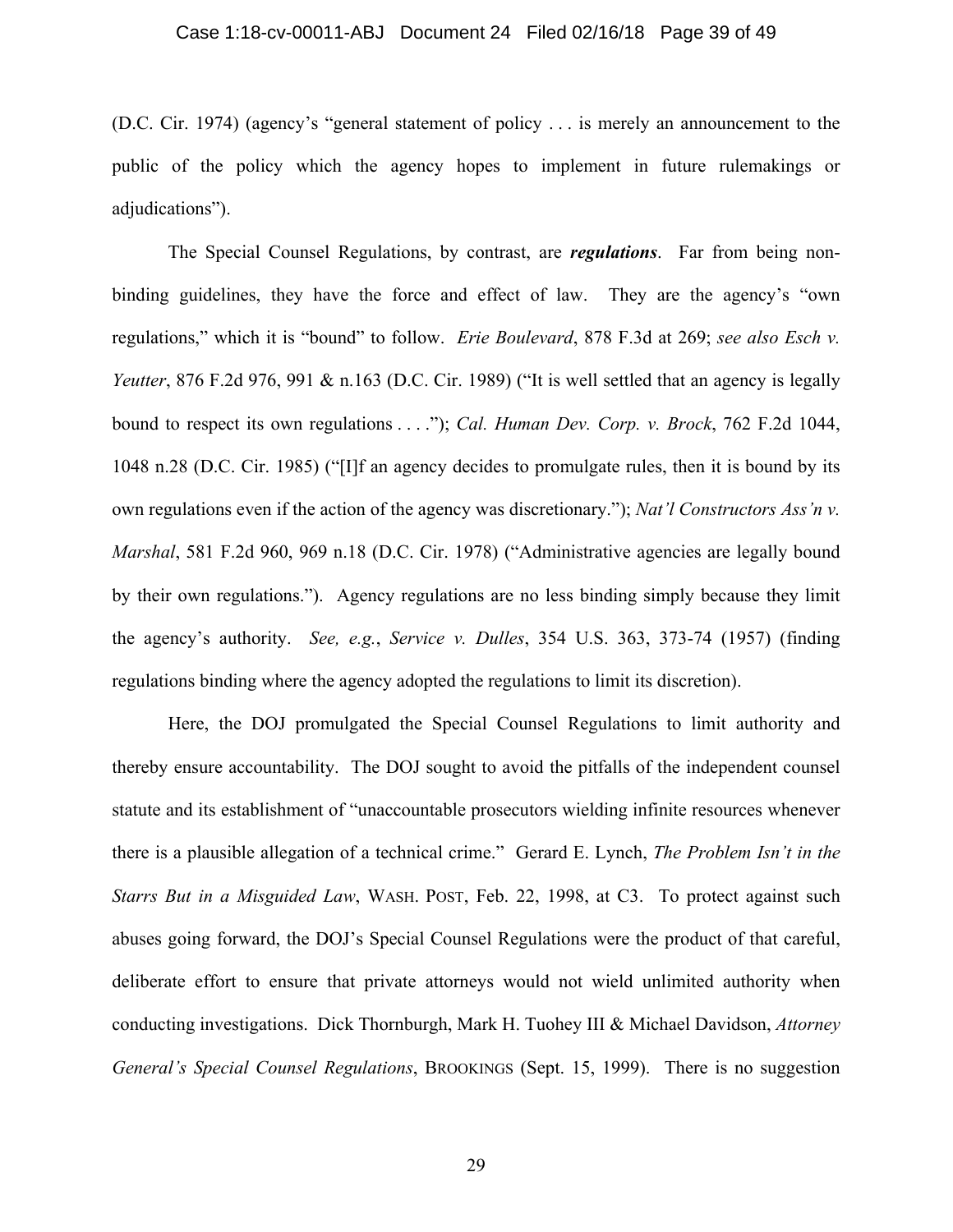#### Case 1:18-cv-00011-ABJ Document 24 Filed 02/16/18 Page 40 of 49

anywhere in those regulations that they were meant merely to be non-binding, friendly advice. Provision after provision is to the contrary.<sup>7</sup>

### **C. The Complaint Challenges Final Agency Action**

The Complaint also challenges "final agency action" within the meaning of the APA. Agency action is considered "final" if it meets two requirements. "First, the action must mark the 'consummation' of the agency's decisionmaking process." *Appalachian Power Co. v. EPA*, 208 F.3d 1015, 1022 (D.C. Cir. 2000) (quoting *Chi. & S. Air Lines, Inc. v. Waterman S.S. Corp.*, 333 U.S. 103, 113 (1948)). "And second, the action must be one by which 'rights or obligations have been determined,' or from which 'legal consequences will flow.'" *Id.* (quoting *Port of Bos. Marine Terminal Ass'n v. Rederiaktiebolaget Transatlantic*, 400 U.S. 62, 71 (1970)); *see also Nat'l Ass'n of Home Builders v. Norton*, 415 F.3d 8, 15 (D.C. Cir. 2005) (agency action is "final" "if the practical effect of the agency action is . . . a certain change in the legal obligations of a party").

The Appointment Order readily satisfies both conditions. The Appointment Order conclusively handed the investigation of Russian efforts to interfere in the 2016 presidential election to the Special Counsel, granting him "authority to investigate" alleged coordination between the Trump campaign and the Russian government. 28 C.F.R. § 600.4(a); *see also id*. §§600.1, 600.3(a). It chose to add, on top of that authority, an improper delegation of power to

1

<sup>&</sup>lt;sup>7</sup> For example,  $§ 600.7$  provides that a special counsel "shall comply with the rules, regulations, procedures, practices and policies of the Department of Justice." 28 C.F.R. § 600.7(a). Moreover, the Appointment Order here (as well as the only other appointment order previously issued pursuant to the Special Counsel Regulations) cites the regulations as "applicable" requirements. Appointment Order  $\P(d)$ ; Office of the Att'y Gen., *Appointment of Special Counsel To Investigate Government Conduct Relative to Certain Events Occurring in Waco, Texas*, Order No. 2256-99  $\P(d)$  (Sept. 9, 1999). Thus, there is every indication that the DOJ intended for the Special Counsel Regulations to impose binding constraints on authority. *See Gen. Elec. Co. v. EPA*, 290 F.3d 377, 383 (D.C. Cir. 2002) ("agency pronouncement" is "binding" if it "is applied by the agency in a way that indicates it is binding").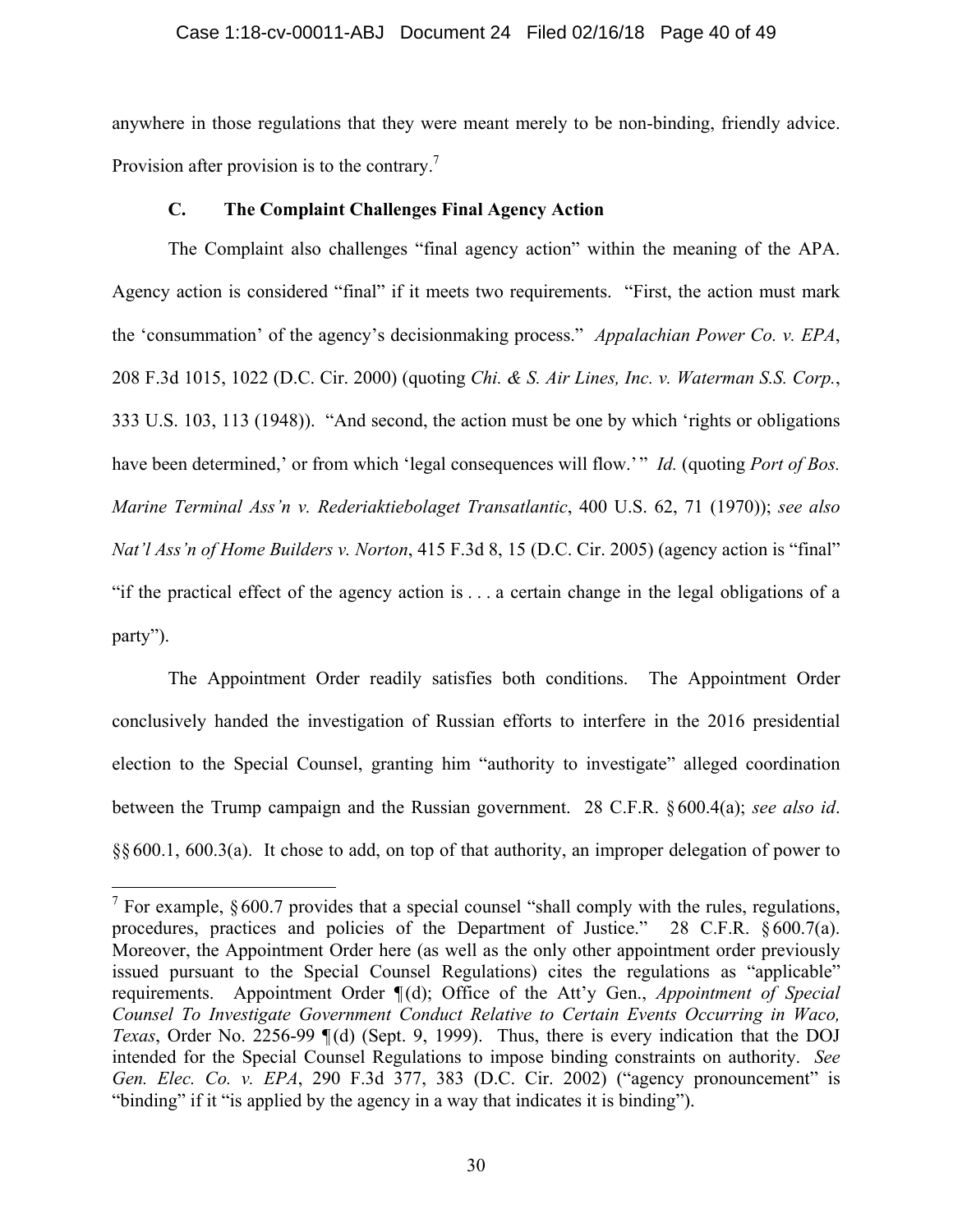#### Case 1:18-cv-00011-ABJ Document 24 Filed 02/16/18 Page 41 of 49

investigate and prosecute any other matter arising from the investigation. Appointment Order ¶ (b)(ii). That "mark[ed] the 'consummation' of the agency's decisionmaking process" on whether and what to refer to the Special Counsel. *Bennett v. Spear*, 520 U.S. 154, 178 (1997) (quoting *Chi. & S. Air Lines*, 333 U.S. at 113). No further decisions remain.

Second, the Appointment Order clearly generates legal consequences. It purports to grant a private attorney from outside the DOJ—who would otherwise lack any claim to act under color of law—full legal authority to investigate private citizens and compel them to comply with his investigative demands. For individuals associated with the Trump campaign, those legal demands were virtually guaranteed to follow, as they did for Mr. Manafort. *See* Compl. ¶ 42. Thus, the "practical effect" of the Appointment Order was a "certain change" in Mr. Manafort's "legal obligations." *Nat'l Ass'n of Home Builders*, 415 F.3d at 15.

#### **D. Mr. Manafort Has No Other Adequate Remedy at Law**

Finally, contrary to the government's contentions, Mr. Manafort has no other adequate remedy at law. "When considering whether an alternative remedy is 'adequate' and therefore preclusive of APA review," the D.C. Circuit "look[s] for 'clear and convincing evidence' of 'legislative intent' to create a special, alternative remedy and thereby bar APA review." *Citizens for Responsibility & Ethics in Wash. v. Dep't of Justice*, 846 F.3d 1235, 1244 (D.C. Cir. 2017) (quoting *Garcia v. Vilsack*, 563 F.3d 519, 523 (D.C. Cir. 2009)).

No such clear and convincing evidence can be gleaned from Federal Rule of Criminal Procedure 12, which would allow Mr. Manafort to move to dismiss the indictment. *See* Gov't Mem. 20-21 & n.6. Nothing in the Federal Rules of Criminal Procedure evinces a legislative intent to preclude APA review of final agency action even if an indictment results. *Juluke* is clear on that. *See* pp. 12-13, *supra*. And nothing in the Federal Rules of Criminal Procedure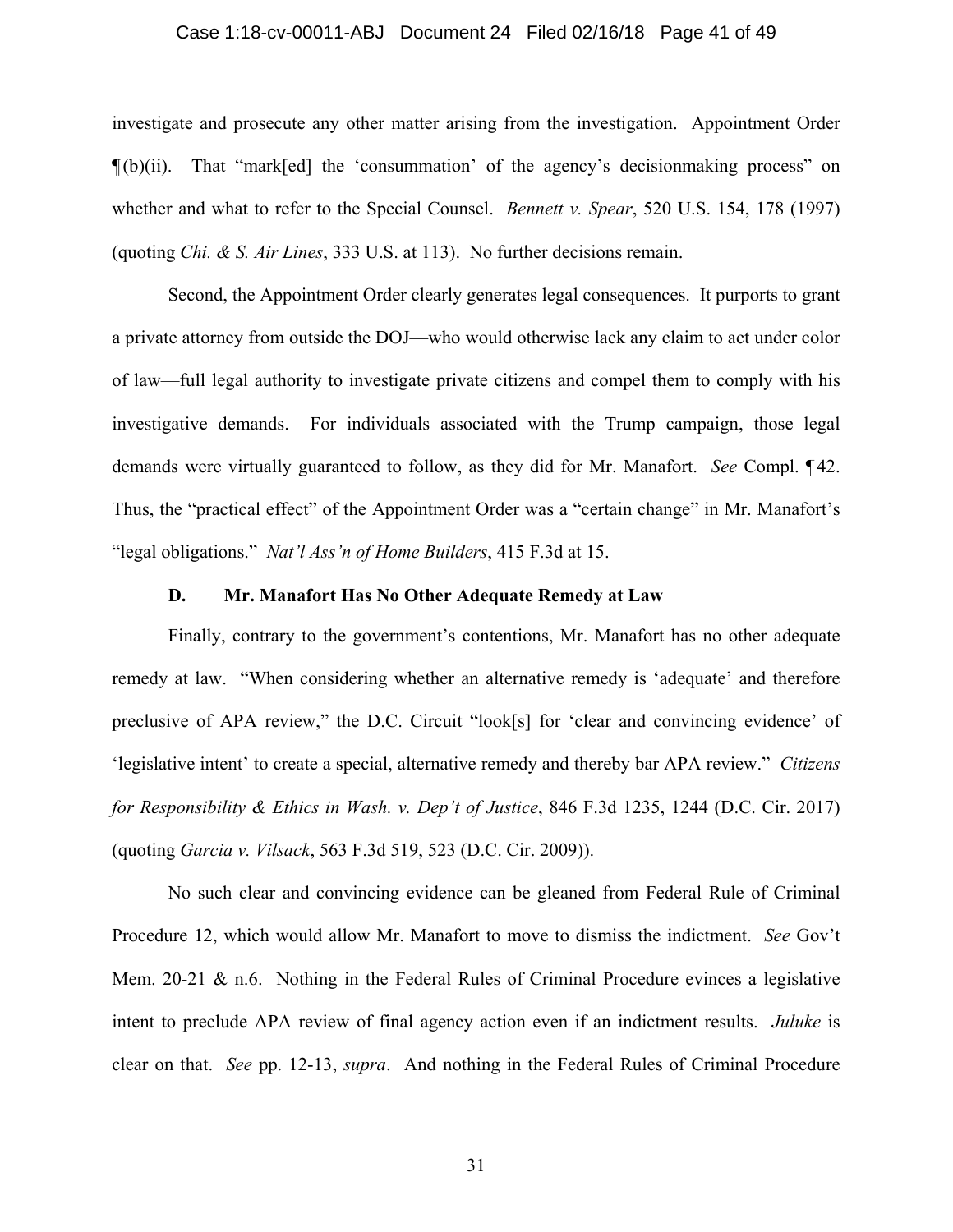#### Case 1:18-cv-00011-ABJ Document 24 Filed 02/16/18 Page 42 of 49

would provide Mr. Manafort the relief he needs—relief from being continuously subjected to the Special Counsel's *ultra vires* authority.

The Federal Rules of Criminal Procedure may be "comprehensive" with respect to a particular criminal prosecution. *Deaver*, 822 F.2d at 71. But they do not provide any mechanism to address the potentially perpetual exercise of *ultra vires* authority asserted in the Complaint. The broadest relief that Mr. Manafort could secure in the pending criminal suit against him is dismissal of that single proceeding. *See* p. 16, *supra*. But the Special Counsel could continue to investigate and bring new charges against Mr. Manafort, either in this Court or any other federal district court—as he has threatened to do. Through this civil action, Mr. Manafort seeks relief as to those future proceedings, by having the Appointment Order set aside in relevant part and having the Special Counsel's conduct in excess of his lawful authority enjoined. A motion to dismiss the indictment in the pending criminal action could not afford Mr. Manafort that relief. *See, e.g.*, *Juluke*, 811 F.2d at 1557 ("adjudication of criminal cases" could not "afford plaintiffs adequate relief" where "they sought to enjoin *future* arrests" (emphasis added)). Nor would Mr. Manafort be able to obtain that relief by repeatedly litigating the *ultra vires* nature of the Special Counsel's authority in future criminal proceedings against him.

### **III. COUNT II STATES CLAIMS FOR INJUNCTIVE RELIEF AGAINST FEDERAL OFFICIALS ACTING IN EXCESS OF THEIR LEGAL AUTHORITY**

Count II—which incorporates all of the allegations that precede it—seeks relief against the Special Counsel for the exercise of *ultra vires* action. Count II likewise states a claim.

#### **A. Count II Properly Seeks Declaratory Relief Against** *Ultra Vires* **Action**

The government begins by seeking to dismiss Count II for want of a cause of action. According to the government, the Declaratory Judgment Act "does not by itself provide a basis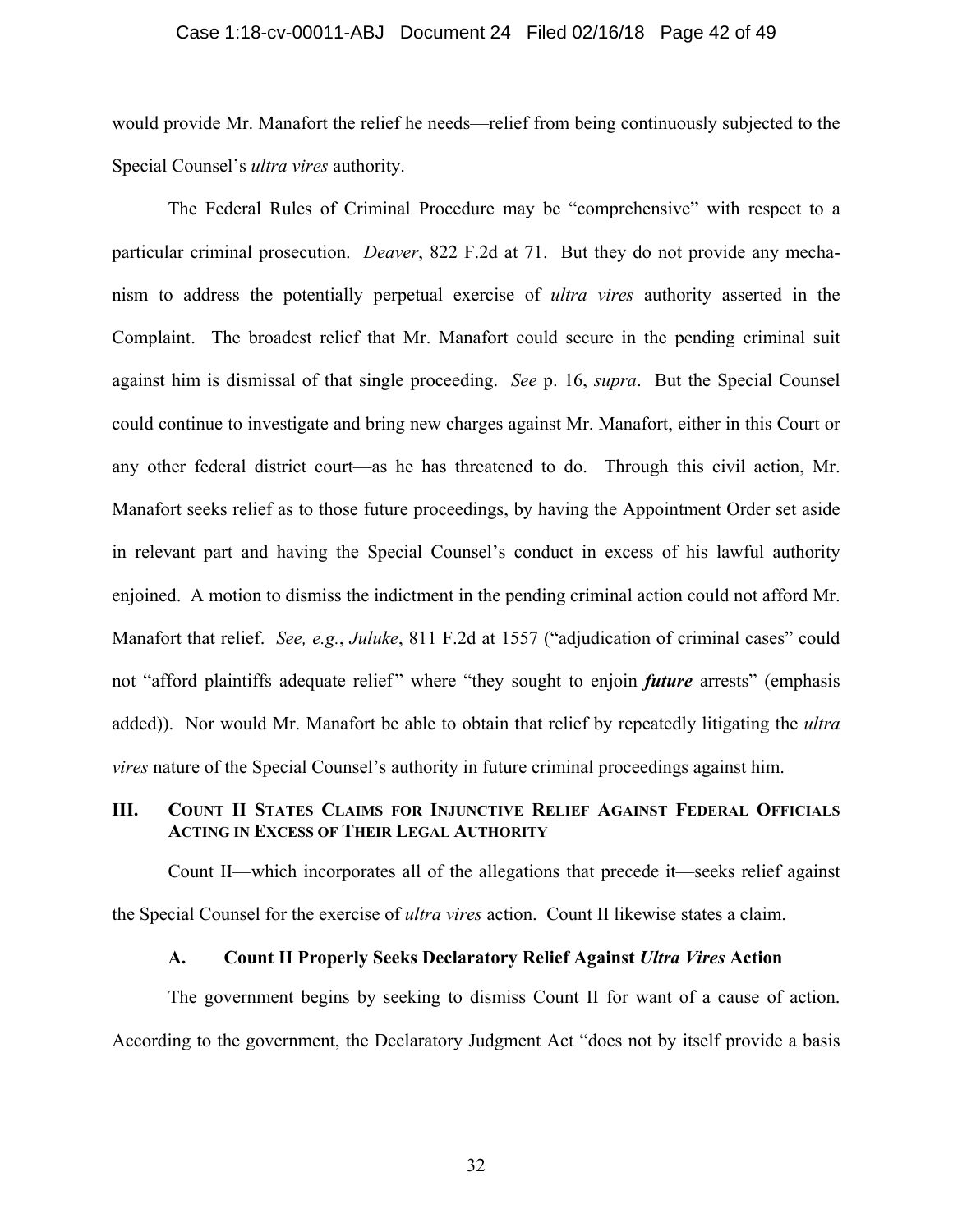#### Case 1:18-cv-00011-ABJ Document 24 Filed 02/16/18 Page 43 of 49

for judicial review," and "non-statutory review over *ultra vires* acts, which has previously been described as 'a doctrine of last resort,'" is not available here. Gov't Mem. 28-29.

1. The government largely ignores "the long-recognized authority of the federal courts to grant equitable relief to prevent injurious acts by public officers." Compl. [61; *Armstrong v. Exceptional Child Ctr., Inc.*, 135 S. Ct. 1378, 1384 (2015). For more than a century, plaintiffs have filed federal actions against officers in their official capacities to proscribe conduct that violates or is unauthorized by federal law. *See Ex parte Young*, 209 U.S. 123 (1908). That is "true not only with respect to violations of federal law by state officials, but also with respect to violations of federal law by federal officials." *Armstrong*, 135 S. Ct. at 1384. Under *Larson*, 337 U.S. at 689-90, there is a cause of action where "[a] federal officer, against whom injunctive relief is sought, allegedly acted in excess of his legal authority." *Chamber of Commerce of the U.S. v. Reich*, 74 F.3d 1322, 1329 (D.C. Cir. 1996); *see* pp. 27-28, *supra*; *Dugan v. Rank*, 372 U.S. 609, 621-22 (1963); *Malone v. Bowdoin*, 369 U.S. 643, 647 (1962); *Shields v. Utah Idaho Cent. R.R. Co.*, 305 U.S. 177, 183 (1938); *Am. Sch. of Magnetic Healing*, 187 U.S. at 110; *Knox Hill Tenant Council v. Washington*, 448 F.2d 1045, 1052 n.8 (D.C. Cir. 1971).

Count II properly invokes that cause of action. As noted above, Count I (incorporated by reference into Count II) alleges that the *DOJ and the Acting Attorney General* issued the Appointment Order in excess of their authority under the Special Counsel Regulations. Compl. ¶¶ 52, 60. Count II in turn alleges that the Special Counsel is acting *ultra vires*, both because the Appointment Order on which he relies is *ultra vires* and because—even assuming the Appointment Order's validity—he is acting in excess of the Order's clear terms. Compl. ¶¶ 61-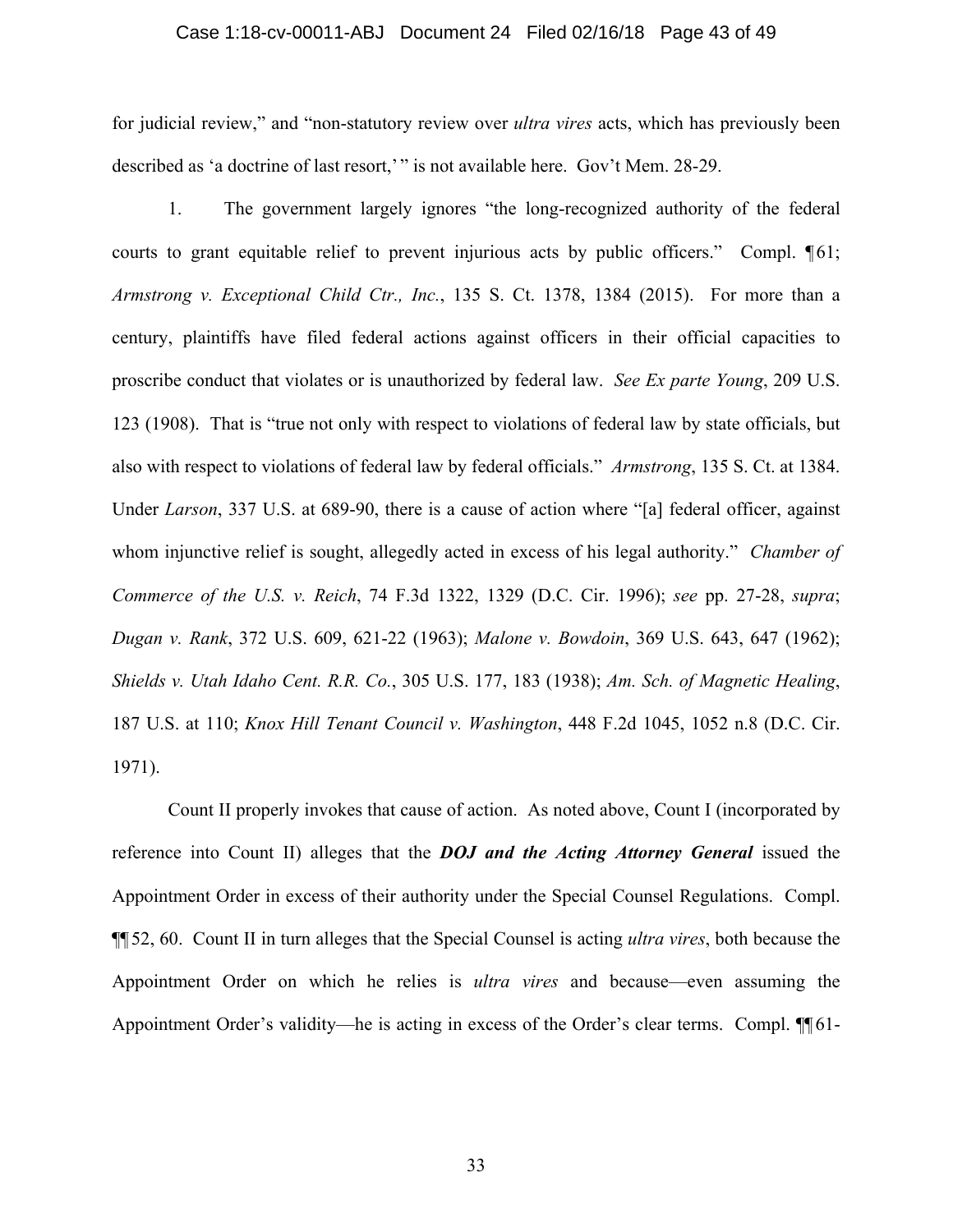#### Case 1:18-cv-00011-ABJ Document 24 Filed 02/16/18 Page 44 of 49

62. Under *Larson*, Mr. Manafort may sue to enjoin federal officers, acting in their official capacities, from continuing to flout the bounds of their authority. 337 U.S. at 689-90.

Because those cases create a "judicially remediable right," relief under the Declaratory Judgment Act, 28 U.S.C. § 2201, is available. *Schilling v. Rogers*, 363 U.S. 666, 677 (1960); *see, e.g.*, *Mich. Corr. Org. v. Mich. Dep't of Corr.*, 774 F.3d 895, 902 (6th Cir. 2014) (recognizing that "a right of action under *Ex parte Young*" may provide "a preexisting right enforceable in federal court" for which the Declaratory Judgment Act "create[s] a remedy"). In addition, a plaintiff bringing suit under *Larson* to restrain federal officers to their lawful authority is entitled to declaratory and injunctive relief. *See, e.g.*, *Vann v. Dep't of the Interior*, 701 F.3d 927, 928-29 (D.C. Cir. 2012) ("declaratory or injunctive relief" available in suits "against government officials in their official capacities"); *Nat'l Audubon Soc'y, Inc. v. Davis*, 307 F.3d 835, 847-48 (9th Cir. 2002) (declaratory as well as injunctive relief available in *Ex parte Young* suit).

2. Echoing some of its objections to Count I, the government appears to argue that the *ultra vires* doctrine does not apply where a party challenges "an agency's violation of its own *internal* delegations." Gov't Mem. 31 (emphasis added). It thus cites cases in which *internal* agency officials are alleged to have exceeded their *individual* authority under agency rules—but the action being challenged was within the *agency's* authority nonetheless. *Id.* (citing *Pa. Mun. Auths. Ass'n v. Johnson*, No. 04-5073, 2005 WL 2491482, at \*1 (D.C. Cir. June 3, 2005) (unpublished disposition); *Exxon Chems. Am. v. Chao*, 298 F.3d 464, 468 (5th Cir. 2002)). Count II alleges something very different. As noted above, it alleges that the DOJ and the Acting Attorney General exceeded their authority—the *agency***'s** authority—in the Appointment Order by extending the Special Counsel's original jurisdiction to *any new matters* that might

34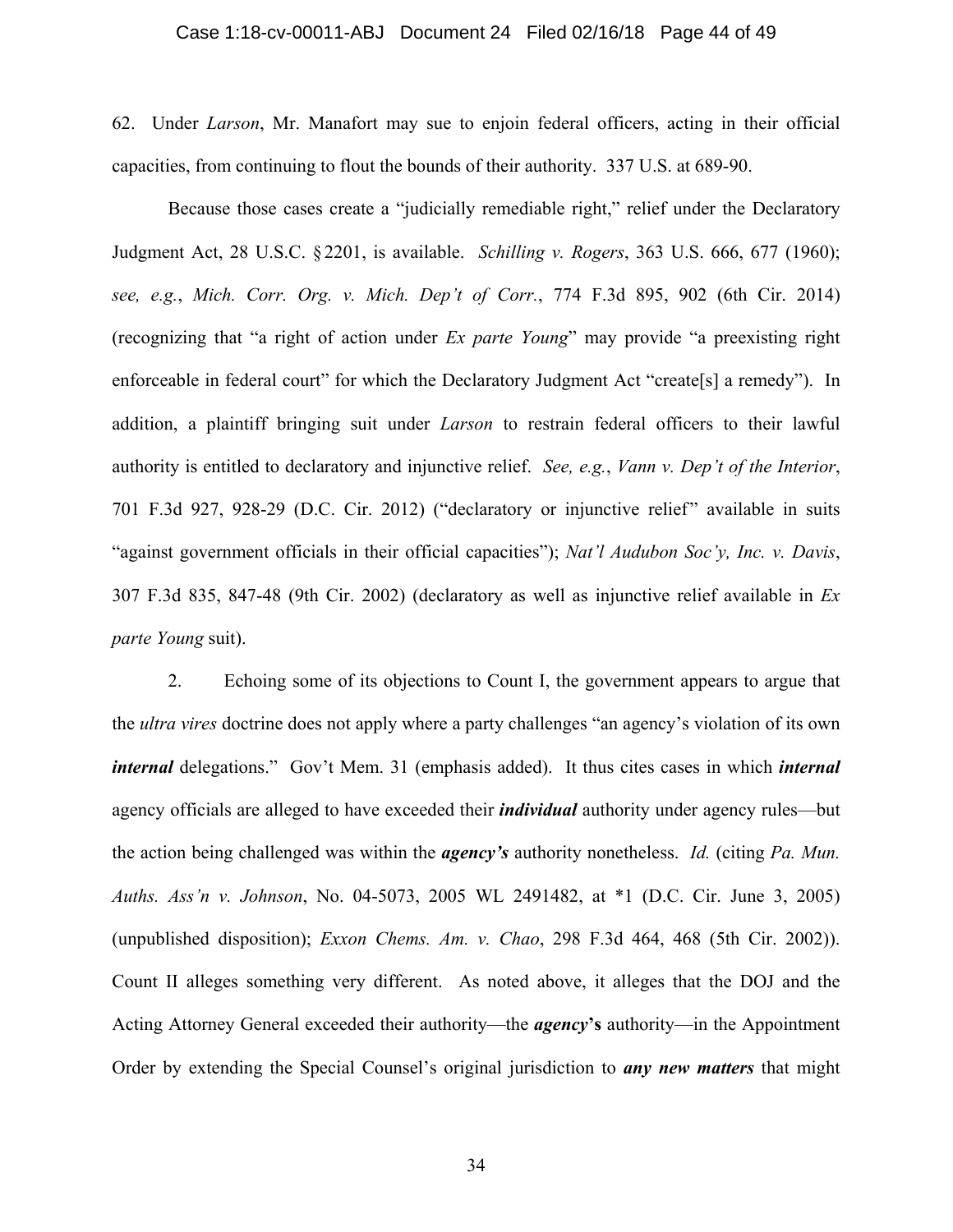#### Case 1:18-cv-00011-ABJ Document 24 Filed 02/16/18 Page 45 of 49

come to light during the course of his investigation. Compl. ¶¶ 33-35, 52, 62. For that reason alone, the Special Counsel does not have jurisdiction over those matters. The Special Counsel cannot exercise jurisdiction that the DOJ and Acting Attorney General cannot grant him. Further, Count II alleges that the Special Counsel has exceeded the scope of any jurisdiction that was lawfully granted. *Id.* **[63.** These are not allegations about "internal" delegations *within* the DOJ. They concern the scope of authority exercised by an official *outside* the DOJ. The government cites no case precluding an *ultra vires* challenge in that context.8

3. The government's argument (at 32-33) that Count II does not allege a "clear, obvious, and extreme error" suffers from a similar defect. The problem is not an error; it is an absence of authority. *See* p. 27, *supra*. And the lack of authority is clear. As an initial matter, the Special Counsel Regulations could not be clearer about the original jurisdiction that can be granted. The Attorney General may grant a special counsel "[o]riginal jurisdiction" by providing "a *specific factual statement* of the matter to be investigated." 28 C.F.R. §600.4(a) (emphasis added). But any "additional jurisdiction" beyond that may be granted only *after* the special counsel "consult[s] with the Attorney General" and *after* the Attorney General "determines whether to include the additional matters within the Special Counsel's jurisdiction or assign them elsewhere." *Id.* § 600.4(b). That measured process is designed to ensure that a politically accountable official—the Attorney General or Acting Attorney General—is responsible for the matters to be investigated at *each step of the investigation*.

The Appointment Order is completely contrary to those regulations' clear commands. Paragraph (b)(i) first grants the Special Counsel "[o]riginal jurisdiction" by providing a "specific

1

<sup>&</sup>lt;sup>8</sup> The government reprises (at 31) its argument that, under 28 C.F.R.  $§ 600.10$ , the Special Counsel Regulations create no enforceable rights. The answer to that argument is the same: Mr. Manafort is not asserting the regulations give him rights. He is arguing that they deny the defendants authority. *See* p. 27, *supra*.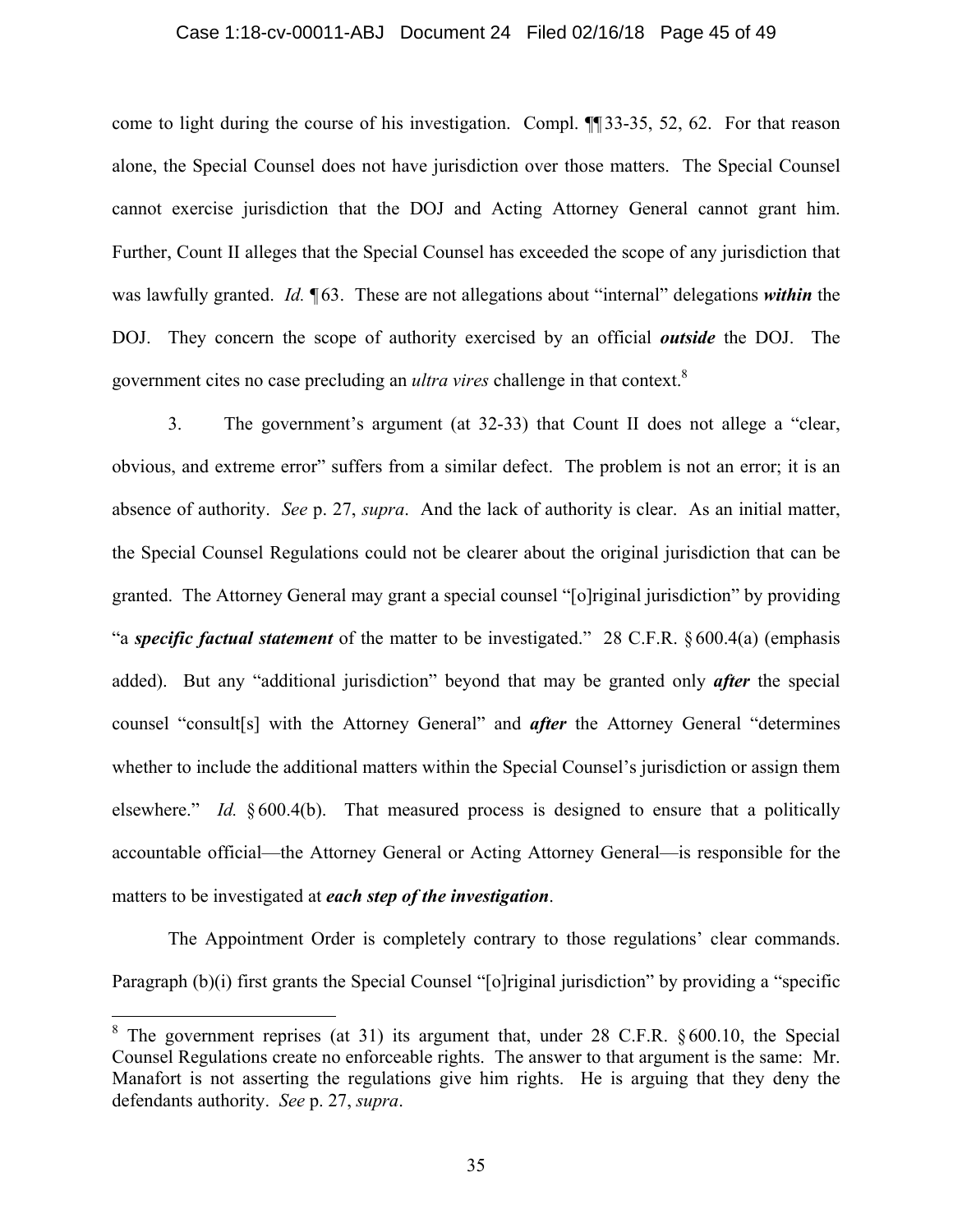## Case 1:18-cv-00011-ABJ Document 24 Filed 02/16/18 Page 46 of 49

factual statement of the matter to be investigated," 28 C.F.R.  $\S 600.4(a)$ —"any links and/or coordination between the Russian government and individuals associated with the campaign of President Donald Trump," Appointment Order  $\P(b)(i)$ . But Paragraph (b)(ii) then purports to grant the Special Counsel additional jurisdiction to investigate "*any matters* that arose *or may arise*" in the course of the Special Counsel's inquiry into allegations of coordination between the Trump campaign and the Russian government. Appointment Order  $\P(b)(ii)$  (emphasis added). That blanket provision of additional jurisdiction *ab initio* plainly contravenes the Special Counsel Regulations' requirement that further authority to investigate anything outside the "specific factual statement of the matters to be investigated" can be granted only following consultation with the Attorney General and the Attorney General's authorization to pursue such matters. 28 C.F.R. § 600.4(b). Because the DOJ and the Acting Attorney General had no authority to grant the Special Counsel such blanket additional jurisdiction in the original Appointment Order, the Special Counsel has no authority to exercise it. The government does not even attempt to defend Paragraph (b)(ii) as consistent with the Special Counsel Regulations, and with reason—the regulations are crystal clear.

The government focuses instead (at 33) on the allegation that the Special Counsel has gone beyond the facial scope of the Appointment Order by addressing matters that did not "arise directly from the investigation" assigned to him. The government seems to argue that the scope of the Special Counsel's authority is ambiguous. *See* Gov't Mem. 33-34. The Special Counsel, it argues, was directed to take over the investigation formerly being conducted by then-FBI Director James Comey. *Id.* at 33. But that ignores whether supposed tax and white-collar crimes committed on or after *January 1, 2006—more than a decade before the Trump presidential campaign was launched—*could conceivably be thought to "arise out of" either Mr. Comey's or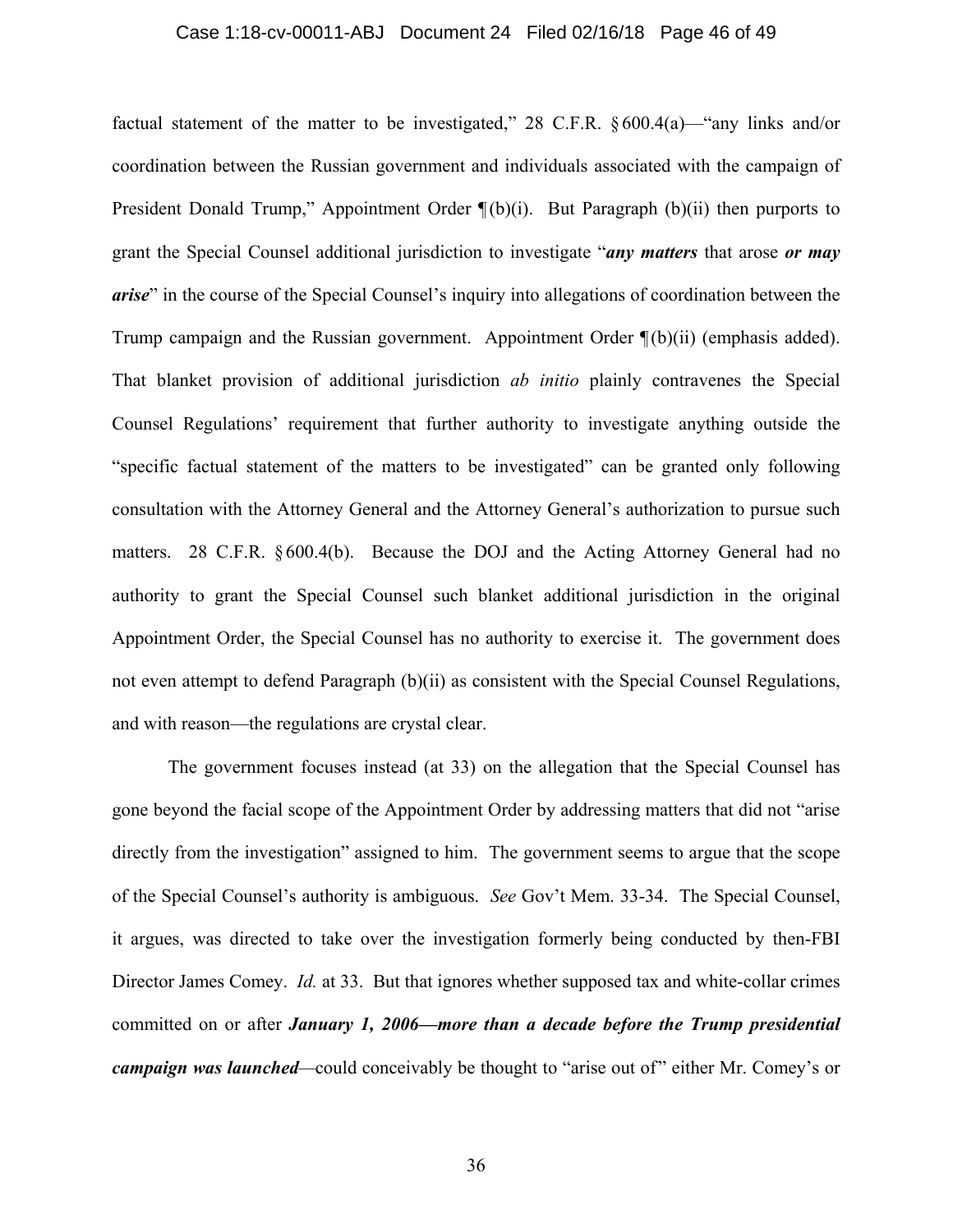#### Case 1:18-cv-00011-ABJ Document 24 Filed 02/16/18 Page 47 of 49

the Special Counsel's investigation (especially when those matters were well known to the government before the Russia investigation began). *See* pp. 8-9, *supra*. Again, the government offers no construction under which pre-existing matters, known to the government, could possibly have arisen out of an investigation that started almost a decade later. Indeed, there is no indication that the Special Counsel has *ever* investigated Mr. Manafort for the specific matters within the Special Counsel's original jurisdiction—alleged "coordination [with] the Russian government" in connection with the 2016 presidential campaign. Appointment Order  $\P(b)(i)$ . The Special Counsel's actions against Mr. Manafort could not have "arise[n] directly from" an underlying investigation that never took place.

### **B. The Acting Attorney General's Congressional Testimony at Most Raises Factual Disputes Concerning Count II That Cannot Be Resolved on a Motion To Dismiss**

Finally, the government attacks part of Count II on the merits, urging that the Acting Attorney General's congressional testimony proves that he in fact has authorized an expansion of the Special Counsel's jurisdiction. Gov't Mem. 34. But the Acting Attorney General's testimony at most raises factual disputes.

As an initial matter, the government does not—and cannot—argue that the testimony has any relevance to the validity of the Appointment Order and its scope (including Paragraph (b)(ii) in particular). Instead, the government urges (at 34) that the Acting Attorney General testified that he approved the Special Counsel's conduct in the pending criminal proceeding, expanding his jurisdiction. But that particular prosecution is not at issue here. *See* p. 11 & n.2, *supra*. And the cited testimony is procedurally and substantively insufficient in any event.

As a matter of procedure, the government cannot simply append congressional testimony to a motion to dismiss and ask the Court to accept the testimony as true. The fact of the testimony may be judicially noticeable. But the Court cannot be asked to judicially notice as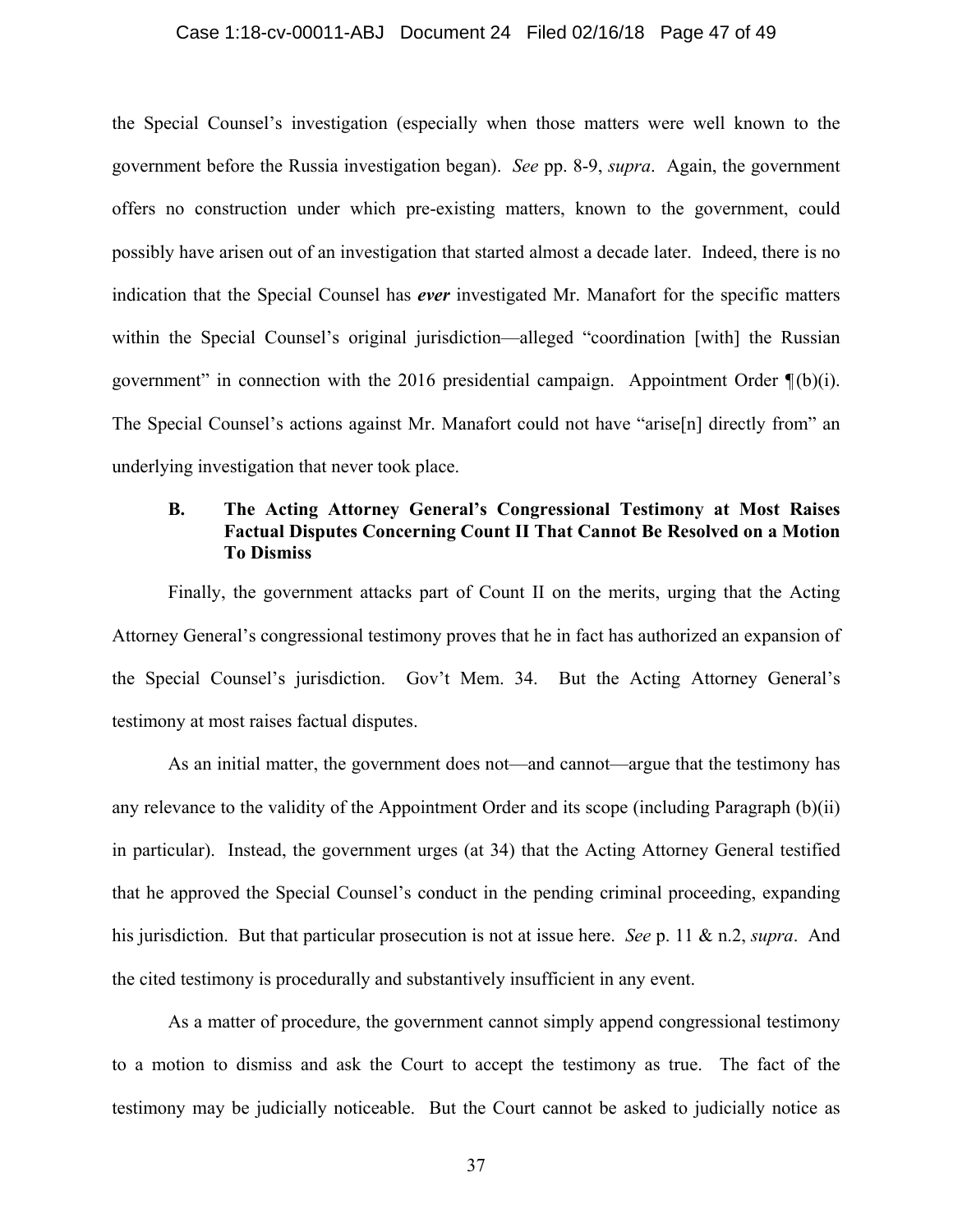#### Case 1:18-cv-00011-ABJ Document 24 Filed 02/16/18 Page 48 of 49

"true" out-of-court statements that are nowhere incorporated into the Complaint, much less to do so for the benefit of the moving party. *Cabrera v. Schafer*, 178 F. Supp. 3d 69, 73 (E.D.N.Y. 2016) (" To take judicial notice of such testimony at this juncture would . . . cut off any attempt by the Plaintiff to introduce information to rebut the truth of that testimony and the import of its meaning to this case."); *Columbia Cas. Co. v. Neighborhood Risk Mgmt. Corp.*, No. 14-cv-0048 (AJN), 2015 WL 3999192, at \*4 (S.D.N.Y. June 29, 2015) ("[I]t is improper to take judicial notice of . . . testimony for the truth of its contents (as opposed to the existence of such testimony) . . . ."); *Bello v. Howard Univ.*, 898 F. Supp. 2d 213, 223 n.5 (D.D.C. 2012) (taking judicial notice of "the fact that [an individual] testified at [another] procceding[]" but not "for the truth of the matters asserted" in the testimony).

Substantively, the Acting Attorney General's testimony is wholly ambiguous, repeatedly eliding the distinction between the Special Counsel's original jurisdiction and additional jurisdiction. For example, when asked multiple times whether he ever "expand[ed] the scope of the original jurisdiction" set out in the Appointment Order, the Acting Attorney General testified that he did not know the answer. *Hearing Before the H. Comm. on the Judiciary*, 115th Cong. 31 (2017) (statement of Rod J. Rosenstein, Acting Att'y Gen. of the United States) ("I'll need to check and get back to you as to whether or not we considered particular issues to be a clarification [of the Special Counsel's original jurisdiction] or an expansion."). The Acting Attorney General's uncertainty as to the nature of the authorization highlights critical questions about when, if at all, he granted the Special Counsel additional jurisdiction, as well as what that additional jurisdiction may have encompassed. That is significant because the Special Counsel Regulations preclude the Special Counsel from pursuing matters beyond his original jurisdiction without *first* consulting with the Attorney General and awaiting the Attorney General's decision.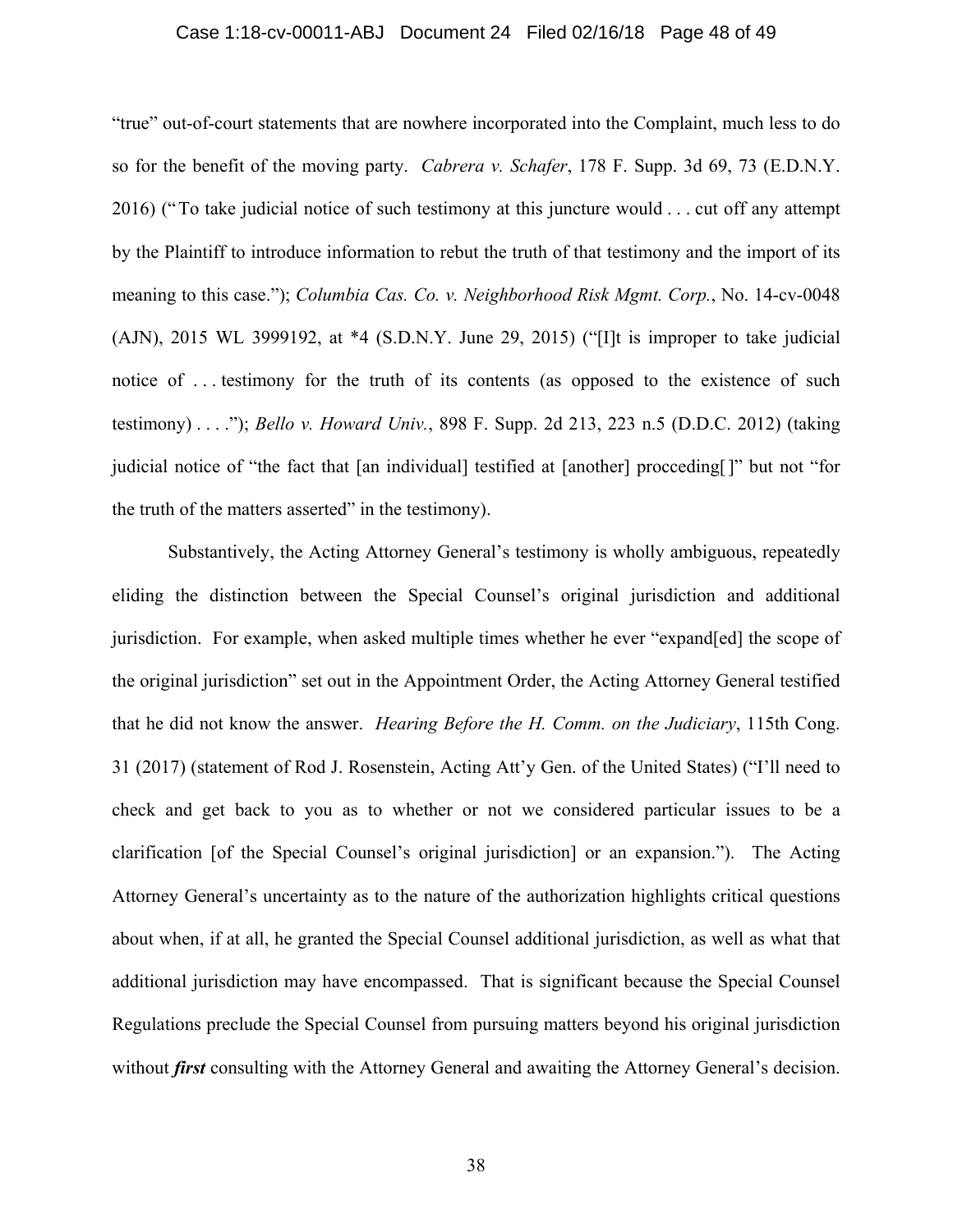*See* 28 C.F.R. § 600.4(b). If the Court wishes to consider the Acting Attorney General's testimony, it must allow for proper development of the record. It cannot pretermit the process by judicially noting ambiguous extra-judicial testimony and deeming it dispositive.

### **CONCLUSION**

For the foregoing reasons, the motion to dismiss should be denied.

Dated: February 16, 2018 Respectfully submitted,

 /s/ Kevin M. Downing Kevin M. Downing (D.C. Bar #1013894) Thomas E. Zehnle (D.C. Bar #415556) 601 New Jersey Avenue, N.W. Suite 620 Washington, D.C. 20001 kevindowning@kdowninglaw.com